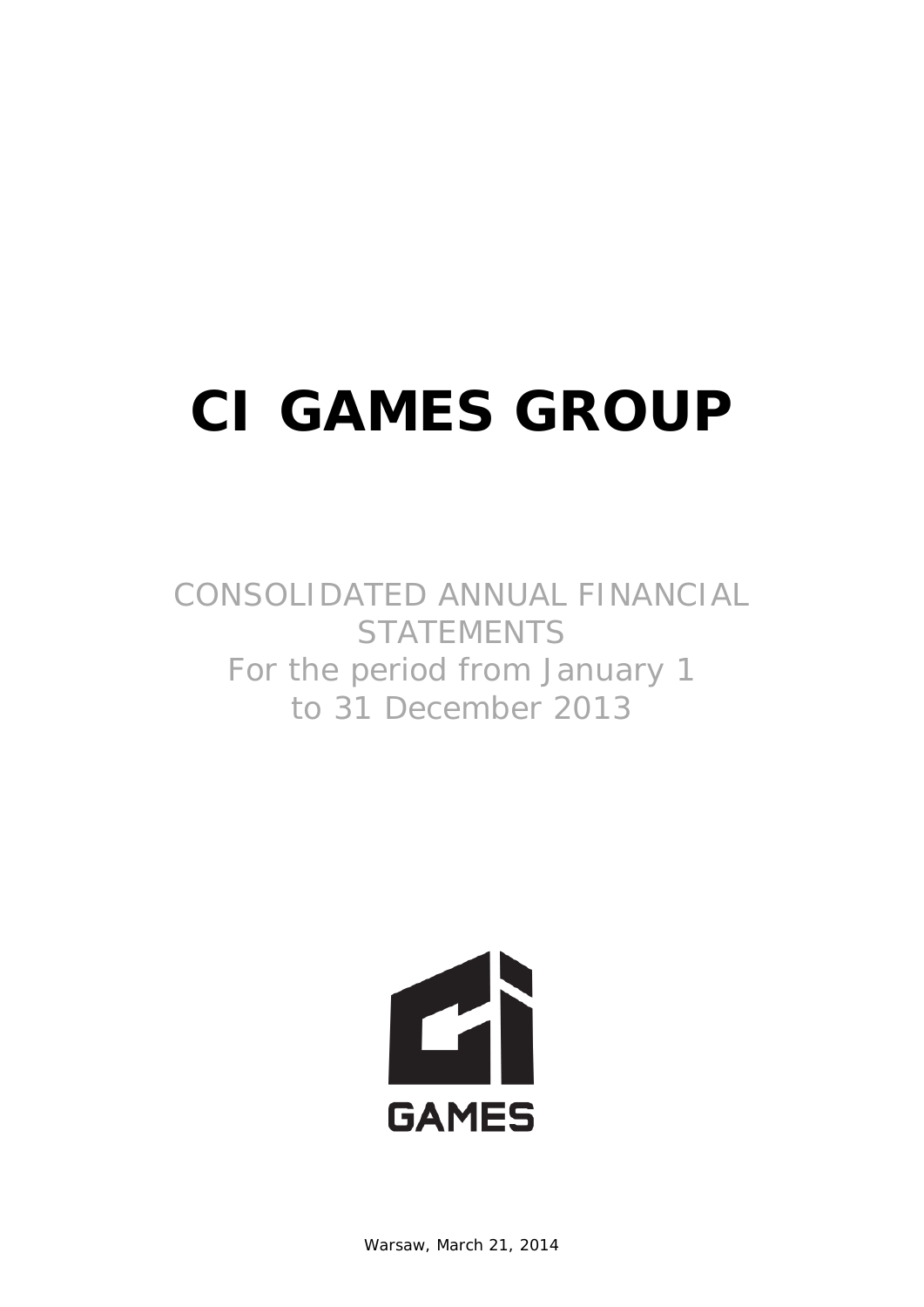### **Contents**

| $\mathbf{L}$ | Introduction to the consolidated financial statements for the period from January 1 to |                                                                                           |  |  |  |
|--------------|----------------------------------------------------------------------------------------|-------------------------------------------------------------------------------------------|--|--|--|
|              |                                                                                        |                                                                                           |  |  |  |
|              | $1_{\cdot}$                                                                            |                                                                                           |  |  |  |
|              | 2.                                                                                     | Basis for presentation and preparation of the consolidated financial                      |  |  |  |
|              |                                                                                        |                                                                                           |  |  |  |
|              | 3.                                                                                     |                                                                                           |  |  |  |
|              | 4.                                                                                     |                                                                                           |  |  |  |
|              |                                                                                        |                                                                                           |  |  |  |
|              |                                                                                        | III. CI Games Group consolidated financial data for the period from January 1 to December |  |  |  |
|              |                                                                                        |                                                                                           |  |  |  |
|              |                                                                                        | IV. Notes to the consolidated financial statements of CI Games Group for the period from  |  |  |  |
|              |                                                                                        |                                                                                           |  |  |  |

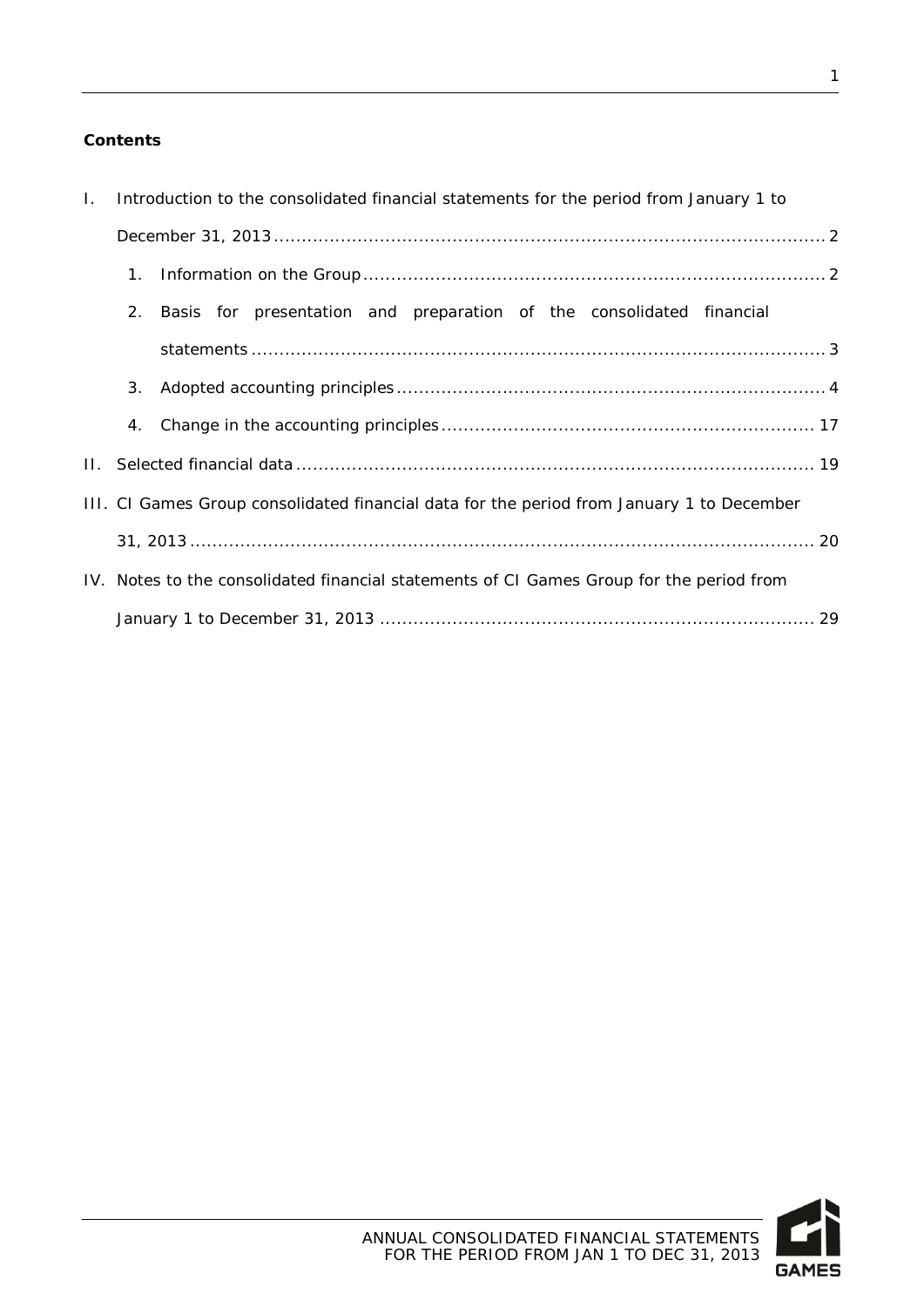#### <span id="page-2-0"></span>**I. Introduction to the consolidated financial statements for the period from January 1 to December 31, 2013**

#### <span id="page-2-1"></span>1. **Information on the Group**

Parent**:**

- a) The Company was registered on June 1, 2007 as City Interactive S.A. through transformation from City Interactive Sp. z o.o. pursuant to a notarial deed, Notary's Register A 2682/2007 of May 16, 2007. On August 7, 2013 the District Court for the Capital City of Warsaw, 13th Commercial Division of the National Court Register, registered a change of the Company's name from City Interactive S.A. to CI Games S.A. The Company's registered office is located at ul. Puławska 182 in Warsaw.
- b) The Company is entered into the Register of Companies under entry no. KRS 0000282076. The entry was made by the District Court for the Capital City of Warsaw in Warsaw, 13th Commercial Division of the National Court Register.
- c) The main subject of the Parent's and Group's operations is the development, release and distribution of computer games.
- d) In accordance with the articles of association, the duration of the Company's operations is unlimited.
- e) During 2013, the Company's Management Board comprised:

|  | Marek Tymiński | President from January 1 to December 31, 2013 |  |
|--|----------------|-----------------------------------------------|--|
|--|----------------|-----------------------------------------------|--|

- Andreas Jaeger Member from January 1 to March 13, 2013
- f) During 2013, the composition of the Company's Supervisory Board remained unchanged:
	- Krzysztof Sroczyński Chairman from January 1 to December 31, 2013
	- Lech Tymiński Member from January 1 to December 31, 2013
	- Marek Dworak Member from January 1 to December 31, 2013
	- Grzegorz Leszczyński Member from January 1 to December 31, 2013
	- Tomasz Litwiniuk Member from January 1 to December 31, 2013
- g) CI Games S.A. is the parent of the Group and draws up consolidated financial statements. The following subsidiaries belong to the Group:

As at December 31, 2013, CI Games Group comprised the following entities:

- CI Games S.A., having its registered office in Warsaw. Share capital of PLN 1 391 449.90. Group parent.
- CI Games Germany GmbH a company having its registered office in Frankfurt am Main, Germany. Share capital of EUR 25 000. 100% of shares held by CI Games S.A.
- CI Games USA Inc. a company having its registered office in Delaware, USA. Share capital USD 50 000. 100% of shares held by CI Games S.A.
- Business Area Spółka z o.o. a company with registered office in Warsaw, subject to consolidation as of Q3 2010. Share capital of PLN 5 000. 100% interest held by CI Games S.A.
- City Interactive Studio S.R.L. a company having its registered office in Bucharest, Romania. 100% of shares held by CI Games S.A. On November 7,

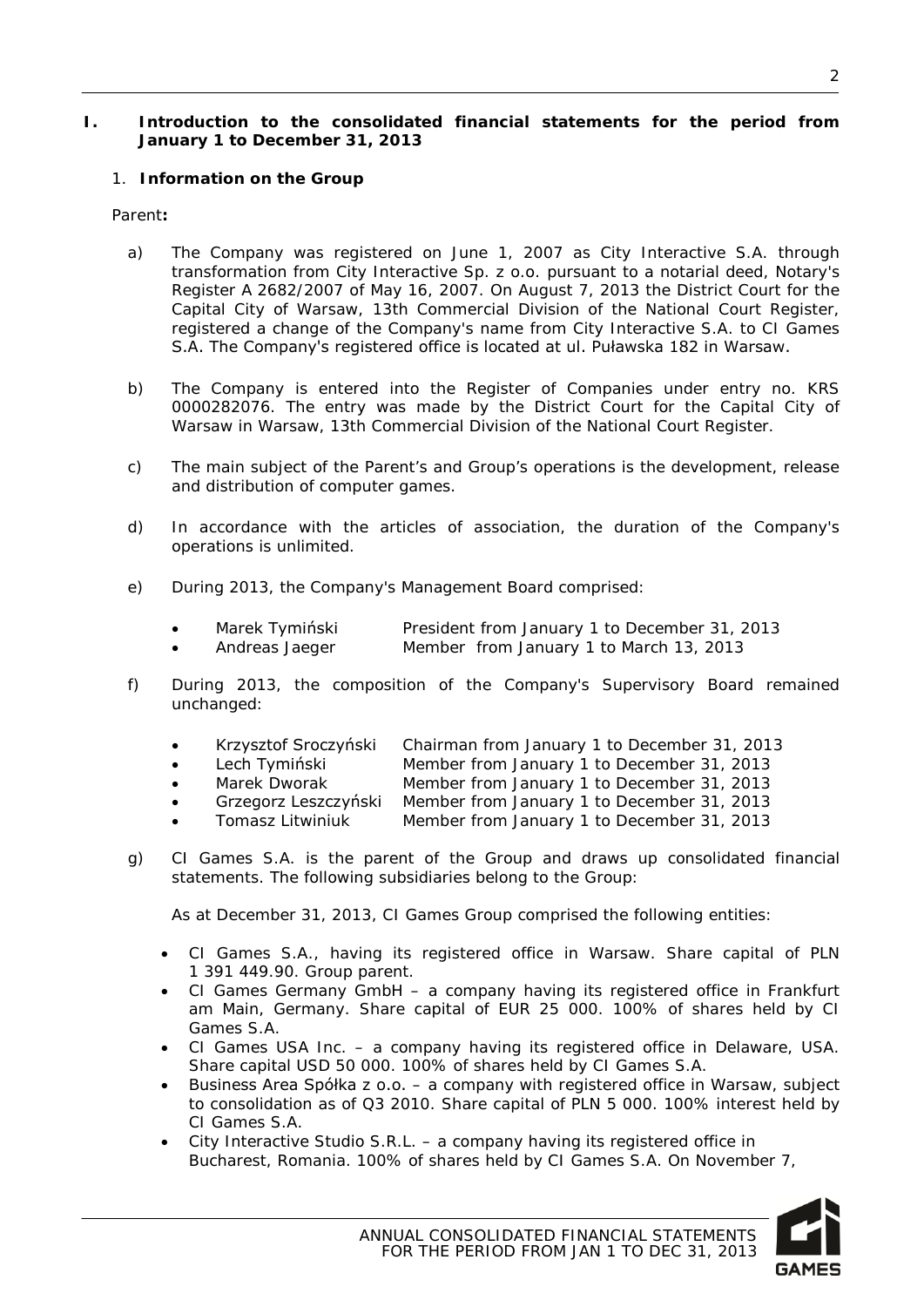2013, the company filed for bankruptcy at the VII Civil Division, Court in Bucharest.

- City Interactive Canada Inc. a company based in Ontario, Canada, established in October 2010. Share capital of CAD 10. 100% of shares held by CI Games S.A.
- CI Games Cyprus Ltd., having its registered office in Nicosia, Cyprus. 100% interest held by CI Games S.A. Share capital of EUR 1 200.
- CI Games Spółka Akcyjna Spółka Jawna (transformed from CI Games IP Sp. z o.o.) – a Warsaw-based company. Share capital of PLN 114 092 350. On May 13, 2013, pursuant to an agreement between CI Games Cyprus Ltd. and Business Area Spółka z ograniczoną odpowiedzialnością S.K.A., a 99.99% stake held by CI Games Cyprus Ltd. was transferred to Business Area Spółka z ograniczoną odpowiedzialnością S.K.A.; a 0.01% stake is held by the Group's parent. The company is subject to consolidation from Q1 2013. On August 12, 2013 an extraordinary general meeting of CI Games IP Sp. z o.o. adopted a resolution on transformation from a limited company (sp. z o.o.) to a general partnership (sp.j.). Existing shareholders in the limited company decided to participate in the general partnership. The new name of the company is CI Games S.A. spółka jawna. After the transformation, a 99.99% interest in the company is held by Business Area Spółka z ograniczoną odpowiedzialnością S.K.A. which was transformed on September 26, 2013 into Business Area Spółka z ograniczoną odpowiedzialnością Spółka Jawna.
- Business Area Spółka z ograniczoną odpowiedzialnością Spółka Jawna transformed from Business Area Spółka z ograniczoną odpowiedzialnością S.K.A., based in Warsaw, whose share capital was PLN 1 050 000. After the transformation on August 26, 2013, CI Games S.A. holds a 99.99% interest in the assets of the Company, whereas the second partner - Business Area Sp. z o.o. - holds 0.01%.
- City Interactive Spain S.L. company having its registered office in Madrid, Spain. Share capital of EUR 3 600. 100% of shares held by CI Games S.A. The Issuer sold its interest in the company on February 6, 2013.

Furthermore, throughout 2008 CI Games S.A. acquired shares in the following entities operating in South America and subsequently in 2009 opted out of their further development:

- City Interactive Peru SAC (formerly UCRONICS SAC) a company having its registered office in Lima, Peru. 99% share. Share capital 2 436 650 Sol.
- City Interactive Jogos Electronicos LTDA company having its registered office in Sao Paulo, Brazil. Founding capital of BRL 100 000. 90% share, remaining 10% held by CI Games USA, Inc.
- City Interactive Mexico S.A. de C.V. company having its registered office in Mexico City, Mexico. Founding capital of MEX 50 000. 95% share, remaining 5% held by CI Games USA, Inc.

#### <span id="page-3-0"></span>2. **Basis for presentation and preparation of the consolidated financial statements**

- a) These consolidated financial statements cover the period from January 1 to December 31, 2013. Comparative data covers the period from January 1 to December 31, 2012.
- b) The consolidated financial statements were drawn up in accordance with the International Accounting Standards and International Financial Reporting Standards (IAS/IFRS).
- c) The consolidated financial statements were drawn up on the assumption that the business will continue as a going concern in the foreseeable future. The Parent's management is convinced that the Group is able to:

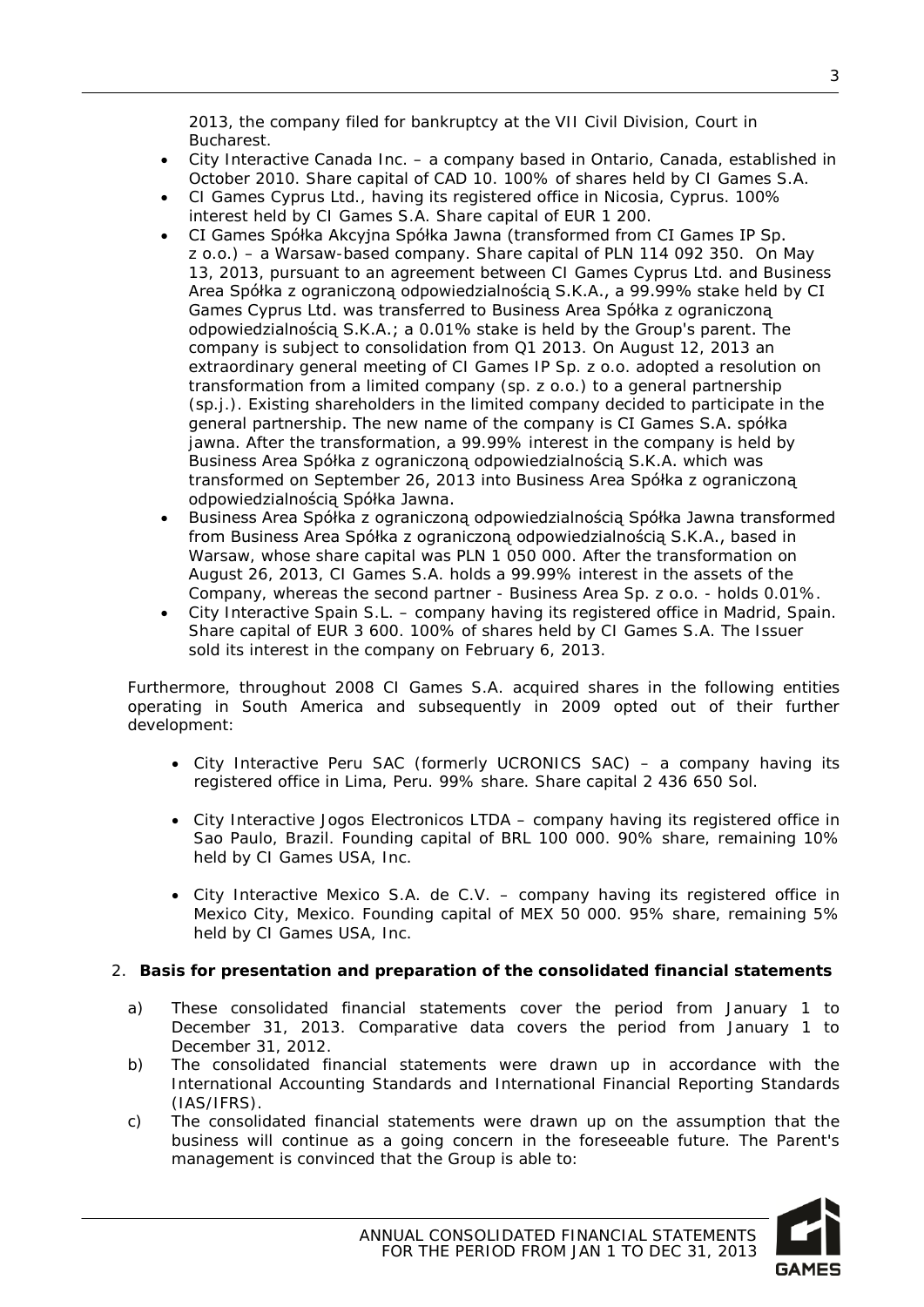- finalize, promote and sell the games it is currently developing,
- continue to operate and pay its liabilities,
- commence development of new games in 2014.

For this reason, the Group has taken further steps towards securing financing for the development of games scheduled for release in 2014. In 2014, the Parent obtained a loan for general corporate purposes with a PLN 5 million limit, and is in the process of obtaining a further approx. PLN 5 million. The Parent's management believes that these funds will be sufficient for completing and releasing the scheduled games.

The Parent's management further believes that revenue generated from game releases planned for 2014 will be sufficient to cover on-going operating costs, the repayment of game development-related liabilities and the commencement of new projects. The Parent's management bases its cash flow estimates among others on positive game reviews by independent experts, interest expressed by distributors and the fact that this is a popular game segment.

From a going-concern viewpoint, the sales of games scheduled for release in 2014 are of significance, however the Parent's management believes that even if these should prove unsuccessful, the Group will still be able to raise capital for new games and operating purposes.

Given the above, the Parent's management believes that there are no significant uncertainties regarding continuing operations for a period of at least 12 months from the drafting of these financial statements.

#### <span id="page-4-0"></span>3. **Adopted accounting principles**

a) Application of International Accounting Standards

The annual consolidated financial statements are drawn up in accordance with the International Accounting Standards (IAS) and International Financial Reporting Standards (IFRS) adopted by the European Union and interpretations adopted by the International Accounting Standards Board (IASB) and the International Financial Reporting Interpretations Committee (IFRIC) applicable in the business conducted by the Company and binding in annual reporting periods commencing January 1, 2007, together with the requirements of the Ordinance of the Minister of Finance of February 19, 2009 concerning current and periodical information provided by issuers of securities and the terms and conditions for information required by the provisions of law of a non-member state being recognized as equivalent (Polish Journal of Laws no. 33, item 259).

The consolidated financial statements for the period from January 1 to December 31, 2013 are subsequent financial statements prepared in accordance with IAS/IFRS. Comparative data covers the period from January 1 to December 31, 2012 and is sourced from the financial statements prepared in accordance with IAS/IFRS. IAS/IFRS were adopted on January 1, 2007.

b) Basis for preparing the consolidated financial statements

Figures in the financial statements are given in PLN thousands. Figures in the notes to the financial statements are given in full PLN. Figures of less than PLN 499.49 respectively were rounded down, while in other instances figures were rounded up.

The consolidated financial statements were drawn up on historical cost basis. Preparation of consolidated financial statements in accordance with IAS/IFRS requires that the Management Board provide professional judgments, estimates and assumptions which have an impact on the adopted principles and the value of assets, liabilities, revenues and costs presented. Estimates and associated assumptions are based on previous experience



4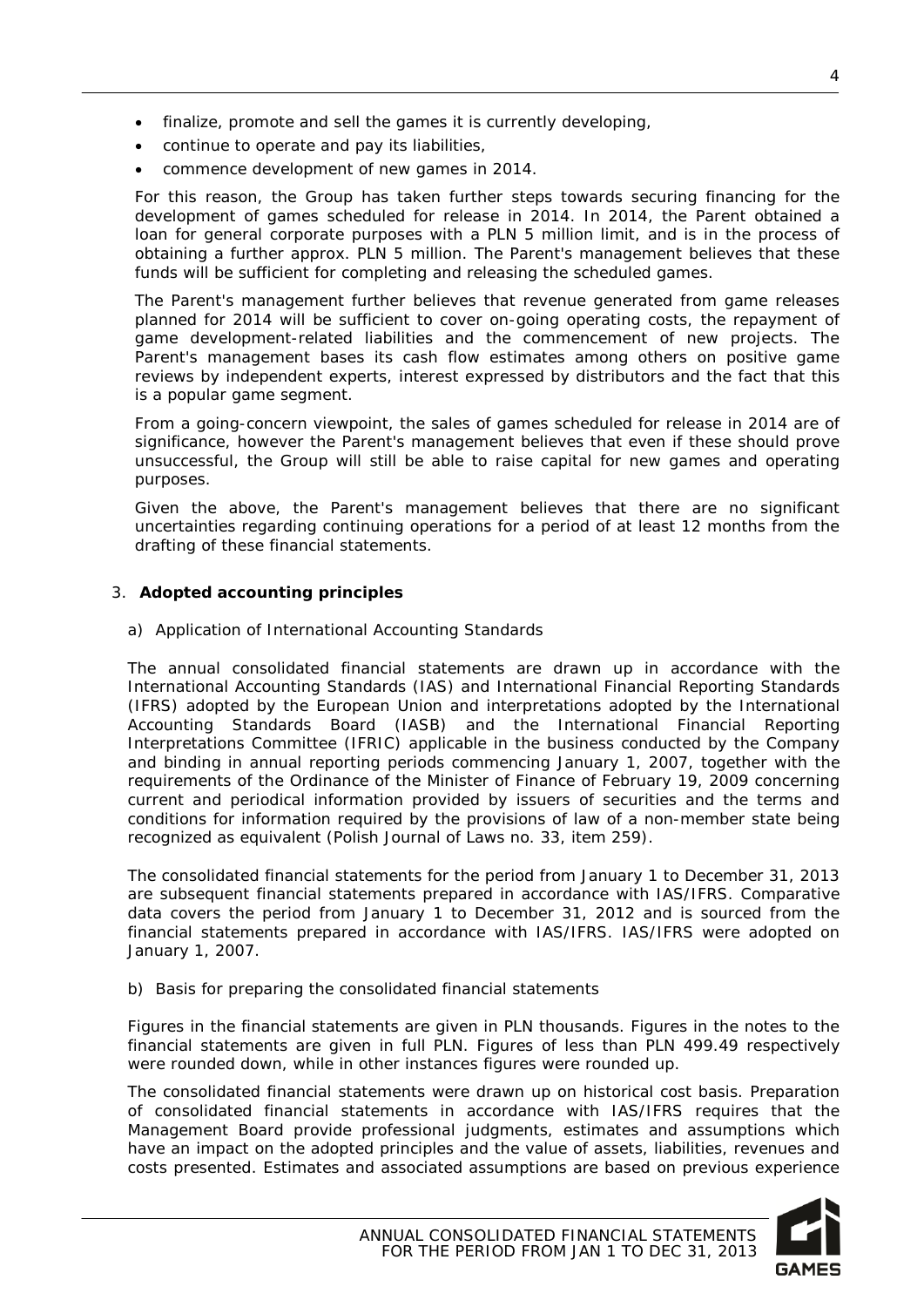and other factors which are acknowledged as rational in given circumstances and their results provide a basis for professional judgment concerning the carrying amount of assets and liabilities which does not directly result from their sources. Actual values may differ from estimates.

Estimates and associated assumptions are subject to systematic verification. Changes in assumptions are recognized in the period in which these were made.

The principles of the accounting policy presented below were applied in relation to all periods presented in the submitted consolidated financial statements as well as in drawing up an opening balance sheet in accordance with IAS/IFRS as at January 1, 2007 for the purposes of implementing the transition from Polish accounting standards to IAS/IFRScompliant reporting.

- c) Principles of consolidation
- (i) Subsidiaries

The CI Games Group consolidated financial statements were drawn up applying the acquisition method as the means of settlement adopted on the date of the share purchase transaction (fully consolidated). In drawing up the financial statements, the parent combines the financial statements of the parent and subsidiaries through summarizing individual items of assets, liabilities, shares in equity, revenues and costs.

In order to ensure presentation of financial information concerning the Group in the consolidated financial statements as if it constituted a single commercial entity, only the carrying amount of the parent's investments in subsidiaries and such part of the subsidiary's equity as corresponds to the parent's share is presented.

The method applied for translation of the financial statements of foreign operations depends on the means by which they are financed and the type of business activity conducted in relation to the entity drawing up the financial statements. For this reason, in accordance with IAS 21, entities operating abroad are broken down into: "entities operating abroad, whose operations constitute an integral part of the operations of the entity drawing up the financial statements" and "foreign operations".

For translation of the financial statements of subsidiaries operating abroad, the aforementioned entities were classified as "foreign operations" in accordance with IAS 21. After converting the financial statements of foreign operations, in order for these to be included in the financial statements of the entity drawing up the financial statements, the following principles were applied:

- ─ assets and liabilities, both monetary and non-monetary, were converted at the closing rate;
- ─ revenues and costs of foreign operations were converted at the exchange rate as at the date of executing transactions, with the exception of situations where the foreign operation is drawing up reports in hyper-inflationary economic conditions. In this situation items would be converted at the closing rate;
- ─ all exchange rate differences are recognized in equity until disposal of the net investment.

The financial results of entities acquired or disposed of during the year are included in the consolidated financial statements from / to the moment of their acquisition or disposal, respectively, if this constitutes significant value for the presented financial statements.

Where necessary, adjustments are made in the financial statements of subsidiaries or associates in order to unify the accounting principles applied by the entity with the principles applied by the parent. All transactions, balances, revenues and costs between related entities covered by consolidation are subject to exclusion.

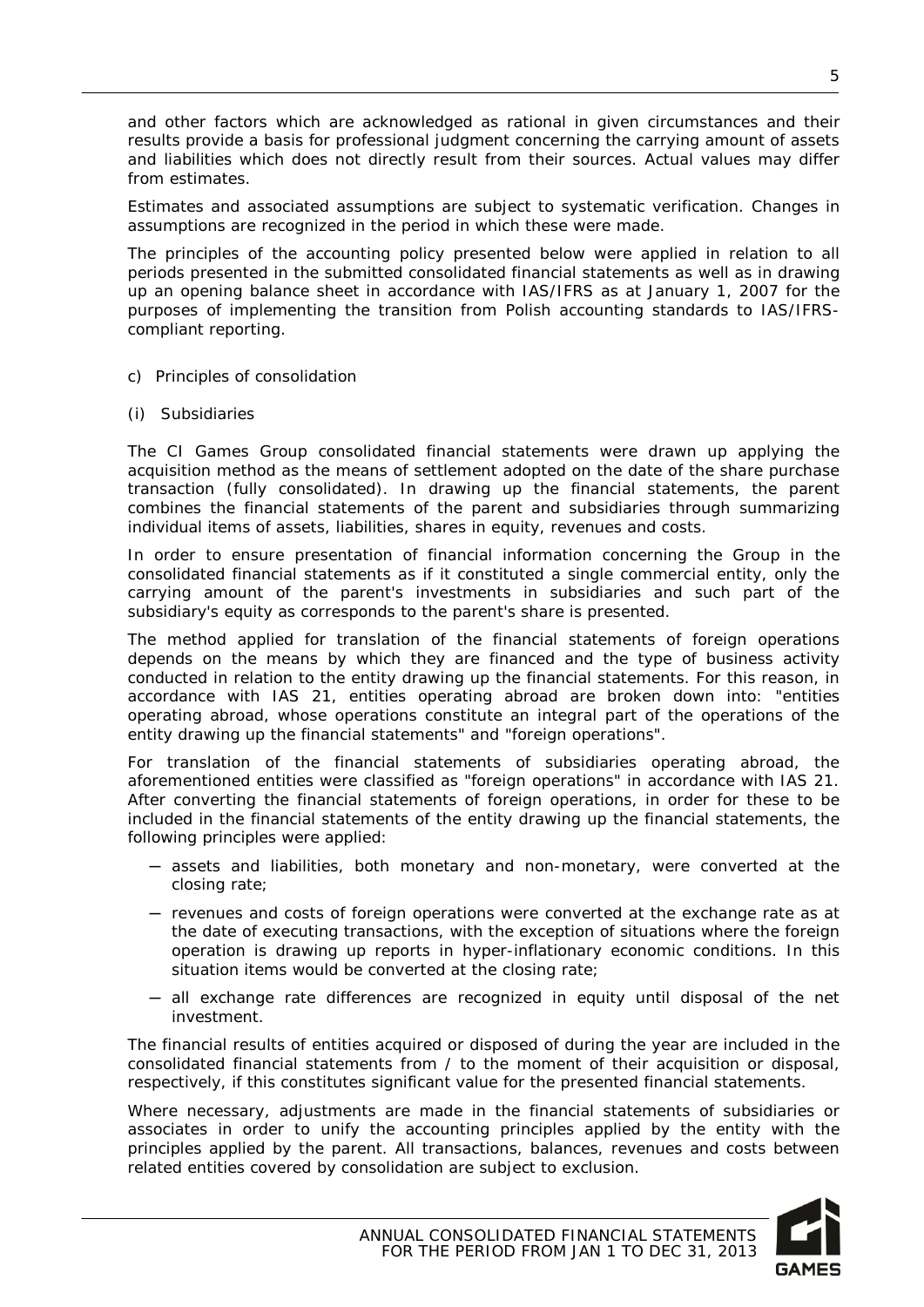#### (ii) Associates, joint ventures

Associates are business entities where the Group exerts significant influence, although does not control their operational and financial policies.

The Group's joint ventures are entities where the Group exercises joint control over their operations pursuant to contractual arrangements.

The consolidated financial statements contain the Group's share of profits and losses of associates / joint ventures using the equity method, from the moment of acquiring significant influence / joint control until the expiry of such influence / control. The Group also measures the loss in value of shares in the net assets of associates / joint ventures and makes the appropriate revaluation decreases. In the event of the Group's participation in losses exceeding the carrying amount of the associate / joint venture, such amount is reduced to zero and ceases to be recognized in further losses in as far as there is no legal obligation to cover losses or payment had not already been made to cover such liabilities.

Goodwill arising during consolidation results from the occurrence as at the acquisition date of a surplus of the cost of acquiring the entity over the fair value of identifiable assets and liabilities of the subsidiary, associate or joint venture as at the acquisition date.

Goodwill acquired through a merger of commercial entities is not amortized. Goodwill is subject to impairment testing at least once per year. Any impairment is immediately recognized in the statement of profit and loss. In disposal of a subsidiary, associate or joint venture, the appropriate part of goodwill is taken into consideration in calculating the profit or loss on disposal.

(iii) Consolidation adjustments

The balance of intragroup settlements, transactions executed within the Group and all unrealized profits or losses resulting thereunder, together with Group revenues and costs, are excluded during the preparation of the consolidated financial statements. Unrealized gains resulting from transactions with associates and joint ventures are excluded from the consolidated financial statements proportionally to the level of the Group's participation in such entities. Unrealized losses are excluded from the consolidated financial statements on the same principles as profits, until the moment when evidence indicating impairment arises.

- d) Property, plant and equipment
- (i) Own property, plant and equipment

Property, plant and equipment are fixed assets which are used in the production process or in supplying goods and providing services, in order for them to be handed over to other entities for use pursuant to a rental agreement and where there is an expectation that they will be used for longer than one reporting period.

Costs borne at a later time are included in the carrying amount of an asset or are indicated as a separate asset only if it is probable that the Group will achieve future economic benefit connected with such asset and the purchase price for a given item may be measured reliably. Expenses for repair and maintenance are recognized in the statement of profit and loss in the period in which they were borne. The cost of production is augmented by fees and for defined assets by the costs of external finance capitalized in accordance with the principles defined in the Group's accounting policy.

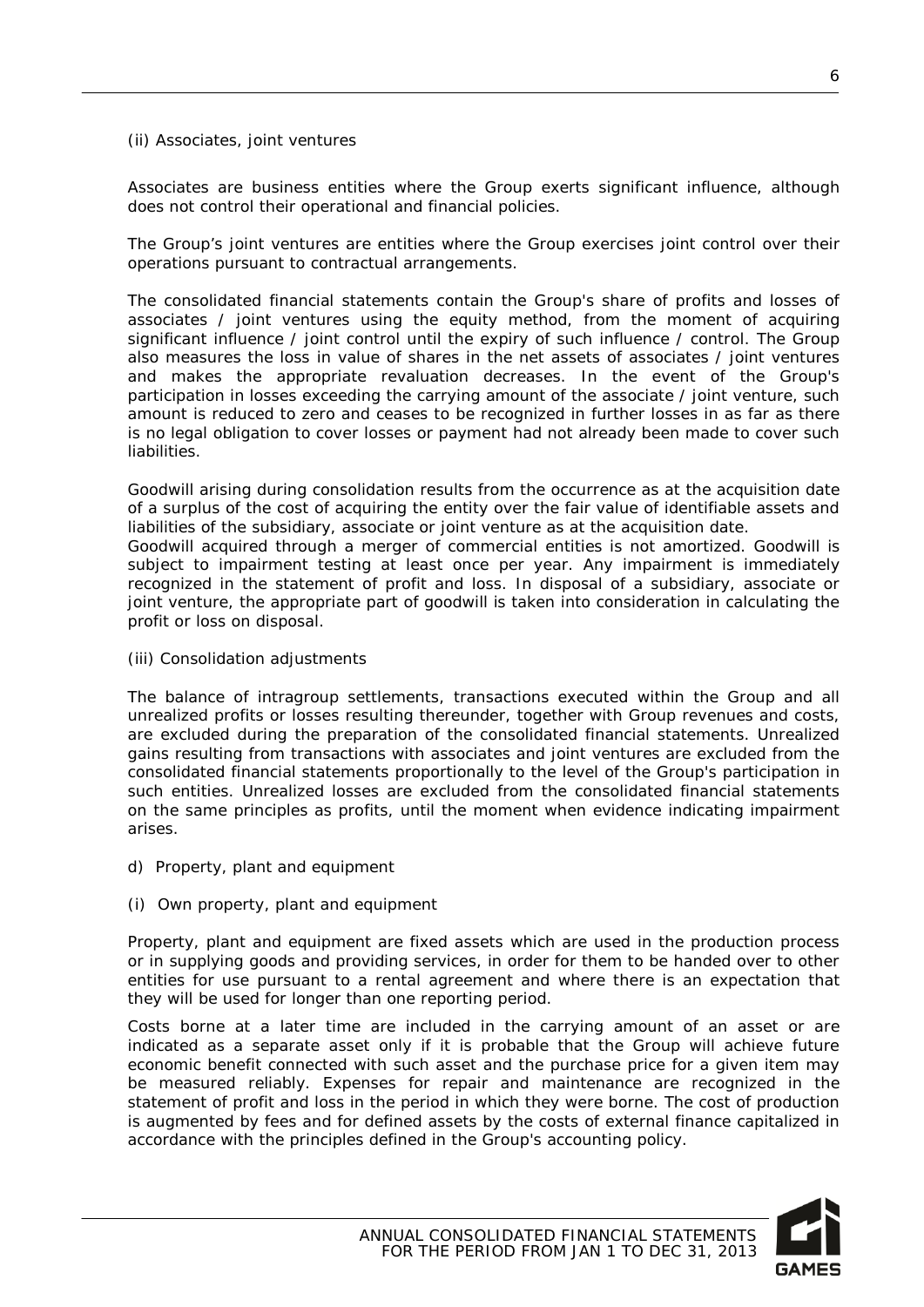Property, plant and equipment are measured at cost of purchase or manufacture less accumulated depreciation and accumulated impairment.

Depreciation concerning such property, plant and equipment commences at the moment they are commissioned. Each new fixed asset must, in as far as possible, be broken down into separate components and depreciated as a separate asset.

Property, plant and equipment under construction intended for production, lease or administrative purposes, as well as for undefined purposes, are presented in the balance sheet at cost of manufacture less impairment.

Profit or loss arising from disposal / liquidation or suspension of the use of fixed assets is defined as the difference between revenues from disposal and the net value of such fixed assets and are included in the statement of profit and loss.

Land – the right of perpetual usufruct of plots of land is presented at purchase price.

The Group does not amortize rights to perpetual usufruct of land. Depreciation rates were established with consideration to the period of economic usefulness of fixed assets.

Property, plant and equipment items are depreciated using the straight-line method with the following rates:

- technical equipment and machinery: 20-60%
- other fixed assets: 20%
- (ii) Property, plant and equipment used under leasing agreements

Leases are classified as finance leases if in principle the terms and conditions of the agreement transfer all potential ownership benefits and risk to the lessee. All other types of leases are treated as operating leases.

Assets used pursuant to a finance lease agreement are treated as the Group's assets and are measured at fair value as of the moment of their acquisition, although at a level not exceeding the value of their current minimum lease payments.

Lessor liabilities arising on this account are recognized in the balance sheet under finance lease liabilities.

Lease payments are divided into interest and principal. Finance costs are recognized in the statement of profit and loss.

(iii) Subsequent expenses

Costs aimed at exchange of separate components of an element of property, plant and equipment borne in a subsequent period are capitalized. Other costs are capitalized only if they can reliably be measured and increase future economic benefits connected with a fixed asset. Other expenses are systematically recognized in the statement of profit and loss.

- e) Intangible assets
- (i) Intangible assets

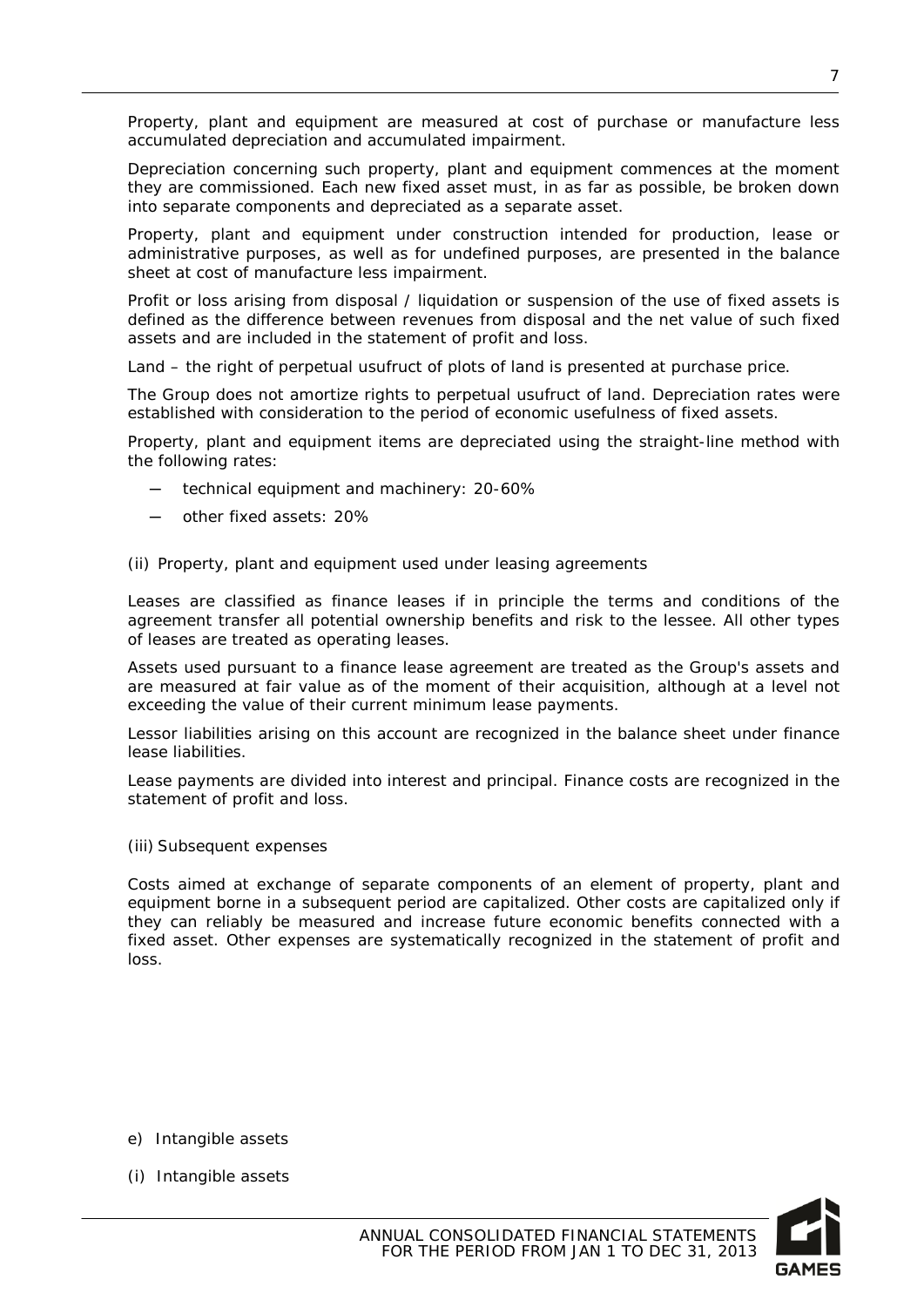The Group recognizes intangible assets only when:

- a) it is probable that the future economic benefits that are attributable to the assets will flow to the Group, and
- b) the purchase price or cost of production of a given asset may be measured reliably.

An intangible asset is initially valued at purchase price or cost of production. Intangible assets are subject to amortization. Amortization rates were established with consideration to the period of economic usefulness of intangible assets.

Intangible assets are amortized using the straight-line method with the following rates:

- licenses: 20%-90%
- ─ computer software: 50%

Development expenditures are recognized as costs at the moment they are borne.

Costs of development work borne before the commencement of production or application of new technological solutions are classified as intangible assets if the Group can prove the following:

- the possibility, from a technical point of view, to complete an intangible asset so that it is suitable for use or sale,
- the intent to complete an intangible asset and to use or sell it,
- ─ the capacity to use or sell an intangible asset,
- ─ the means in which an intangible asset will create potential economic benefits. Amongst others, the Group should prove the existence of a market for products arising due to the intangible asset or the asset itself or – if the asset is to be used by the entity – the usefulness of the intangible asset,
- ─ the availability of appropriate technical, financial and other resources which are to serve completion of development work and the use or sale of the intangible asset,
- the possibility to establish outlays borne during development work which may be assigned to such intangible asset.

The costs of development work with a useful life assumed in advance are subject to amortization. Amortization write-offs commence as of the date when a given asset is ready for use, whereas they end at the moment when a given asset is allocated for sale or ceases to be included in the accounts.

The amortization period is equal to the period of economic usefulness of a resource held. The adopted amortization period and method for the costs of development work are verified at least as at the end of the financial year. The costs of development work are amortized during the anticipated period of achieving revenues from sale of a product, however not longer than three years.

The Group does not amortize the costs of development work with an undefined useful life. Intangible assets with undefined useful life are subject to an annual impairment test, in application of the guidelines of IAS 36 "Impairment of Assets."

External financing costs (e.g. interest on loans and borrowings and exchange differences on loans and borrowings denominated in foreign currencies) which may be directly assigned to the purchase or production of assets increase the purchase or production cost of such item. Net financing costs include interest payable on debt established based on the effective interest rate, interest receivables on funds invested by the Group, due dividends, gains and losses on foreign exchange differences and gains and losses on hedging instruments, which are recognized in the statement of profit and loss.

(ii) Impairment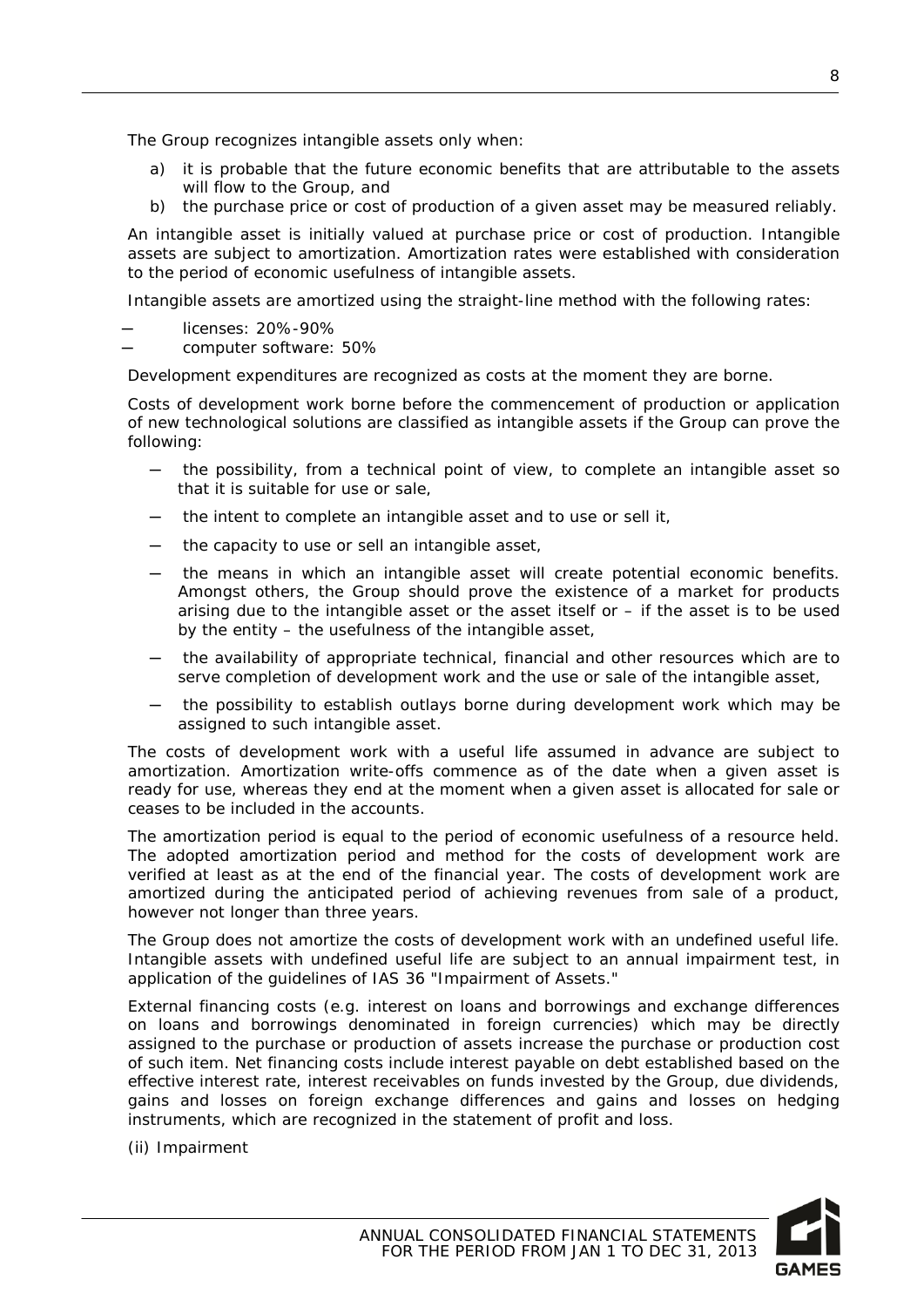At the end of each reporting period the Group reviews assets in order to confirm that there were no circumstances indicating the possibility of their impairment.

In the event of such circumstance existing, the recoverable amount of a given asset is estimated in order to establish a potential impairment loss.

In a situation where an asset does not generate cash flows which are to a large extent independent of cash flows generated by other assets, analysis is carried out for the group of assets generating cash flows to which a given asset belongs.

In the case of intangible assets with a defined useful life, the impairment test is carried out both annually and in the event of circumstances indicating the possibility of impairment. The recoverable amount is established as the higher of two values: fair value less costs to sell, or its value in use. This final amount corresponds to the current value of estimated future discounted cash flows using a discount rate taking into consideration the present value of money and asset-specific risk.

If the recoverable amount is lower than the net book value of an asset (or group of assets), the book value is decreased to the recoverable amount.

Impairment loss is recognized as a cost in the period it occurred, with the exception of a situation where an asset was recognized at restated value (in this case the impairment is treated as a decrease in the previous restatement).

At the moment where the impairment is subject to subsequent reversal, the net value of the asset (or group of assets) is increased to the new estimated recoverable amount, however not higher than the net value of such asset as it would have been established had impairment not been identified in previous years.

Reversal of impairment is recognized in revenues in as far as the asset was not subject to prior estimation – in this event reversal of impairment is recorded in the revaluation reserve.

f) Investments

Investments other than property, intangible and financial assets are recognized at purchase price, less impairment.

Investments recognized at historical cost expressed in a foreign currency as at the end of the reporting period are valued using the average exchange rate announced by the National Bank of Poland as at the end of the reporting period.

g) Financial instruments

Financial assets and liabilities are recognized in the balance sheet at the moment when the Group becomes a party to a binding agreement.

The Group classifies each agreement which results in simultaneous occurrence of a financial asset with one party and a financial liability or equity instrument with the other party as a financial instrument, on condition that unambiguous economic effects result from a contract executed between two or more parties.

All assets fulfilling the definition of a financial instrument at the acquisition date are classified as one of three categories:

− instruments held for trading (at fair value through profit or loss) – financial assets or liabilities which were acquired or arose in order to generate profit achieved due to short-time price fluctuations,

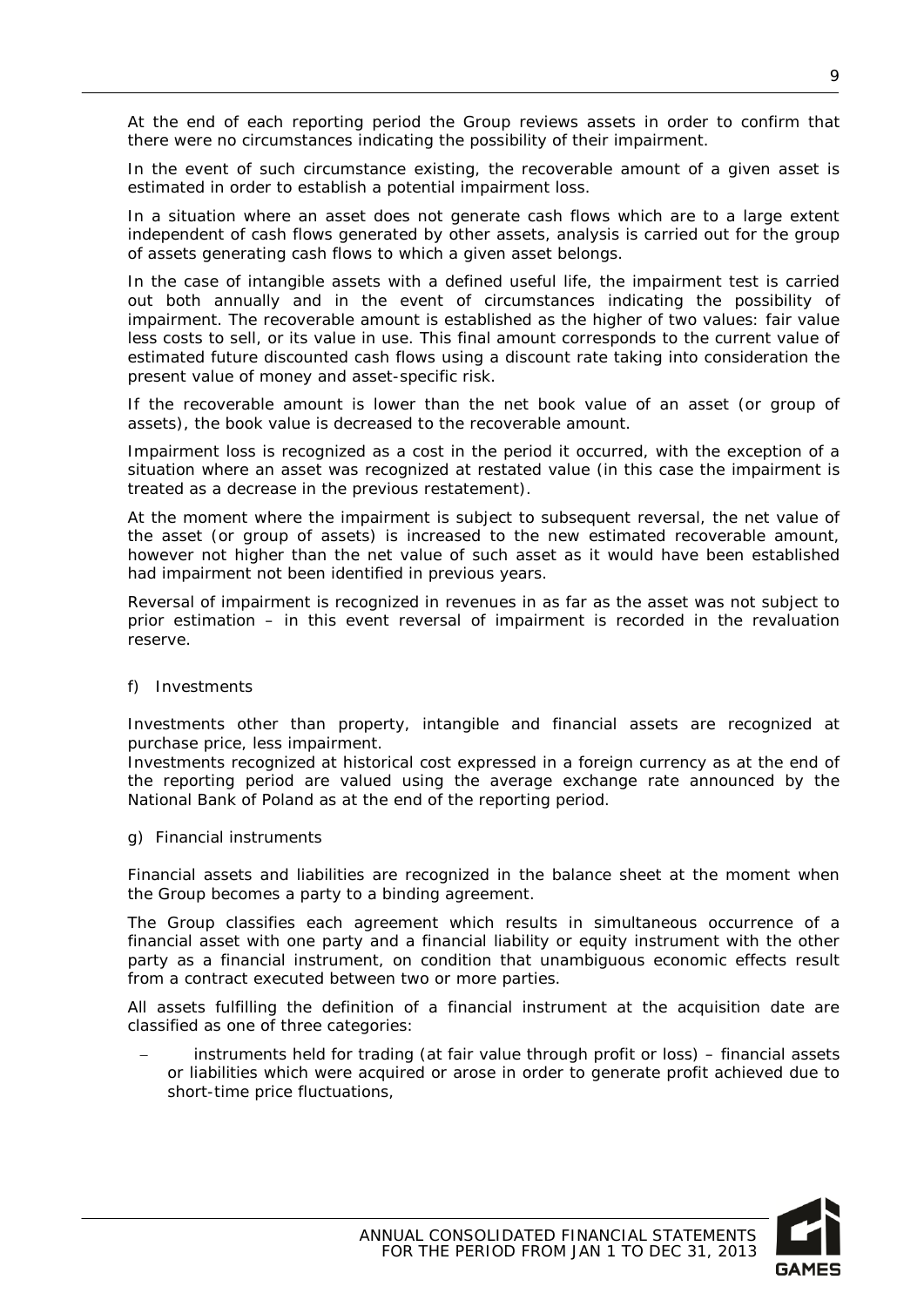- financial instruments held to maturity financial assets with fixed or determinable payments or fixed maturity dates, which the Group has the intent and capability to hold to maturity, carried at amortized cost with application of the effective interest rate method, with the exception of loans granted by associates and own debt claims, valued using the effective interest method,
- − available-for-sale financial instruments financial assets other than loans granted and own receivables, assets held to maturity or financial assets not held for trading. Carried at fair value,
- borrowings and receivables non-derivative financial assets with fixed or determinable payments which are not quoted in an active market. At initial recognition, the Group values financial assets and liabilities at purchase cost (price), i.e. according to the fair value of the payment made in the case of assets, or the amount received in the case of liabilities.

The Group includes transaction costs in the initial value of all financial assets and liabilities.

Differences in restatement and revenues achieved or costs borne appropriate to classification of a financial asset are recognized in profit or loss or the revaluation reserve as available-for-sale financial assets, respectively.

Principles for measurement of financial instruments.

The Group measures financial assets at amortized costs, as at the end of the reporting period, with consideration of the effective interest rate of:

- assets held to maturity,
- borrowings granted and receivables, and
- other financial liabilities not classified as held for trading.

Measurement may also take place:

- at the amount requiring payment if the discount effect is not significant;
- at the amount requiring payment: receivables and liabilities with short maturity period;
- at fair value: financial assets and liabilities held for trading and available-for-sale financial assets.

Changes in the fair value of financial assets held for trading not being part of hedges are recognized as finance income or costs when they arise.

Interests in other entities are valued at purchase price less impairment.

#### h) Trade and other receivables

Current trade and other receivables are valued at repayment value in as far as the effect of charging interest is not significant. Otherwise receivables are initially recognized at fair value and subsequently valued at amortized cost in application of the effective interest rate. In accordance with the principle adopted by the Group, receivables with maturity of longer than 180 days are subject to discounting.

#### i) Financial liabilities

Financial liabilities held for trading, including in particular derivatives with negative fair value, which are not classified as hedging instruments are recognized at fair value, whereas gains and losses from their measurement are recognized directly through profit or loss.

Other financial liabilities are measured at amortized costs with application of the effective interest rate.

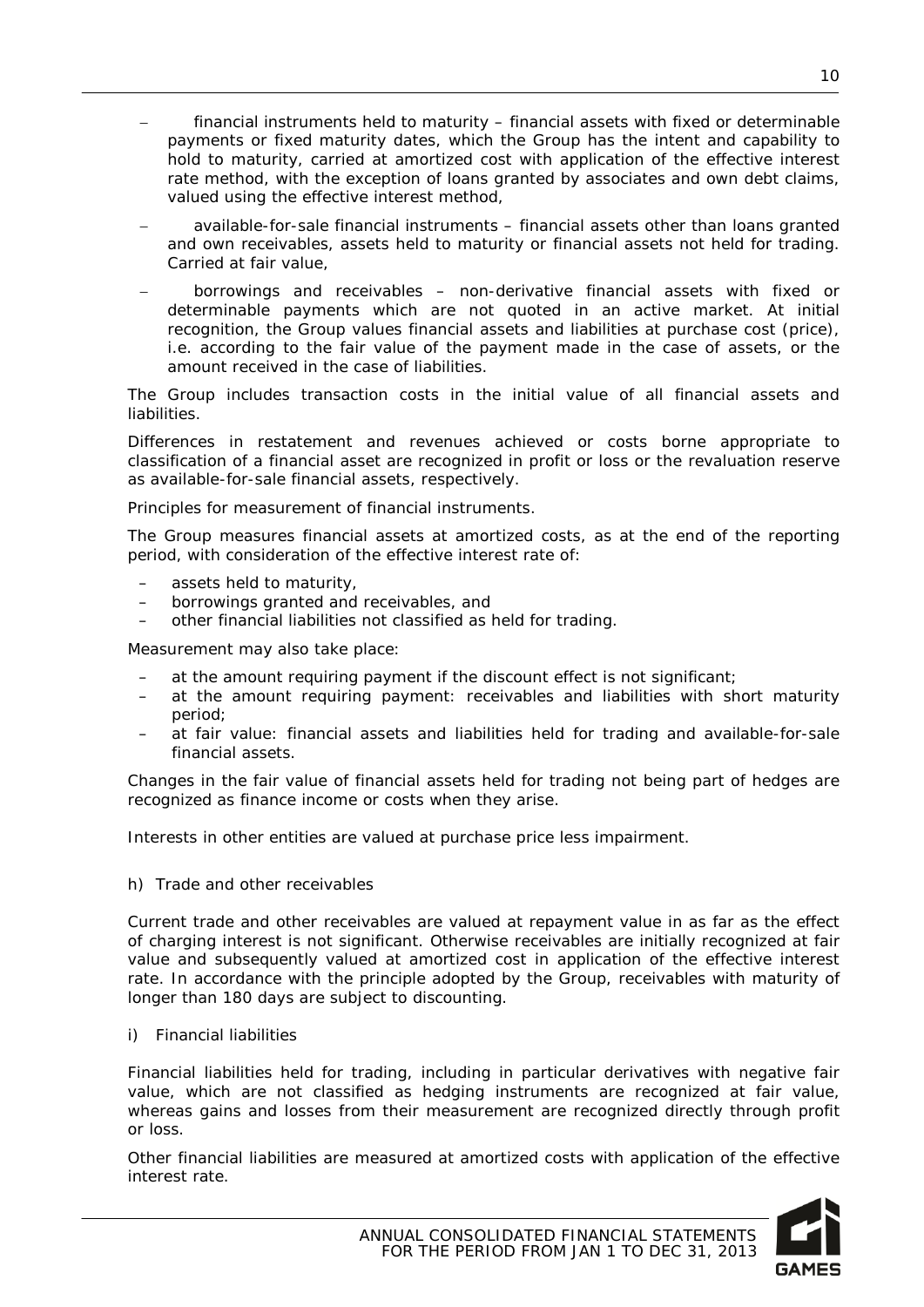All financial liabilities are included in the accounts under the contract execution date.

The principles for measurement and presentation of financial instruments in the consolidated financial statements are as follows:

| Asset or liability group                                                                                                                               | Measurement principles                                                                                                                                                                                                                              | Principles for recognition in<br>the financial statements                                                                                                                                       |
|--------------------------------------------------------------------------------------------------------------------------------------------------------|-----------------------------------------------------------------------------------------------------------------------------------------------------------------------------------------------------------------------------------------------------|-------------------------------------------------------------------------------------------------------------------------------------------------------------------------------------------------|
| Assets carried at fair value<br>through profit or loss                                                                                                 | At fair value (with the exception<br>of assets for which fair value<br>cannot be established)                                                                                                                                                       | Measurement difference<br>recognized in profit or loss for the<br>current reporting period in the<br>finance income or finance costs<br>item.                                                   |
| Liabilities held for trading                                                                                                                           | At fair value (with the exception<br>of assets for which fair value<br>cannot be established)                                                                                                                                                       | Measurement difference<br>recognized in profit or loss for the<br>current reporting period in the<br>finance income or finance costs<br>item.                                                   |
| Other financial liabilities                                                                                                                            | At amortized purchase cost in<br>application of the internal rate of<br>return                                                                                                                                                                      | The measurement difference<br>adjusts the value of the asset and<br>is recognized in profit or loss for<br>the current reporting period.                                                        |
| Borrowings granted and own<br>receivables                                                                                                              | At amortized purchase price in<br>application of the internal rate of<br>return, and in a situation where<br>the payment deadline is not<br>known then at purchase price<br>(e.g. in the case of loans<br>without an established<br>repayment date) | The measurement difference<br>adjusts the value of the asset and<br>is recognized in profit or loss for<br>the current reporting period.                                                        |
| Assets held to maturity                                                                                                                                | At amortized purchase cost in<br>application of the internal rate of<br>return                                                                                                                                                                      | The measurement difference<br>adjusts the value of the asset and<br>is recognized in profit or loss for<br>the current reporting period.                                                        |
| Available-for-sale financial<br>assets                                                                                                                 | At fair value (with the exception<br>of assets for which fair value<br>cannot be established)                                                                                                                                                       | The difference between<br>measurement and fair value is<br>included in the revaluation<br>reserve. In the case of debt<br>instruments, interest is<br>recognized directly in profit or<br>loss. |
| Financial assets and liabilities<br>held for trading and available-<br>for-sale financial assets, the<br>fair value of which cannot be<br>established. | At purchase price less<br>impairment.                                                                                                                                                                                                               | An asset or liability item is<br>recognized at purchase price until<br>the moment such item is used<br>(e.g. sold). Impairment is<br>recognized in finance costs.                               |

#### j) Inventory

The initial value (cost) of inventories includes all costs (acquisition, production, etc.) borne in connection with bringing inventories to their current location and condition.

The purchase price of inventories includes the purchase price increased by import duty and other taxes (not subject to subsequent refund from tax authorities), costs of transport, loading, unloading and other costs directly connected with the acquisition of inventories, decreased by discounts, rebates and other similar reductions.

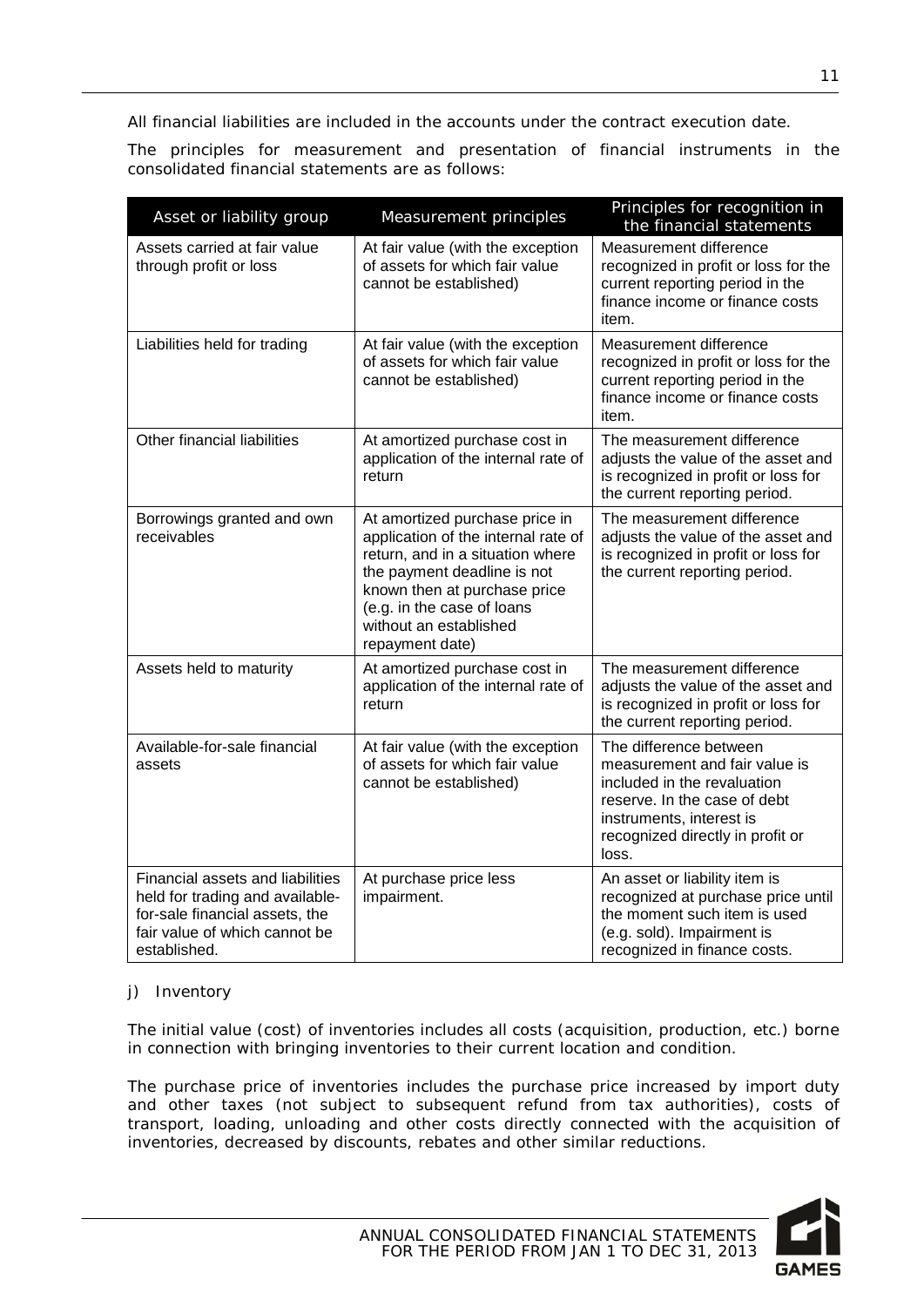Inventories are measured at initial value (purchase price or cost of production) or at net sale price depending on which is lower.

In relation to other inventories, costs are established using the first in, first out (FIFO) method.

#### Impairment losses on inventory

Impairment losses on current property, plant and equipment connected with their impairment or valuation as at the end of the reporting period correspond to their own cost of purchase (IAS 2).

The Group creates impairment losses equity to net recoverable values of inventory. The net recoverable value is the sale price established in normal operations less finishing costs and estimated costs necessary for sale to be effected.

Reversal of an impairment loss on inventory resulting from an increase in the net recoverable value is recognized as a decrease in inventory recognized as cost of sales which the impairment reversal concerns.

As at the end of the reporting period inventory is valued at acquisition or purchase price, while such price may not exceed the net sales price for a given inventory item.

Foreign-currency advance payments are recognized at the ask rate of the bank used by the Group.

The Group measures advance payments for inventory at nominal value and presents these in the financial statements at the historic rate less impairment. The Group inventories prepayments through the provision by contracting parties of confirmation that prepayments included in auxiliary ledgers to general ledger "supplier accounts", and provides explanations and settlement of potential variance.

k) Cash and cash equivalents

Cash and cash equivalents include cash on hand and demand deposits. Current investments which are not subject to significant change in value, which may be easily exchanged for a defined amount of cash and which constitute a part of the Group's liquidity management policy are recognized as cash and cash equivalents for the purposes of the statement of cash flows.

l) Share capital

Share capital is recognized at the nominal value of issued and paid up shares.

(i) Buy-back

In a purchase of own shares, the payment amount, together with direct transaction costs, is recognized as a change in equity. Purchased shares are recorded as a decrease in equity.

(ii) Dividends

Dividends are recognized as a liability in the period in which they are authorized.

m) Provisions

Provisions are liabilities of uncertain time and amount. Group companies create provisions when all of the following conditions are met simultaneously:



12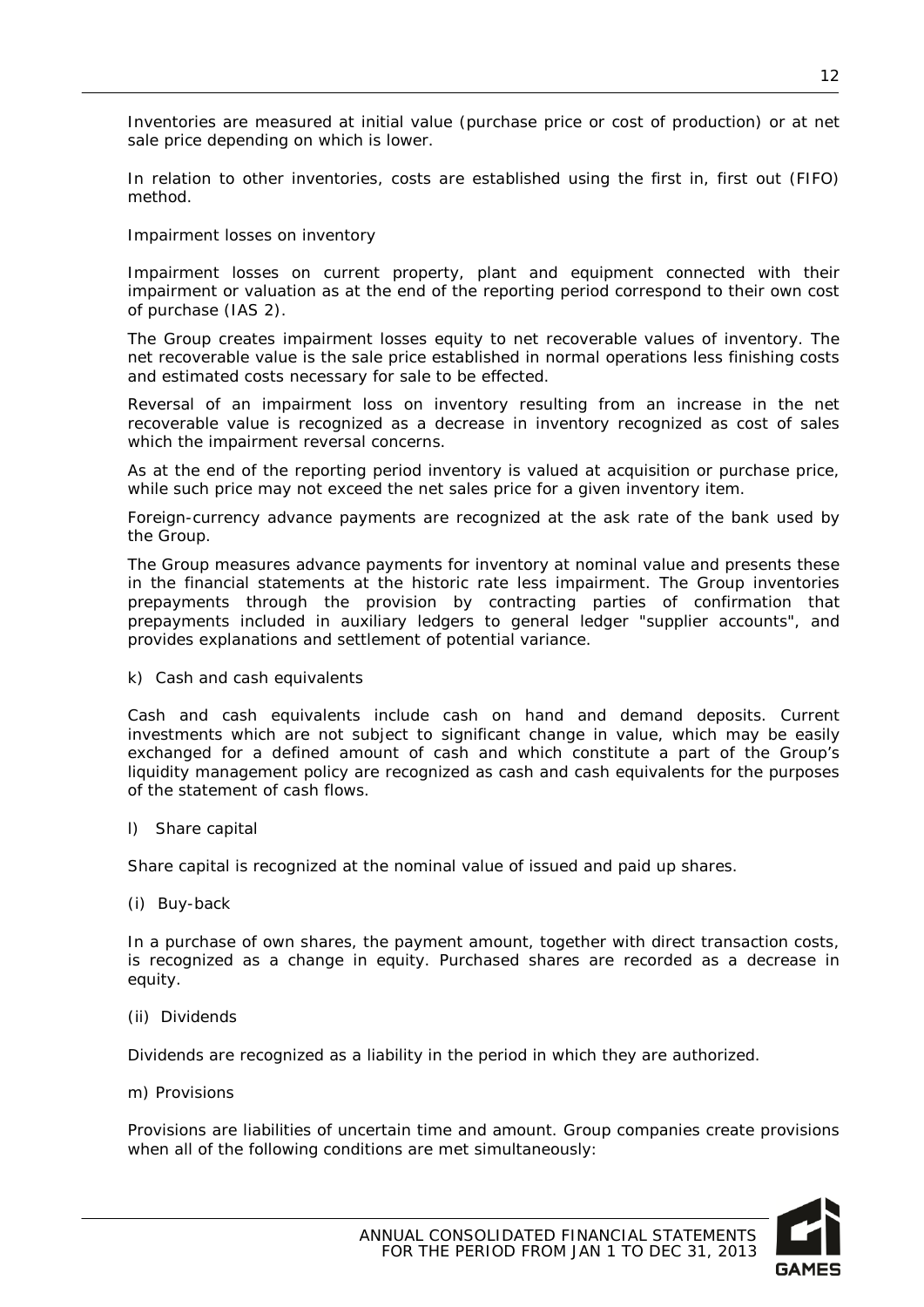- the companies are burdened with an existing obligation (legal or constructive) resulting from future events,
- − it is probable that fulfillment of an obligation will result in necessary outflow of resources (payment),
	- the amount of such obligation can be reliably estimated.

The Group creates the following provisions for liabilities:

- deferred income tax provision created in connection with the occurrence of positive differences between the book value of assets and liabilities and their tax value,
- provisions for employee benefits provisions for pension gratuities are calculated based on own estimates, however with regard to the low average age of employees and the insignificant value of the provision resulting from this, there is currently no provision created,
- other provisions.

Release of unused provisions occurs as at the date on which they are acknowledged as unnecessary.

n) Trade and other payables

Trade and other payables are divided into current and non-current payables through application of the following criteria:

- maturing in under 12 months from the end of the reporting period classified as current payables,
- payables not classified as trade payables and which do not fulfill the criteria for classification as current constitute non-current payables.

Trade payables with maturity of up to 180 days are valued as at the end of the reporting period at repayment value increased by potential interest for delay due as at the valuation date.

Trade payables within maturity of over 180 days are valued as at the end of the reporting period at amortized cost (i.e. discounted in application of the effective interest rate).

All trade and account balances should be reconciled, and potential adjustments should be included in the accounts, including in the consolidated financial statements of the entity. In the event of disagreements in agreeing a balance between the entity and the contracting party, the seller's position prevails and, after closing the year, potential adjustments are entered in the accounts for the current year.

Payables denominated in foreign currencies are valued at the current average exchange rate for a given currency on a given date established by the National Bank of Poland.

Interest for late payment of payables is not charged if the authorized entity submits a written declaration on opt-out of such interest. In other instances interest is calculated and recorded as per the principles below:

- systematically, pursuant to interest notes received,
- at estimated value, where estimation is based on historical data reflecting the amount of interest charged by specific contracting parties in relation to the level of debt.

In each instance other significant risks meaning that such interest may be charged should be taken into consideration when calculating interest.

The notes to the financial statements should include this fact, the occurrence of due payables and the associated risk that interest will be charged by a creditor.

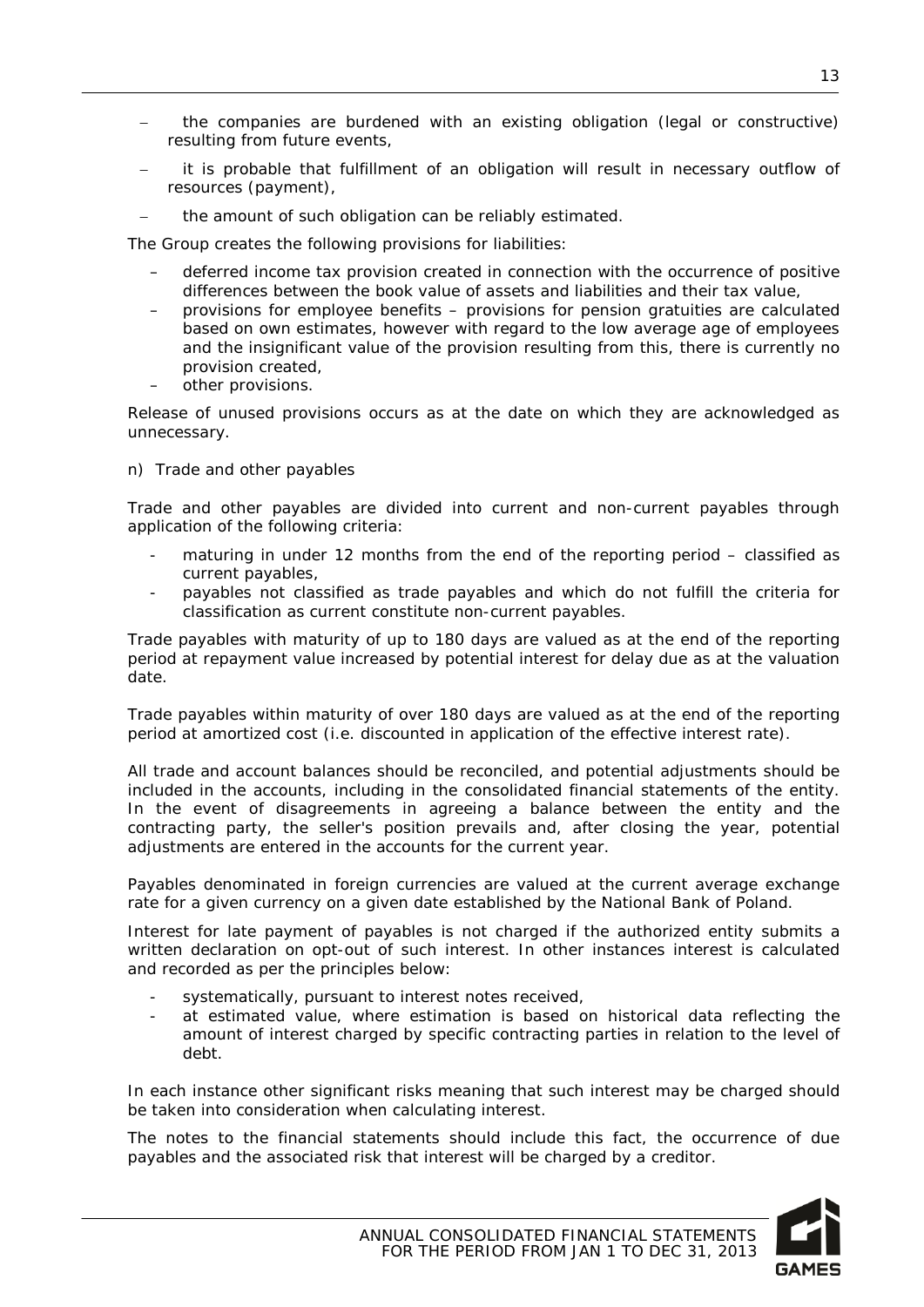#### o) Revenue

Revenue from sale of products and services includes sale of products manufactured by the Group to which it has exclusive license rights for their production or it purchased a license for release and distribution, together with services provided by the Group to other entities.

Revenue from sale of goods for resale and materials includes sale of products which were purchased and are held for further sale in a non-processed form, together with sale of materials for manufacture.

Revenue from sale of products and goods for resale is recognized if the following conditions are met:

- the Group has transferred significant risk and benefits resulting from the right of ownership of goods for resale and products to the purchaser,
- the Group ceases to be permanently involved in managing the sale of goods for resale or products to the extent that such function is usually exercised in relation to goods for resale and products to which there is right of ownership, and it does not exercise effective control over them,
- the revenue amounts may be measured reliably,
- it is probable that the Group will achieve economic benefits from the transaction,
- costs borne and those which will be borne by the Group in connection with the transaction may be valued in a reliable manner.

Revenue is recognized if achievement by the Group of economic benefits connected with the executed transaction is probable.

If there is uncertainty regarding the collectability of an amount due which is already counted as revenue, then the uncollectible amount in relation to which achievement ceased to be probable is recognized as costs and not as a correction of the initially recognized revenue amount.

Revenue from sale is recognized at the fair value of payments received or due and represents receivables for products, goods for resale and services supplied under normal business activity after decrease by discounts, VAT and other sales-related taxes.

Revenue from interest is recognized cumulatively in relation to the principal amount, in accordance with the effective interest rate method on lease.

p) Costs

The Group draws up a consolidated statement of profit and loss in multiple-step format. Costs are classified in accordance with their function.

#### (i) Finance lease payments

Lease payments are divided into a part constituting the cost of finance and a part decreasing the liability. The part constituting the cost of finance is allocated to specific periods during the term of the lease applying the effective interest rate method.

(ii) Net financing costs

Net financing costs include interest payable on debt, established on the basis of the effective interest rate, interest due on funds invested by the Group, dividends due, foreign exchange gains and losses and profit and loss concerning collateralized instruments which are recognized in the statement of profit and loss.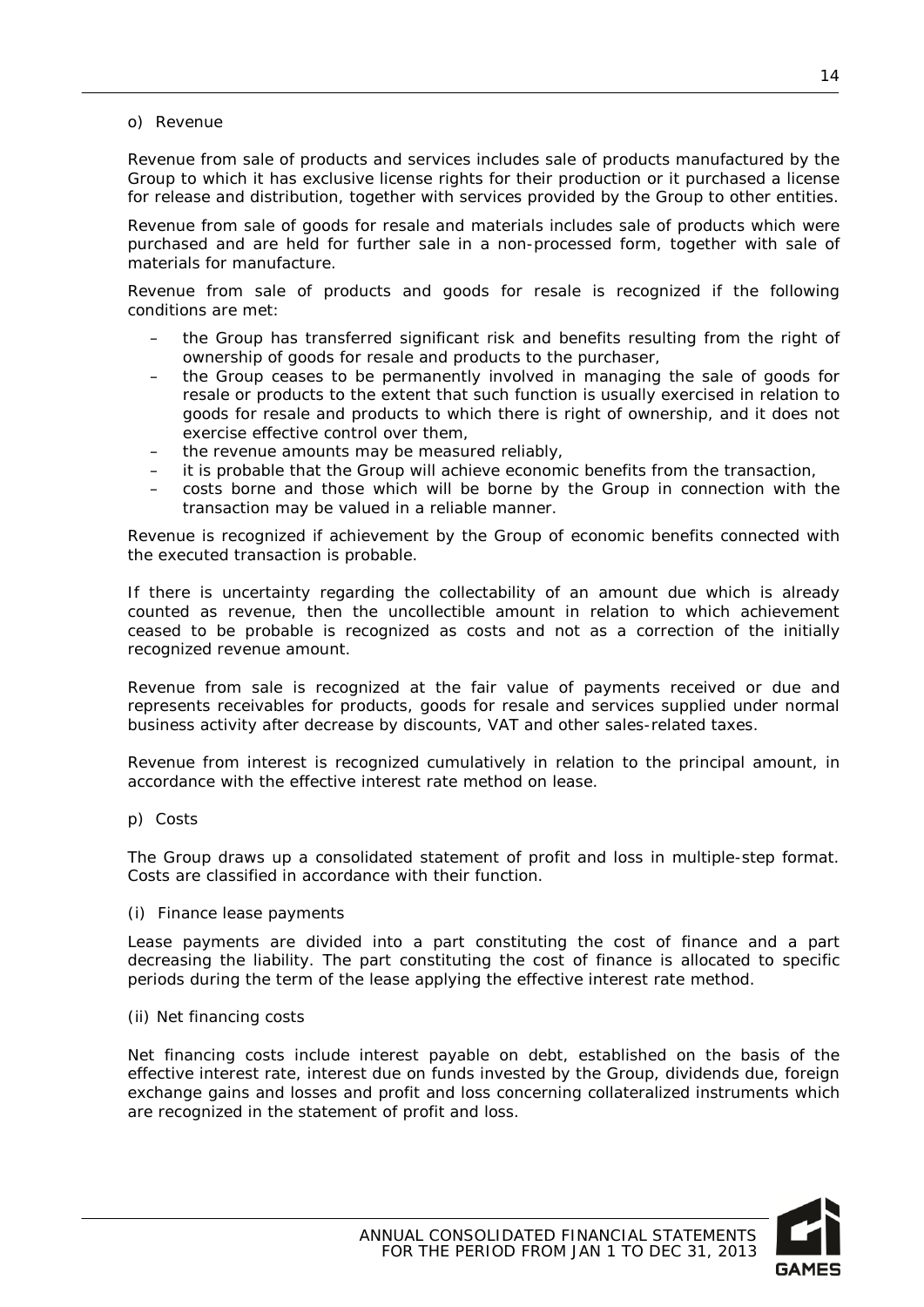Interest income is recognized in the statement of profit and loss on an accrual basis applying the effective interest rate. Income from dividends is recognized in the statement of profit and loss at the moment when the Group acquires the right to receipt thereof. The part constituting the cost of finance arising in connection with finance lease fees is indicated in the statement of profit and loss applying the effective interest rate method.

q) Tax

Obligatory encumbrances on the result include current tax and deferred tax.

The current tax obligation is calculated on the basis of the tax result (basis for taxation) for a given financial year. Tax for the current and previous periods is recognized as a liability in the amount which had not been paid.

Tax profit (loss) differs from net book profit (loss) in connection with the exclusion of revenues subject to taxation and tax-deductible expenses in subsequent years and items of cost and revenue which will never be subject to taxation.

Deferred tax is calculated using the balance sheet method as tax subject to payment or refund in the future on the difference between the carrying amounts of assets and liabilities and the corresponding tax values used to calculate the basis for taxation.

Deferred income tax assets and provisions for deferred income tax are valued with application of tax rates which will be applied, according to predictions, if an asset is realized or a provision liquidated, adopting the basis as the tax rates (and tax regulations) legally in force or actually binding as at the end of the reporting period.

A deferred tax asset is subject to analysis as at the end of the reporting period, and in the event of it being expected that future tax profits will be insufficient to realize an asset or part thereof, it is written off. Deferred income tax assets and provisions for deferred income tax are not discounted.

Deferred tax is recognized in the statement of profit and loss, aside from a situation where it concerns items directly recognized in equity. In this last instance deferred tax is also settled directly in equity. The Group offsets deferred income tax assets with provisions for deferred income tax exclusively when it has an enforceable legal title to offset deferred income tax assets with provisions for deferred income tax.

r) Transactions expressed in foreign currencies

Transactions executed in foreign currencies are translated into the functional currency in application of exchange rates in force on the date of executing such transactions, in the following manner:

- in the case of selling foreign currencies and receivable repayment transactions using the bid rate applied by the bank used by the Group;
- in the case of purchasing foreign currencies and liability repayment transactions using the ask rate applied by the bank used by the Group;
- in the case of other transactions  $-$  according to the average exchange rate announced for a given currency by the National Bank of Poland in as far as customs documents do not give another exchange rate.

Cash items recognized at historical cost expressed in a foreign currency are recorded at the end of the reporting period using the average exchange rate announced by the National Bank of Poland as at the end of the reporting period. Non-monetary balance sheet items recorded at historical cost expressed in a foreign currency are recorded in application of the exchange rate as at the date the transaction is executed. Non-monetary balance sheet items recorded at fair value in a foreign currency are recorded in application of the exchange rate in force during establishment of fair value.

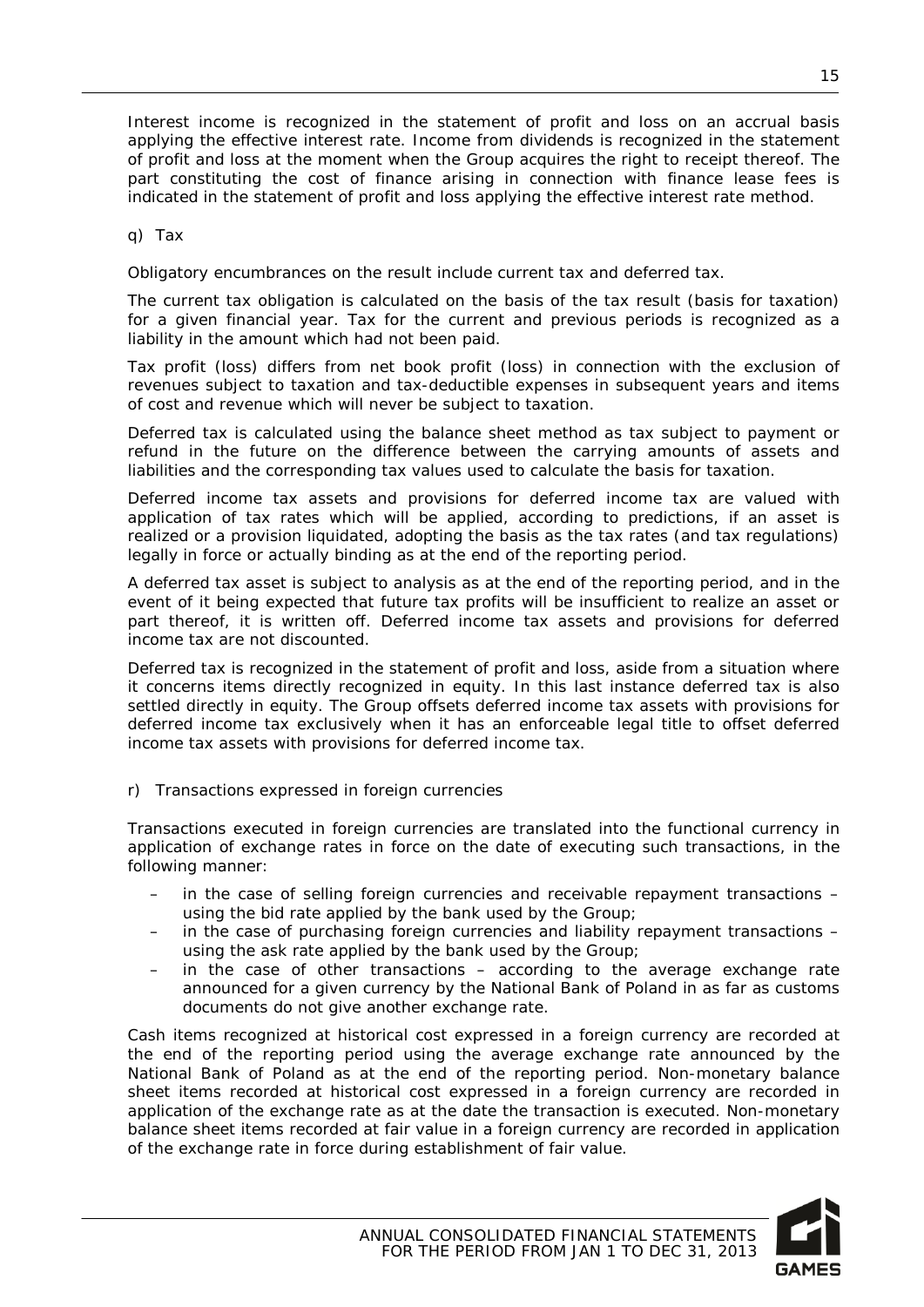Foreign exchange gains and losses resulting from settlement of transactions in foreign currencies and from translation of cash assets and liabilities according to average National Bank of Poland exchange rates as at the end of the year are indicated in the statement of profit and loss, with the exception of settlement in equity fulfilling the criteria for recognition of cash flow hedges.

#### s) Segment reporting

A business segment is a separate part of the Group which deals with the supply of defined products or services (business segment) or supply of products or services in a defined economic environment (geographical segment), which is subject to risks and derives benefits differently to other segments.

CI Games Group presents revenue from sales broken down into the following segments:

- business covering sales divided into products, goods for resale and services,
- geographical covering sales divided into the following areas: Europe, America and Asia and Australia.

Revenue from sale of products covers sale of products manufactured by the Group to which it has exclusive licensing rights for their production or it purchased a license for release and distribution.

Revenue from sale of services covers revenues for services provided by the Group to other entities.

Revenue from sale of goods for resale covers sale of products were purchased and are held for further sale in a non-processed form, together with sale of materials for manufacture.

Operating costs are divided as follows:

- direct costs, which may be assigned to a given product or service, or the value of goods for resale or materials sold at purchase price,
- indirect costs, i.e. costs which cannot be directly assigned to a defined product, e.g. administrative, sales and other operating costs.

Segmentation – assignment to specific business segments – concerns direct costs and such part of indirect costs as can be assigned to a given segment. The Group has one business segment.

t) Operations being discontinued and non-current assets held for sale

Immediately before reclassification to assets held for sale, valuation of assets (or all assets and liabilities constituting an asset group held for sale) is updated in accordance with the appropriate IFRS. Subsequently, as at the day of initial recognition as held for sale, fixed assets or the group held for disposal are recognized according to the lower value: carrying amount or fair value less cost to sell.

Impairment identified at initial classification as held for sale is recognized in the statement of profit and loss even in the event of value restatement. This also concerns profit and loss resulting from subsequent change in value.

Discontinued operation is a part of the Group's activity which constitutes a separate main business line or geographic segment or is a subsidiary acquired exclusively for further sale.

Classification as discontinued operation takes place as a result of disposal or at the moment when the operation fulfills the criteria for classification to the asset group held for sale.

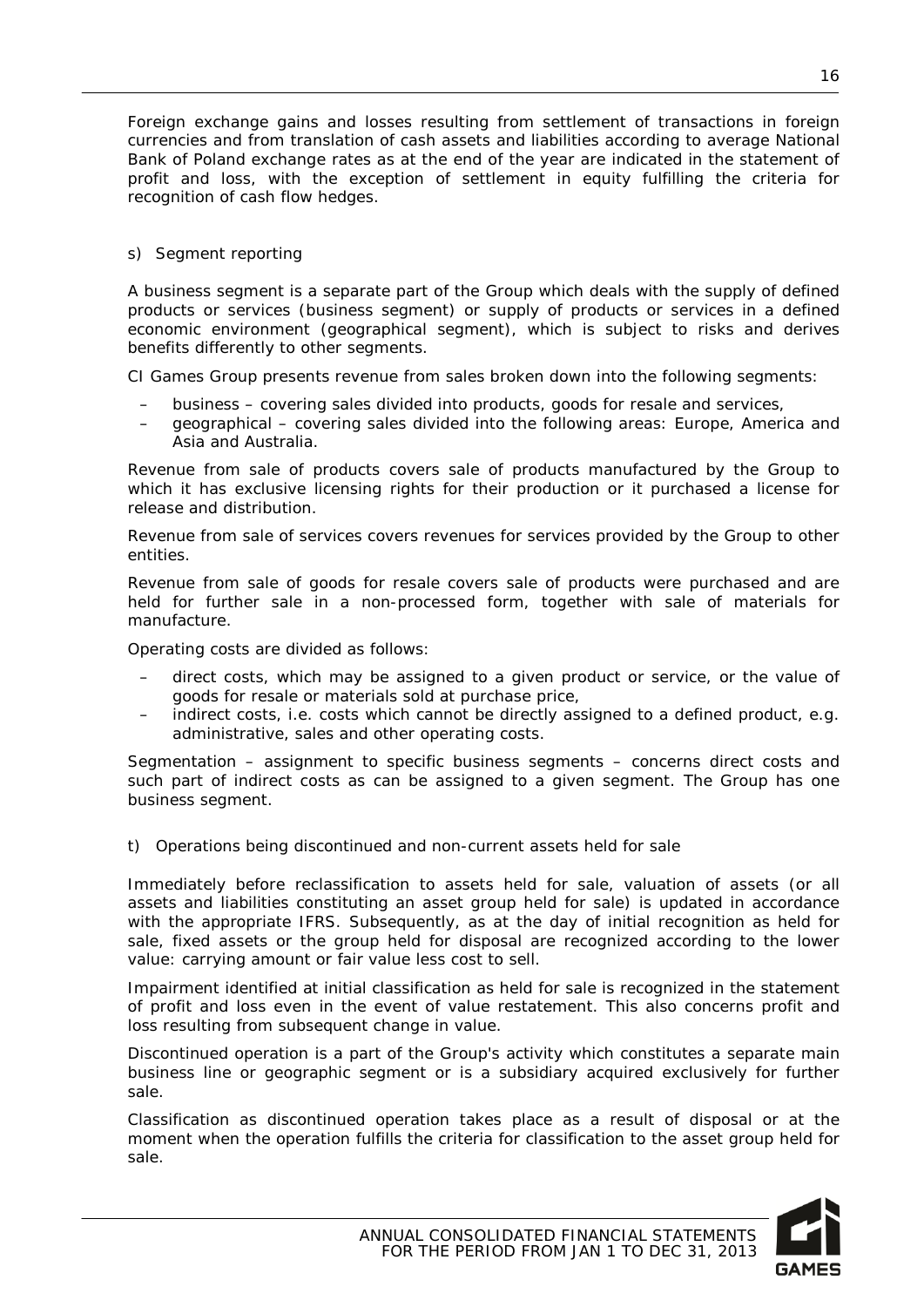#### <span id="page-17-0"></span>4. **Changes in accounting principles**

In the event that the Group's accounting principles are altered, the solutions included in IAS 8 "Accounting Policies, Changes in Accounting Estimates and Errors" are applied.

The CI Games Group consolidated financial statements for the period from January 1 to December 31, 2013 retain comparability to data from the financial statements for the period from January 1 to December 31, 2012, which were drawn up in accordance with IAS/IFRS.

New standards, interpretations and changes to the standards in force.

During the reporting period the following new or altered standards and interpretations were issued by the International Accounting Standards Board or the IFRS Interpretations Committee, but not yet entered into force:

- IFRS 13 Fair Value Measurement, endorsed by the EU on 11 December 2012 (effective for annual periods beginning on or after 1 January 2013)
- Amendments to IFRS 1 First-time Adoption of IFRS Severe Hyperinflation and Removal of Fixed Dates for First-time Adopters, endorsed by the EU on 11 December 2012 (effective for annual periods beginning on or after 1 January 2013)
- Amendments to IFRS 1 First-time Adoption of IFRS Government Loans, endorsed by the EU on 4 March 2013 (effective for annual periods beginning on or after 1 January 2013)
- Amendments to IFRS 7 Financial Instruments: Disclosures Offsetting Financial Assets and Financial Liabilities, endorsed by the EU on 13 December 2012 (effective for annual periods beginning on or after 1 January 2013)
- Amendments to IAS 1 Presentation of Financial Statements Presentation of Items of Other Comprehensive Income, endorsed by the EU on 5 June 2012 (effective for annual periods beginning on or after 1 July 2012)
- Amendments to IAS 12 Income Taxes Deferred Tax: Recovery of Underlying Assets, endorsed by the EU on 11 December 2012 (effective for annual periods beginning on or after 1 January 2013)
- Amendments to IAS 19 Employee Benefits Improvements to Accounting for Pensions and Other Post-employment Benefits, endorsed by the EU on 5 June 2012 (effective for annual periods beginning on or after 1 January 2013)
- Amendments to various standards: Annual Improvements to International Financial Reporting Standards, 2009–2011 Cycle - changes under the annual improvements procedure for IFRS (IFRS 1, IAS 1, IAS 16, IAS 32 and IAS 34) aimed mainly at clarifying irregularities and standardization of terminology, endorsed by the EU on 27 March 2013 (effective for annual periods beginning on or after 1 January 2013)
- IFRIC Interpretation 20 Stripping Costs in the Production Phase of a Surface Mine, endorsed by the EU on 11 December 2012 (effective for annual periods beginning on or after 1 January 2013)
- Application of the above amendments to standards did not have a significant effect on the Parent's existing accounting principles.

Standards and interpretations that have already been published and endorsed by the EU, but not yet entered into force:

- IFRS 10 Consolidated Financial Statements, endorsed by the EU on 11 December 2012 (effective for annual periods beginning on or after 1 January 2014)
- IFRS 11 Joint Arrangements, endorsed by the EU on 11 December 2012 (applicable to annual periods beginning on or after 1 January 2014)

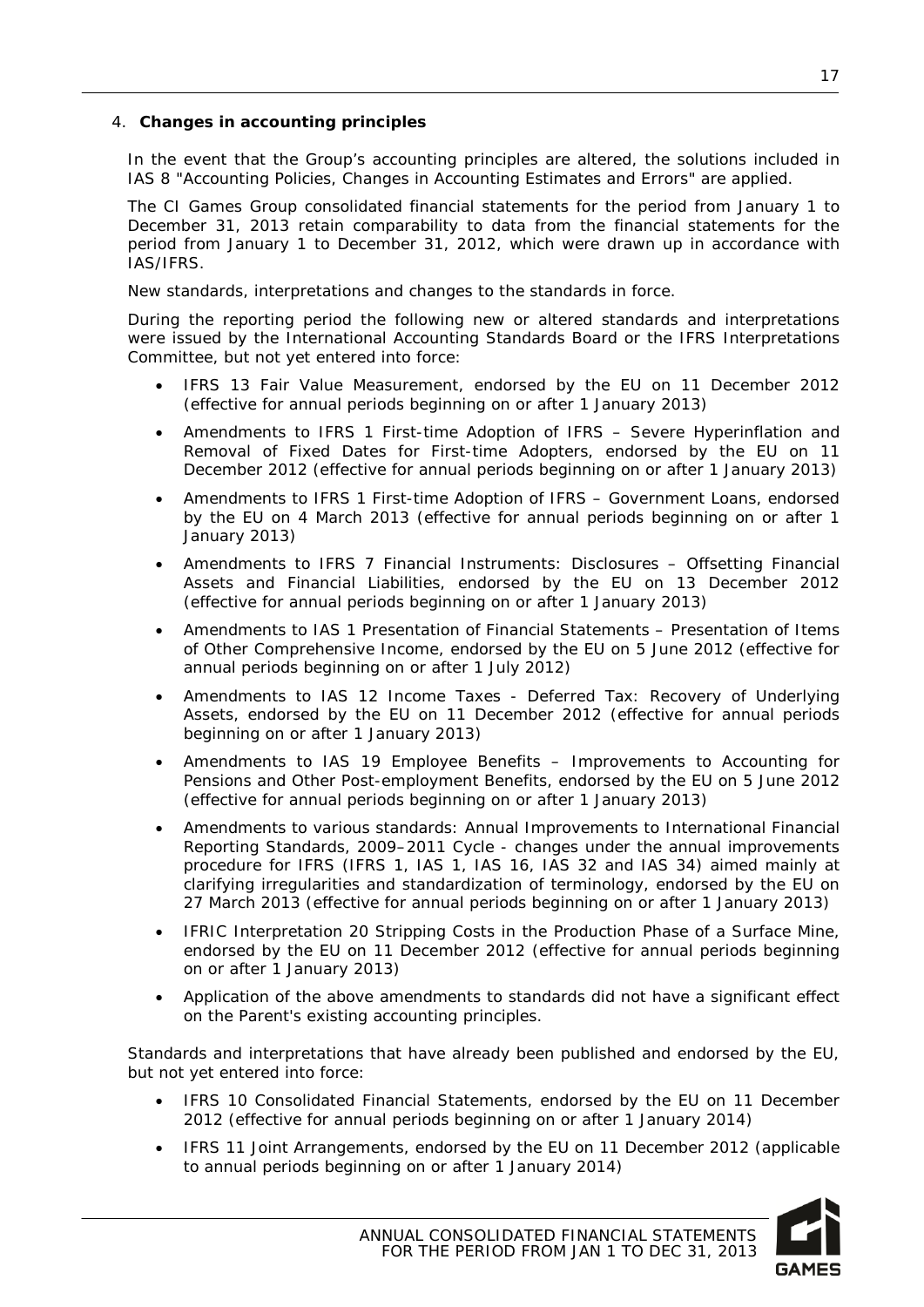- IFRS 12 Disclosure of Interests in Other Entities, endorsed by the EU on 11 December 2012 (applicable to annual periods beginning on or after 1 January 2014)
- IAS 27 (as amended in 2011) Separate Financial Statements, endorsed by the EU on 11 December 2012 (effective for annual periods beginning on or after 1 January 2014)
- IAS 28 (as amended in 2011) Investments in Associates and Joint Ventures, endorsed by the EU on 11 December 2012 (effective for annual periods beginning on or after 1 January 2014)
- Amendments to IFRS 10 Consolidated Financial Statements, IFRS 11 Joint Arrangements and IFRS 12 Disclosure of Interests in Other Entities - explanations regarding transition regulations, endorsed by the EU on 4 April 2013 (effective for annual periods beginning on or after 1 January 2014)
- Amendments to IFRS 10 Consolidated Financial Statements, IFRS 12 Disclosure of Interests in Other Entities and IAS 27 Separate Financial Statements - Investment Entities, endorsed by the EU on 20 November 2013 (effective for annual periods beginning on or after 1 January 2014)
- Amendments to IAS 32 Financial Instruments: Presentation Offsetting Financial Assets and Financial Liabilities, endorsed by the EU on 13 December 2012 (effective for annual periods beginning on or after 1 January 2014)
- Amendments to IAS 36 Impairment of Assets Recoverable Amount Disclosures for Non-Financial Assets, endorsed by the EU on 19 December 2013 (effective for annual periods beginning on or after 1 January 2014)
- Amendments to IAS 39 Financial Instruments: Recognition and Measurement Novation of Derivatives and Continuation of Hedge Accounting, endorsed by the EU on 19 December 2013 (effective for annual periods beginning on or after 1 January 2014)
- "The Parent did not decide to adopt early any of the standards, interpretations or amendments that have been published, but not yet entered into force."

Standards and interpretations approved by the IASB, but not yet endorsed by the EU

- In the form endorsed by the EU, IFRS do not differ significantly from the regulations adopted by the International Accounting Standards Board (IASB), with the exception of the standards, amendments and interpretations below which, as at March 21, 2013, had not yet been endorsed (the following effective dates concern standards in full form)
- IFRS 9 Financial Instruments and subsequent amendments (effective date not yet provided)
- IFRS 14 Regulatory Deferral Accounts (effective for annual periods beginning on or after 1 January 2016)
- Amendments to IAS 19 Employee Benefits Defined Benefit Plans: Employee Contributions (effective for annual periods beginning on or after 1 July 2014)
- Amendments to various standards: Annual Improvements to International Financial Reporting Standards, 2010–2012 Cycle - changes under the annual improvements procedure for IFRS (IFRS 2, IFRS 3, IFRS 8, IFRS 13, IAS 16, IAS 24 and IAS 38) aimed mainly at clarifying irregularities and standardization of terminology (effective for annual periods beginning on or after 1 July 2014)
- Amendments to various standards: Annual Improvements to International Financial Reporting Standards, 2011–2013 Cycle - changes under the annual improvements procedure for IFRS (IFRS 1, IFRS 3, IFRS 13 and IAS 40) aimed mainly at clarifying

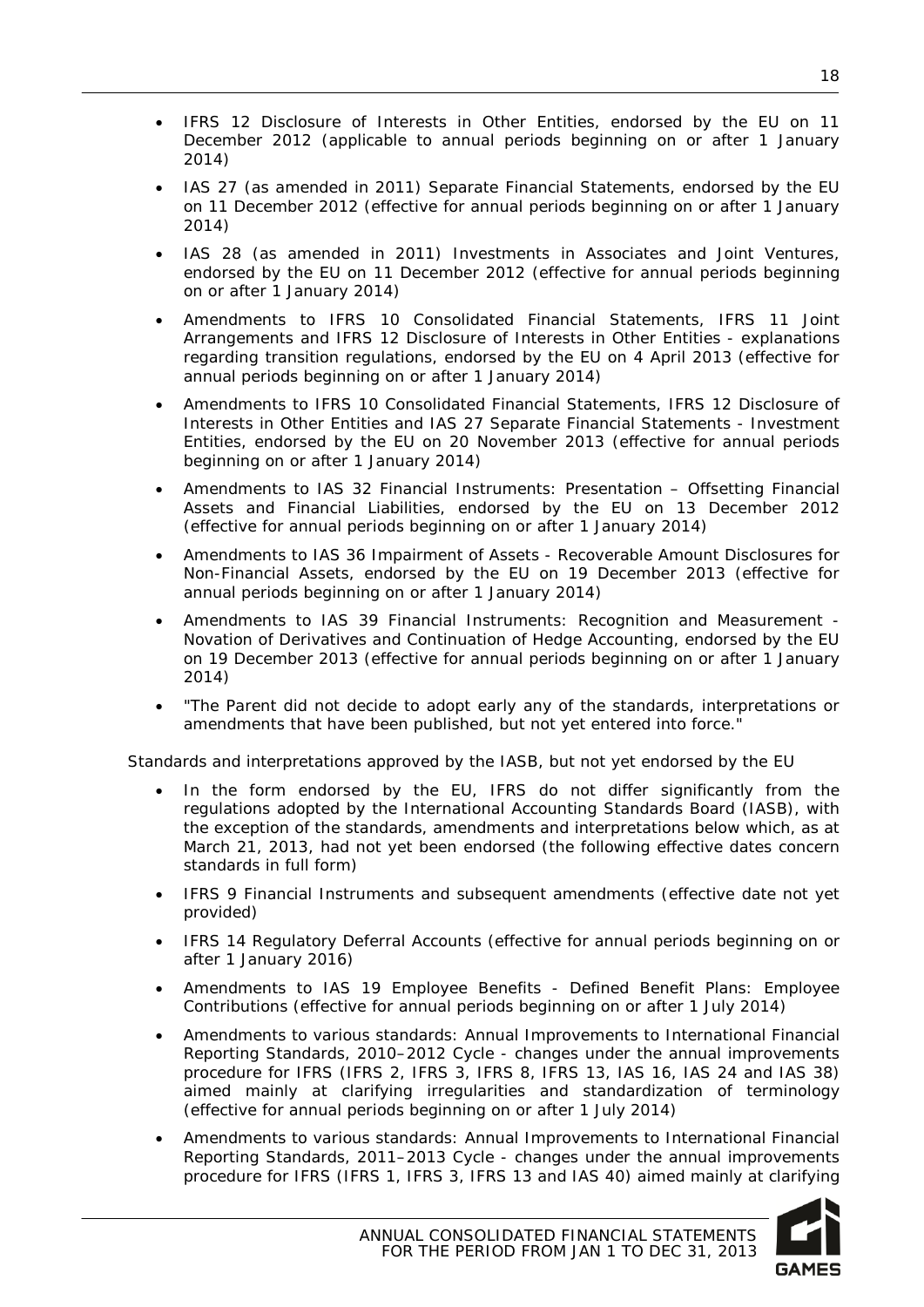irregularities and standardization of terminology (effective for annual periods beginning on or after 1 July 2014)

• IFRIC 21 Levies (effective for annual periods beginning on or after 1 January 2014)

According to estimates, the above standards, interpretations and amendments to standards would not have had any significant impact on the financial statements, if they were applied by the Parent as at the end of the reporting period.

At the same time, hedge accounting for a portfolio of financial assets and liabilities still remains outside EU-endorsed regulations, the principles for which have not been endorsed for use within the EU.

According to the Parent's estimates, the application of hedge accounting for a portfolio of financial assets or liabilities in accordance with IAS 39 "Financial Instruments: Recognition and Measurement" would not have a significant impact on the financial statements had it been adopted for use as at the end of the reporting period.

#### <span id="page-19-0"></span>**II. Selected financial data**

Balance sheet data was converted according to the average exchange rate published by the National Bank of Poland as at the date of drawing up the financial statements, which as at the end of the reporting period amounted to:

as at December 31, 2012 – 4.0882 as at December 31, 2013 – 4.1472

Data in the profit and loss statement and statement of cash flows was converted into EUR according to the exchange rate established as an average of the exchange rates published by the National Bank of Poland as at the last day of each month of the year:

for 2012 EURPLN - 4.1736 for 2013 EURPLN - 4.2110

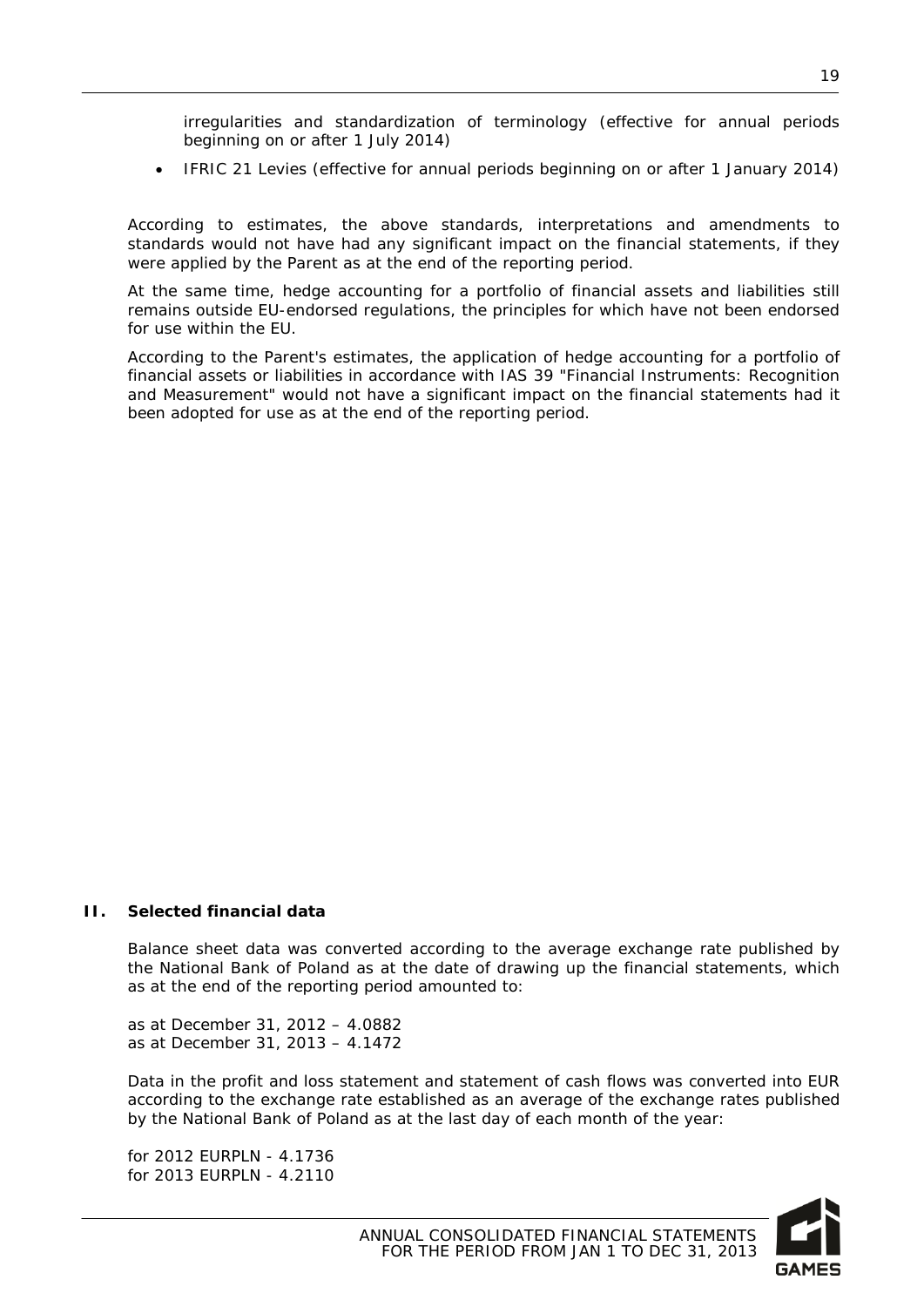|                                         | 2013          |          | 2012                                      |          |  |
|-----------------------------------------|---------------|----------|-------------------------------------------|----------|--|
| STATEMENT OF PROFIT AND LOSS            | PLN thousands |          | EUR thousands PLN thousands EUR thousands |          |  |
| Net revenue from sales                  | 107 290       | 25 4 7 9 | 41 205                                    | 9873     |  |
| Profit (loss) from operating activities | 15 757        | 3 7 4 2  | $-21431$                                  | $-5$ 135 |  |
| Gross profit (loss)                     | 14 038        | 3 3 3 4  | $-23.372$                                 | -5 600   |  |
| Net profit (loss)                       | 29 7 13       | 7056     | $-19794$                                  | $-4743$  |  |
| Number of shares (in thousands)         | 13 914        | 13 914   | 12 650                                    | 12 650   |  |
| Profit (loss) per ordinary share        | 2.14          | 0.51     | $-1.56$                                   | $-0.37$  |  |

| <b>STATEMENT OF CASH FLOWS</b>           |          | 2013                                                    | -2012     |           |  |
|------------------------------------------|----------|---------------------------------------------------------|-----------|-----------|--|
|                                          |          | PLN thousands EUR thousands PLN thousands EUR thousands |           |           |  |
| Net cash flows from operating activities | 30 459   | 7 2 3 3 1                                               | 9 0 7 3 1 | 2 1 7 4 1 |  |
| Net cash flows from investing activities | $-31025$ | -7 368                                                  | $-28963$  | $-6940$   |  |
| Net cash flows from financing activities | $-4699$  | $-1116$                                                 | 19 669    | 4 7 1 3   |  |
| Net cash flows                           | -5 266   | $-1251$                                                 | $-221$    | $-53$     |  |

| <b>BALANCE SHEET</b>         |               | December 31, 2013    | December 31, 2012 |                      |  |
|------------------------------|---------------|----------------------|-------------------|----------------------|--|
|                              | PLN thousands | <b>EUR thousands</b> | PLN thousands     | <b>EUR thousands</b> |  |
| Non-current assets           | 68 237        | 16 454               | 44 883            | 10 979               |  |
| l Current assets             | 29 760        | 7 1 7 6              | 27 574            | 6 7 4 5              |  |
| Total assets                 | 97 997        | 23 630               | 72457             | 17 723               |  |
| Equity                       | 80 547        | 19 422               | 39 657            | 9 700                |  |
| Share capital                | 1 3 9 1       | 336                  | 1 265             | 309                  |  |
| Liabilities                  | 17 450        | 4 2 0 8              | 32799             | 8 0 2 3              |  |
| Non-current liabilities      | 1 1 2 2       | 271                  | 114               | 28                   |  |
| Current liabilities          | 16 328        | 3 9 3 7              | 32 685            | 7 9 9 5              |  |
| Total equity and liabilities | 97 997        | 23 630               | 72457             | 17 723               |  |

#### <span id="page-20-0"></span>**III. CI Games Group consolidated financial data for the period from January 1 to December 31, 2013**

CONSOLIDATED BALANCE SHEET

as at December 31, 2013

thousands

**GAMES** 

| <b>ASSETS</b> | <b>Note</b>                                                                           | As at<br>Dec 31, 2013 | As at<br>Dec 31, 2012 |
|---------------|---------------------------------------------------------------------------------------|-----------------------|-----------------------|
|               |                                                                                       |                       |                       |
|               | ANNUAL CONSOLIDATED FINANCIAL STATEMENTS<br>FOR THE PERIOD FROM JAN 1 TO DEC 31, 2013 |                       |                       |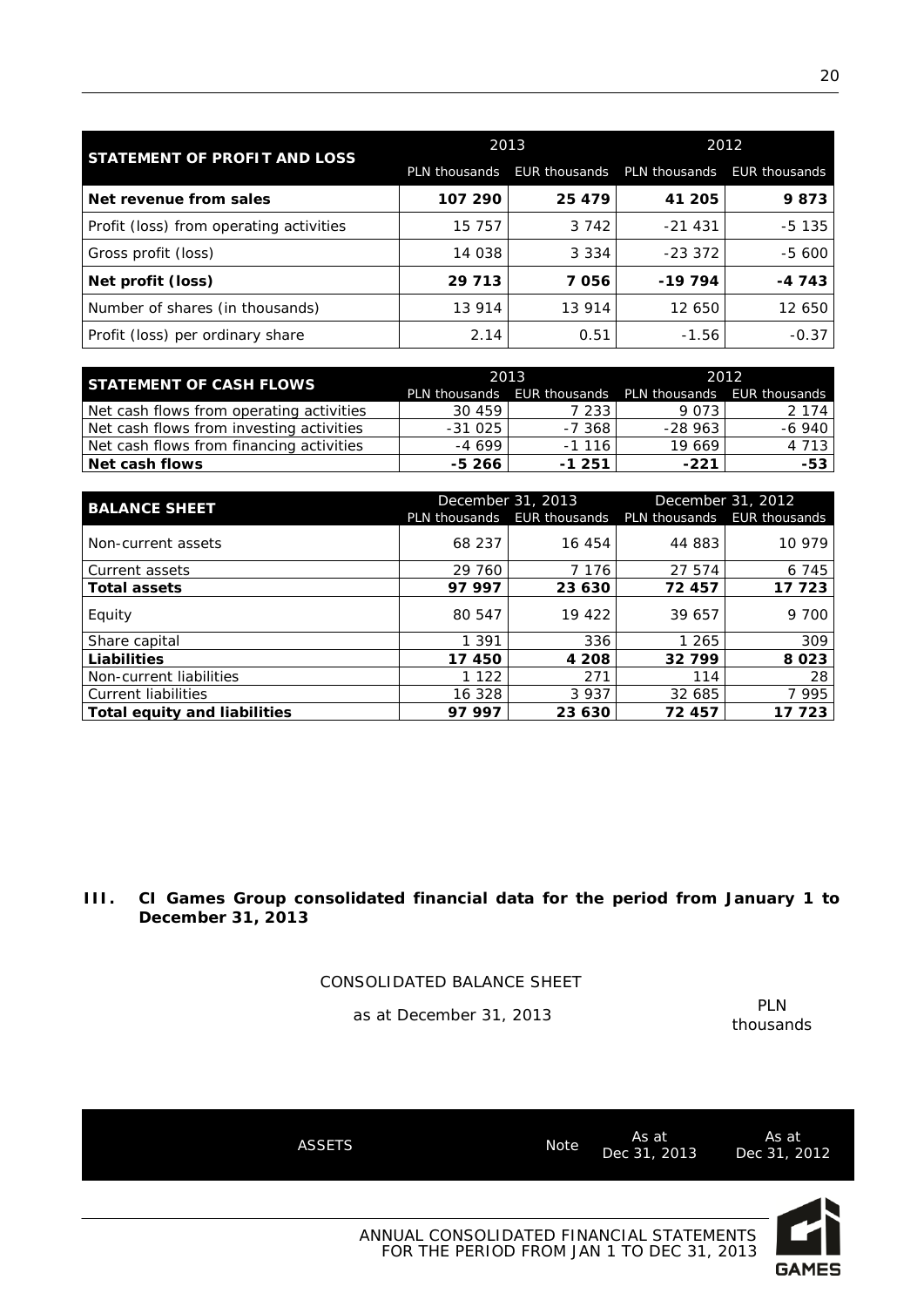| A. | <b>NON-CURRENT ASSETS</b>                                                |    | 68 237      | 44 883  |
|----|--------------------------------------------------------------------------|----|-------------|---------|
|    | Property, plant and equipment                                            | 1  | 1967        | 1 4 2 5 |
|    | Intangible assets                                                        | 2  | 43 784      | 38 108  |
|    | Goodwill                                                                 |    | 0           | 9       |
|    | Interests in subsidiaries, associates and jointly controlled<br>entities | 3  | 5           | 18      |
|    | Deferred income tax assets                                               | 4  | 22 479      | 5 2 9 1 |
|    | Other non-current assets                                                 |    | $\mathbf 0$ | 33      |
| В. | <b>CURRENT ASSETS</b>                                                    |    | 29 760      | 27 574  |
|    | Inventory                                                                | 5  | 3 3 3 6     | 2 3 5 7 |
|    | <b>Current investments</b>                                               | 6  | 27          | 43      |
|    | Advance payments                                                         | 7  | 473         | 100     |
|    | Trade receivables                                                        | 7  | 9 5 2 7     | 6 108   |
|    | Income tax receivables                                                   | 8  | 3 1 2 5     |         |
|    | Cash and cash equivalents                                                | 9  | 11 208      | 16 474  |
|    | Other current assets                                                     | 10 | 2 0 6 4     | 2 4 9 2 |
|    | <b>TOTAL ASSETS</b>                                                      |    | 97997       | 72 457  |

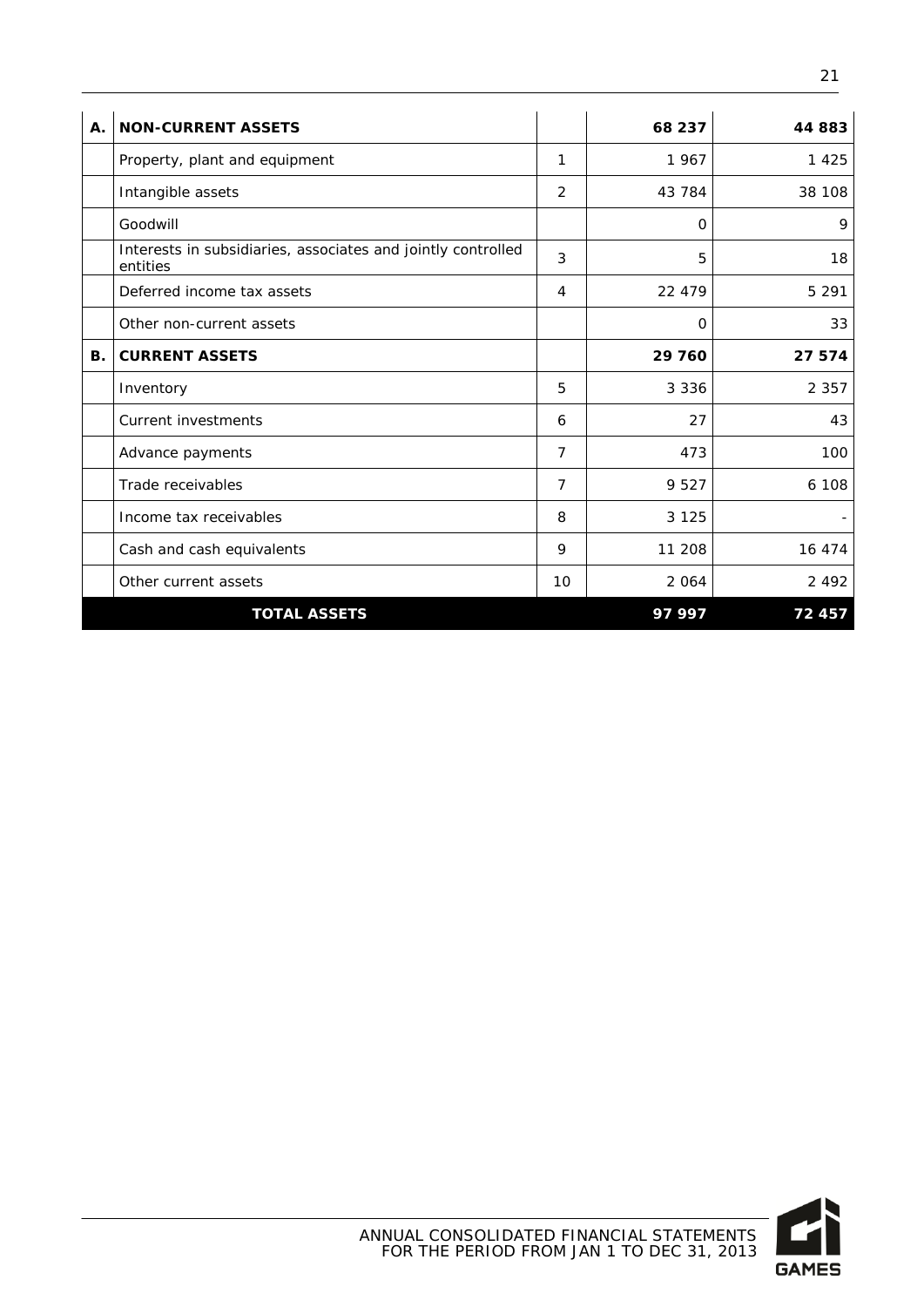#### CONSOLIDATED BALANCE SHEET

as at December 31, 2013 continued

| PI N      |
|-----------|
| thousands |

|    | EQUITY AND LIABILITIES                                            | <b>Note</b> | As at<br>Dec 31, 2013 | As at<br>Dec 31, 2012 |
|----|-------------------------------------------------------------------|-------------|-----------------------|-----------------------|
| Α. | <b>EQUITY</b>                                                     |             | 80 547                | 39 657                |
|    | Share capital                                                     | 11          | 1 3 9 1               | 1 2 6 5               |
|    | Share premium                                                     | 12          | 15 530                | 4 5 5 6               |
|    | Exchange differences on net investments in foreign<br>operations  |             | 22                    | -54                   |
|    | Buy-back provision                                                | 13          | 16 000                | 16 000                |
|    | Retained earnings                                                 |             | 47 604                | 17891                 |
|    | including current-period earnings                                 |             | 29 713                | $-19794$              |
|    | Equity attributable to owners of the Parent                       |             | 80 547                | 39 657                |
|    | Equity attributable to non-controlling interests                  |             |                       |                       |
| В. | <b>LIABILITIES</b>                                                |             | 17 450                | 32799                 |
|    | <b>Non-current liabilities</b>                                    |             | 1 1 2 2               | 114                   |
|    | Employee benefit provisions                                       | 18          | 33                    | 32                    |
|    | Finance lease liabilities                                         | 15,16       | 13                    | 39                    |
|    | Deferred income tax provision                                     | 4           | 1 0 7 5               | 44                    |
|    | <b>Current liabilities</b>                                        |             | 16 328                | 32 685                |
|    | Borrowings including credits, loans and other debt<br>instruments | 15,17       | 5 7 2 0               | 20 602                |
|    | Tax payables                                                      | 8           | 492                   |                       |
|    | Trade payables                                                    | 19,20       | 8 2 9 0               | 8 0 3 0               |
|    | Finance lease liabilities                                         | 15,16       | 25                    | 51                    |
|    | <b>Financial liabilities</b>                                      | 15          |                       |                       |
|    | Other liabilities                                                 | 21          | 302                   | 286                   |
|    | Other current provisions                                          | 22          | 1 4 9 9               | 988                   |
|    | Deferred revenue                                                  | 22a         |                       | 2 7 2 8               |
|    | TOTAL EQUITY AND LIABILITIES                                      |             | 97 997                | 72 457                |
|    | Book value (in PLN thousands)                                     |             | 80 547                | 39 657                |
|    | Number of shares (in thousands)                                   |             | 13 914                | 12 650                |

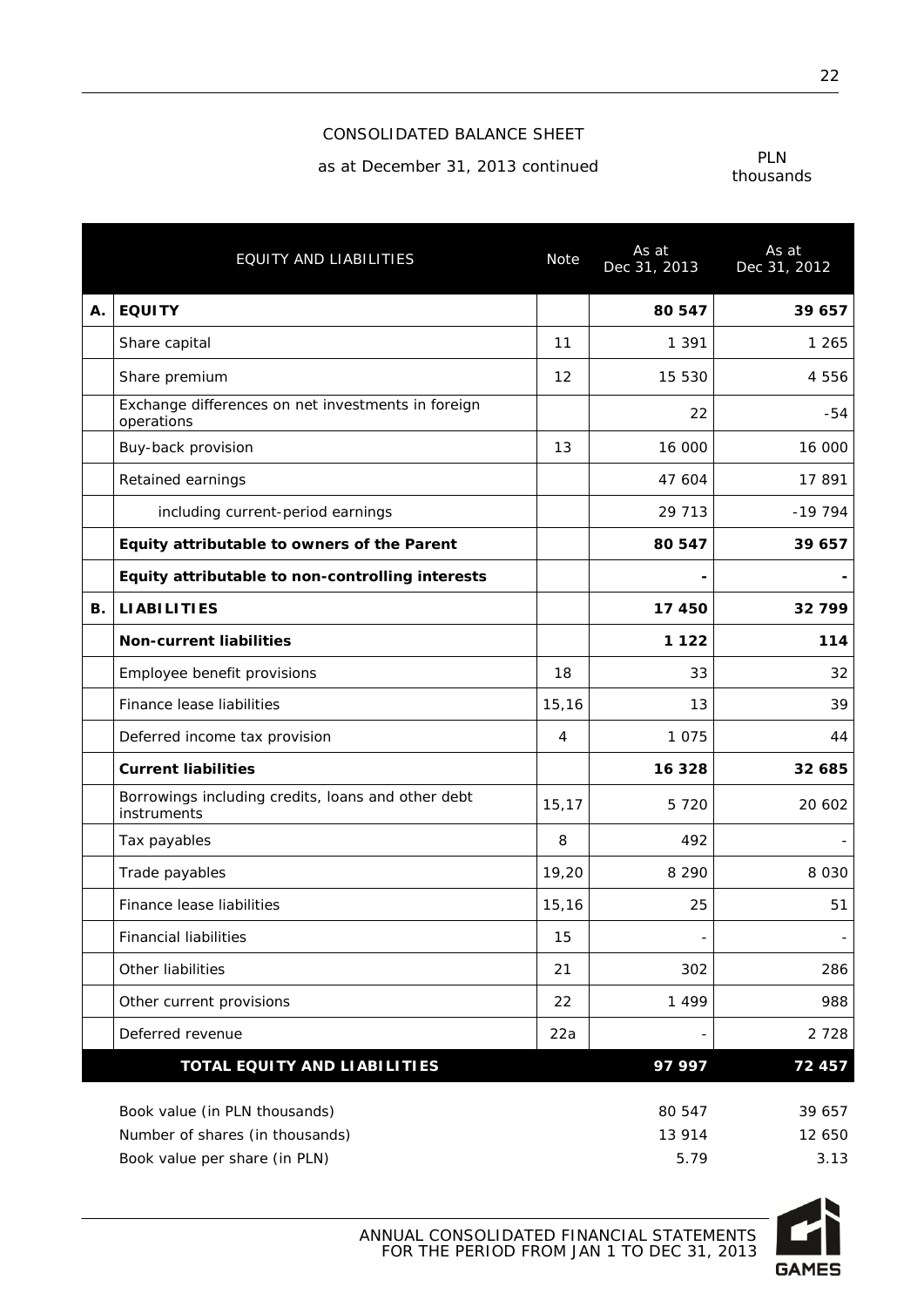## CONSOLIDATED STATEMENT OF PROFIT AND LOSS for the period from January 1 to December 31, 2013

## (multiple-step format) PLN

thousands

|                                                      | Note | for the period Jan<br>1 - Dec 31, 2013 | for the period Jan<br>1 - Dec 31, 2012 |
|------------------------------------------------------|------|----------------------------------------|----------------------------------------|
| <b>Continuing operations</b>                         |      |                                        |                                        |
| Net revenue from sales                               | 23   | 107 290                                | 41 205                                 |
| Revenue from sale of products and services           |      | 66 188                                 | 40 151                                 |
| Revenue from sale of goods for resale and materials  |      | 41 102                                 | 1 0 5 5                                |
| Cost of products, goods for resale and services sold |      | 57 590                                 | 30 227                                 |
| Cost of manufacture of products sold                 | 24   | 56 984                                 | 29 585                                 |
| Value of goods for resale and materials sold         |      | 606                                    | 641                                    |
| Gross profit (loss) on sales (A - B)                 |      | 49 700                                 | 10 979                                 |
| Other operating revenue                              | 26   | 1 1 7 5                                | 329                                    |
| <b>Distribution costs</b>                            | 24   | 18 269                                 | 9691                                   |
| Administrative expenses                              | 24   | 6 6 1 2                                | 5973                                   |
| Other operating expenses                             | 27   | 10 236                                 | 17 074                                 |
| Profit (loss) on operating activities                |      | 15 757                                 | $-21431$                               |
| Finance income                                       | 28   | 107                                    | 442                                    |
| Finance costs                                        | 28   | 1827                                   | 2 3 8 3                                |
| Profit (loss) before tax                             |      | 14 038                                 | -23 372                                |
| Income tax                                           | 29   | $-15675$                               | $-3577$                                |
| Profit (loss) on continuing operations               |      | 29 7 13                                | $-19794$                               |
| <b>Discontinued operations</b>                       |      | $\overline{\phantom{0}}$               |                                        |
| Loss on discontinued operations                      |      | $\overline{\phantom{a}}$               | $\overline{a}$                         |
| <b>NET PROFIT (LOSS)</b>                             |      | 29 713                                 | $-19794$                               |
| Net profit (loss) (in PLN thousands)                 |      | 29 713                                 | $-19794$                               |
| Number of shares (in thousands)                      |      | 13 914                                 | 12 650                                 |
| Profit (loss) per ordinary share (in PLN)            |      | 2.14                                   | $-1.56$                                |

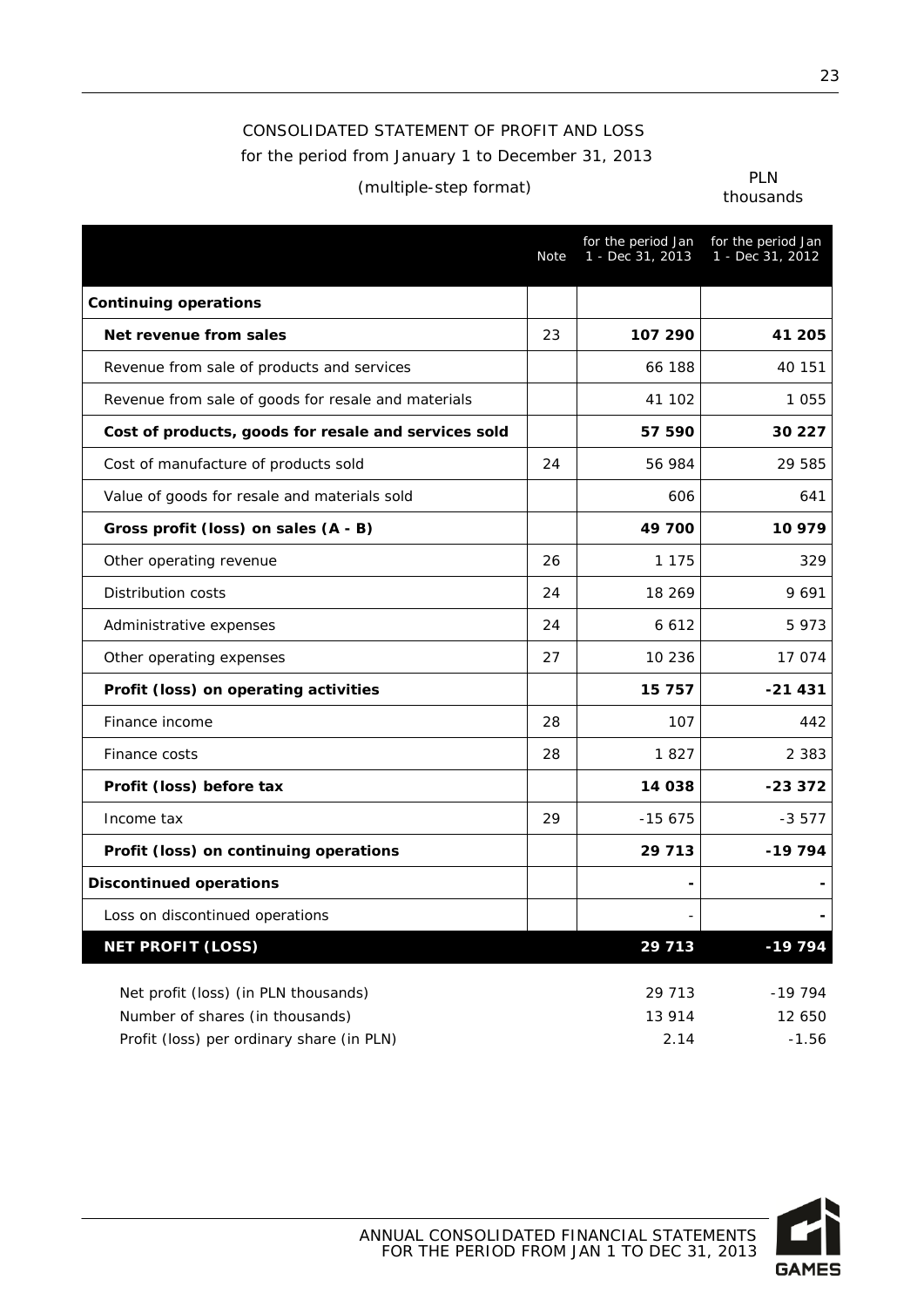### CONSOLIDATED STATEMENT OF COMPREHENSIVE INCOME for the period from January 1 to December 31, 2013 PLN thousands

|                                             | for the period Jan 1 -<br>Dec 31, 2013 | for the period Jan 1 -<br>Dec 31, 2012 |
|---------------------------------------------|----------------------------------------|----------------------------------------|
|                                             |                                        |                                        |
| Net profit (loss) for the year              | 29 7 13                                | $-19794$                               |
| Other comprehensive income                  | 76                                     | 2 0 5 4                                |
| Effect of translation of foreign operations | 76                                     | $-44$                                  |
| Effect of hedging instrument measurements   | $\overline{a}$                         | 2098                                   |
| Total comprehensive income for the year     | 29 789                                 | -17 740                                |
| Total comprehensive income attributable to: |                                        |                                        |
| % share attributable to the parent          | 100%                                   | 100%                                   |
| owners of the parent                        | 29 789                                 | $-17,740$                              |
| non-controlling interests                   | -                                      |                                        |
| Total                                       | 29 789                                 | $-177$                                 |

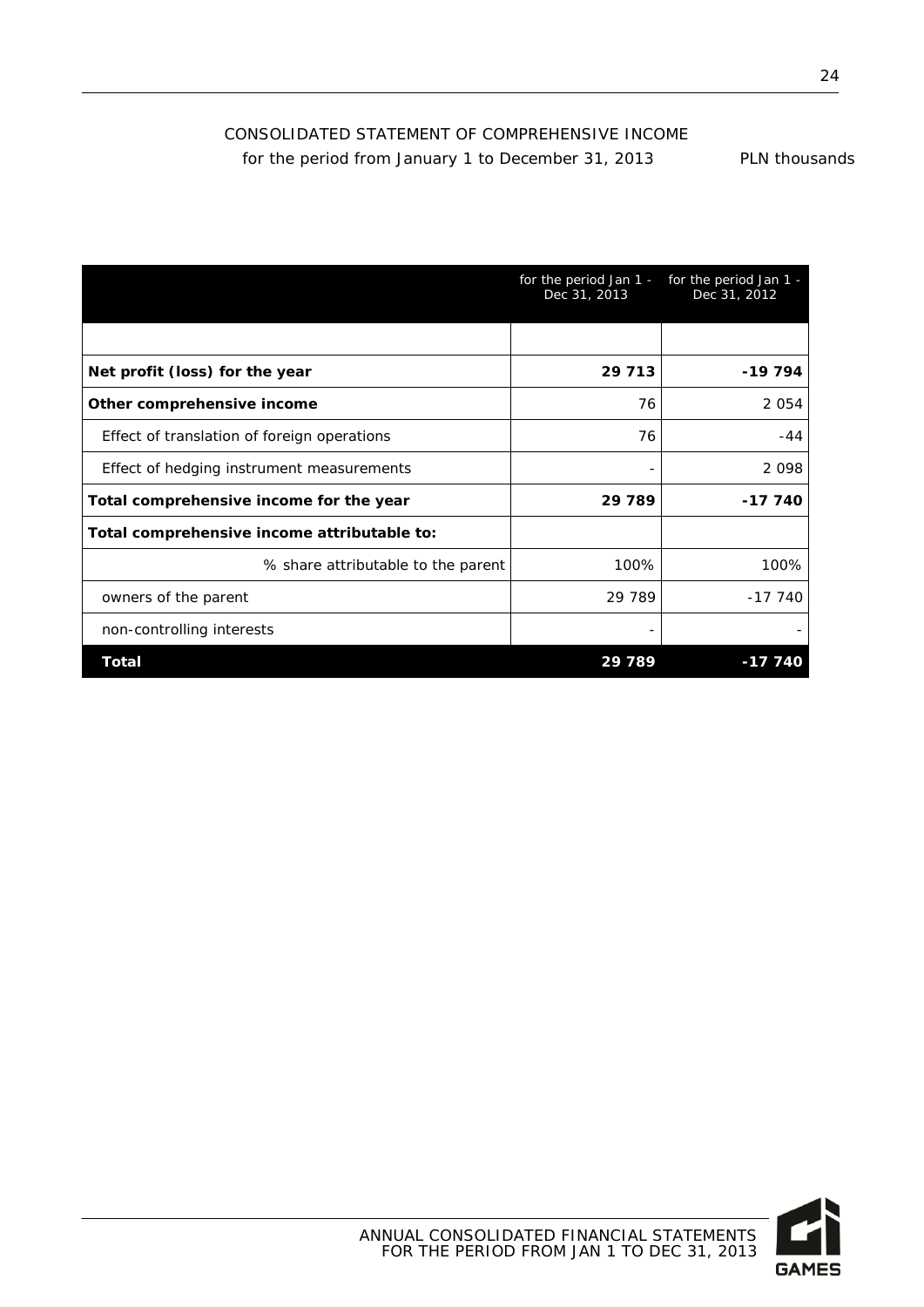CONSOLIDATED STATEMENT OF CHANGES IN EQUITY

for the period from January 1 to December 31, 2013 **PLN** 

thousands

| For the period Jan 1 - Dec 31, 2013                 | <b>Share</b><br>capital | Share premium | Buy-back<br>provision | Translation<br>of foreign<br>operations | Revaluation<br>reserve | Retained<br>earnings | Total equity |
|-----------------------------------------------------|-------------------------|---------------|-----------------------|-----------------------------------------|------------------------|----------------------|--------------|
| Balance as at January 1, 2013                       | 1 265                   | 4556          | 16 000                | -54                                     |                        | 17891                | 39 657       |
| Changes in accounting principles                    |                         |               |                       |                                         |                        |                      |              |
| Balance as at January 1, 2013, after<br>restatement | 1 265                   | 4 5 5 6       | 16 000                | -54                                     |                        | 17891                | 39 657       |
| Changes in equity in 2013                           |                         |               |                       |                                         |                        |                      |              |
| Profit (loss) for the period                        |                         |               |                       |                                         |                        | 29 7 13              | 29 7 13      |
| Share issue                                         | 126                     | 11 259        |                       |                                         |                        |                      | 11 3 8 5     |
| Share issue costs                                   |                         | $-285$        |                       | ۰                                       |                        |                      | $-285$       |
| Translation of foreign operations                   |                         |               |                       | 76                                      |                        |                      | 76           |
| Balance as at December 31, 2013                     | 1 3 9 1                 | 15 530        | 16 000                | 22                                      |                        | 47 604               | 80 547       |

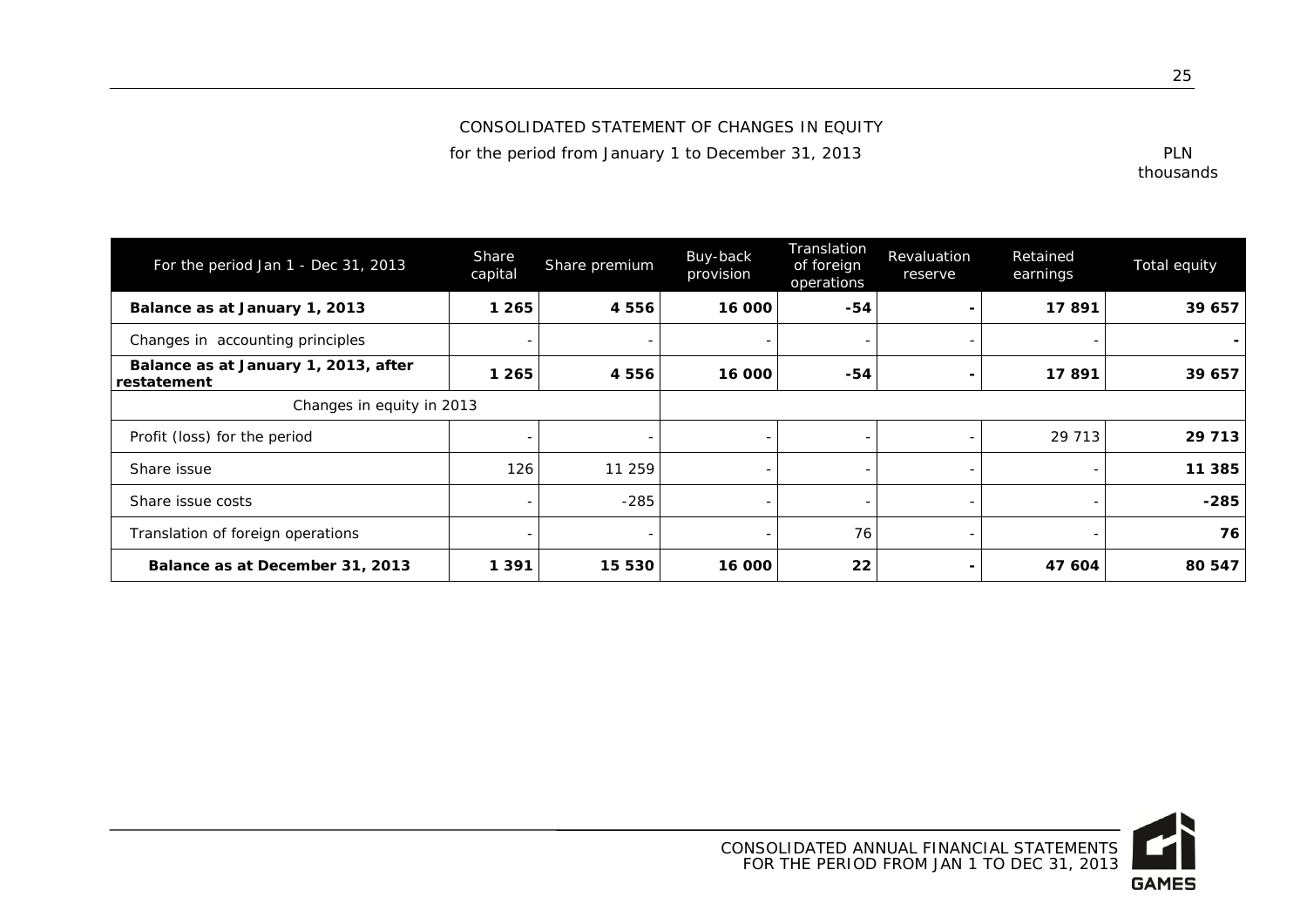#### CONSOLIDATED STATEMENT OF CHANGES IN EQUITY

for the period from January 1 to December 31, 2012

| PLN       |
|-----------|
| thousands |

| For the period Jan 1 - Dec 31, 2012                 | Share<br>capital         | Share premium            | Buy-back<br>provision    | Translation of<br>foreign<br>operations | Revaluation<br>reserve   | Retained<br>earnings     | Total equity |
|-----------------------------------------------------|--------------------------|--------------------------|--------------------------|-----------------------------------------|--------------------------|--------------------------|--------------|
| Balance as at January 1, 2012                       | 1 265                    | 4 5 5 6                  | 16 000                   | $-10$                                   | $-2098$                  | 38 061                   | 57 772       |
| Changes in accounting principles                    | $\overline{\phantom{0}}$ |                          | $\overline{\phantom{0}}$ | $\overline{\phantom{a}}$                | $\overline{\phantom{a}}$ | -                        |              |
| Correction of prior-period profit                   | $\overline{\phantom{a}}$ |                          | $\sim$                   | $\overline{\phantom{a}}$                | $\sim$                   | $-374$                   | $-374$       |
| Balance as at January 1, 2012, after<br>restatement | 1 265                    | 4 5 5 6                  | 16 000                   | $-10$                                   | $-2098$                  | 37 686                   | 57 398       |
| Changes in equity in 2012                           |                          |                          |                          |                                         |                          |                          |              |
| Profit (loss) for the period                        | ۰                        | $\overline{\phantom{a}}$ | $\overline{\phantom{a}}$ | $\overline{\phantom{a}}$                | $\overline{\phantom{a}}$ | $-19794$                 | $-19794$     |
| Translation of foreign operations                   | $\overline{\phantom{a}}$ | $\overline{\phantom{0}}$ | $\overline{\phantom{a}}$ | $-44$                                   | $\sim$                   | $\sim$                   | $-44$        |
| Measurement of hedging instruments                  | $\overline{\phantom{a}}$ | $\overline{\phantom{a}}$ | $\overline{\phantom{a}}$ | $\overline{\phantom{a}}$                | 2 0 9 8                  | $\overline{\phantom{a}}$ | 2098         |
| Balance as at December 31, 2012                     | 1 265                    | 4 5 5 6                  | 16 000                   | $-54$                                   | $\blacksquare$           | 17891                    | 39 657       |

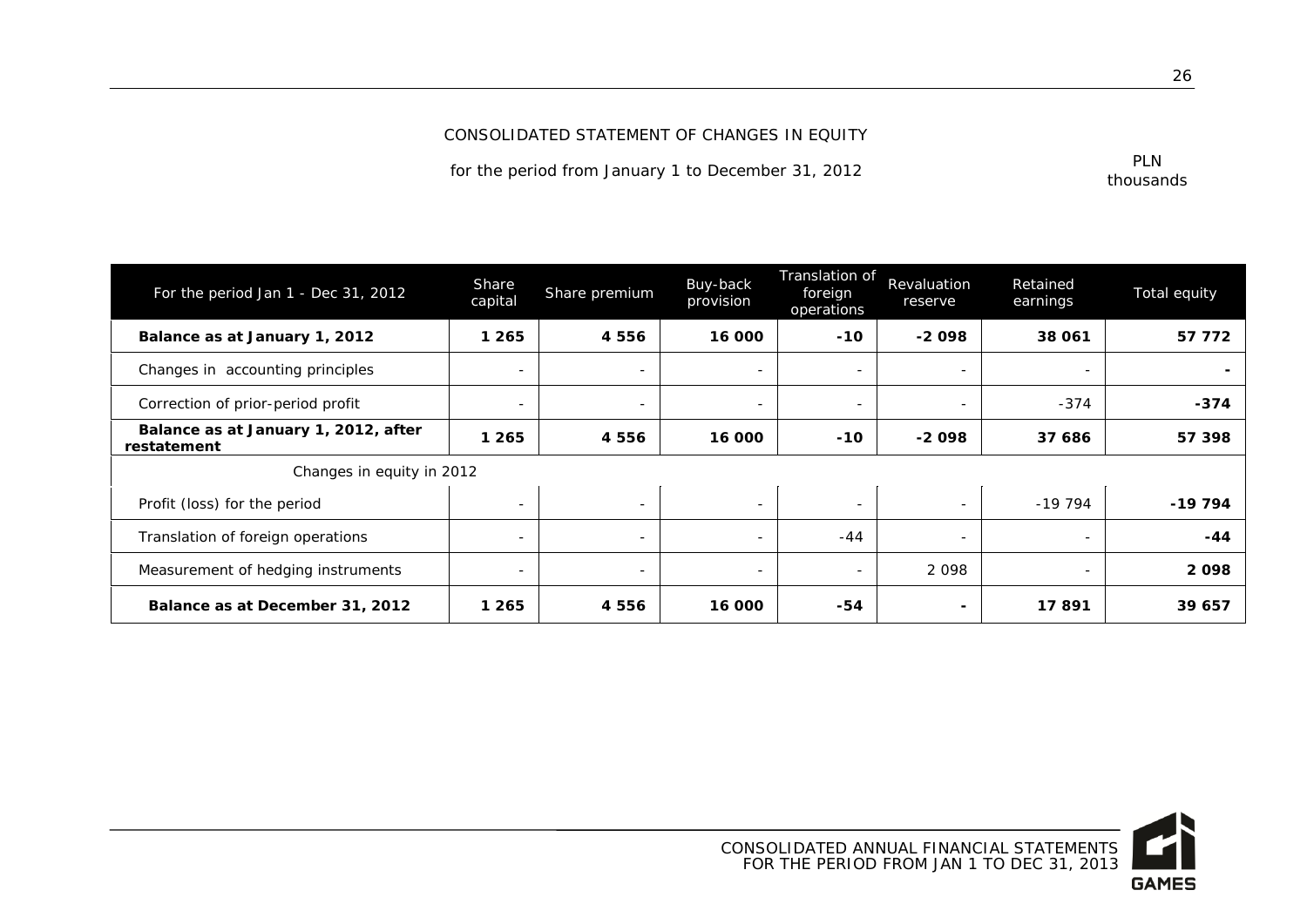#### CONSOLIDATED STATEMENT OF CASH FLOWS

### for the period from January 1 to December 31, 2013 PLN thousands (indirect method)

|                                                       | for the period Jan 1 - for the period Jan 1<br>Dec 31, 2013 | $-$ Dec 31, 2012 |
|-------------------------------------------------------|-------------------------------------------------------------|------------------|
| CASH FLOWS FROM OPERATING ACTIVITIES                  |                                                             |                  |
| Gross profit (loss)                                   | 14 038                                                      | $-233372$        |
| <b>Total adjustments</b>                              | 16 4 21                                                     | 32 444           |
| Depreciation                                          | 16 750                                                      | 2 5 3 4          |
| Impairment losses                                     | 8 0 0 0                                                     | 14 003           |
| Gain (loss) on exchange differences                   | 18                                                          | 277              |
| Interest                                              | 665                                                         | 749              |
| Commission on bonds                                   | 43                                                          |                  |
| Gain (loss) on sale of fixed assets                   | -5                                                          | 599              |
| Change in receivables                                 | $-3419$                                                     | 9 7 2 6          |
| Change in inventory and advance payments              | $-1.351$                                                    | 2 1 2 7          |
| Change in trade and other payables                    | 1 2 7 9                                                     | $-600$           |
| Change in employee benefit provisions and liabilities | 2                                                           | 17               |
| Change in other current assets                        | 460                                                         | 648              |
| Exclusion of financial asset measurements             |                                                             | $-363$           |
| Income taxes paid                                     | $-3.354$                                                    |                  |
| Deferred revenue                                      | $-2728$                                                     | 2 7 2 8          |
| Other adjustments                                     | 64                                                          |                  |
| Net cash flows from operating activities              | 30 459                                                      | 9073             |

CONSOLIDATED ANNUAL FINANCIAL STATEMENTS FOR THE PERIOD FROM JAN 1 TO DEC 31, 2013



27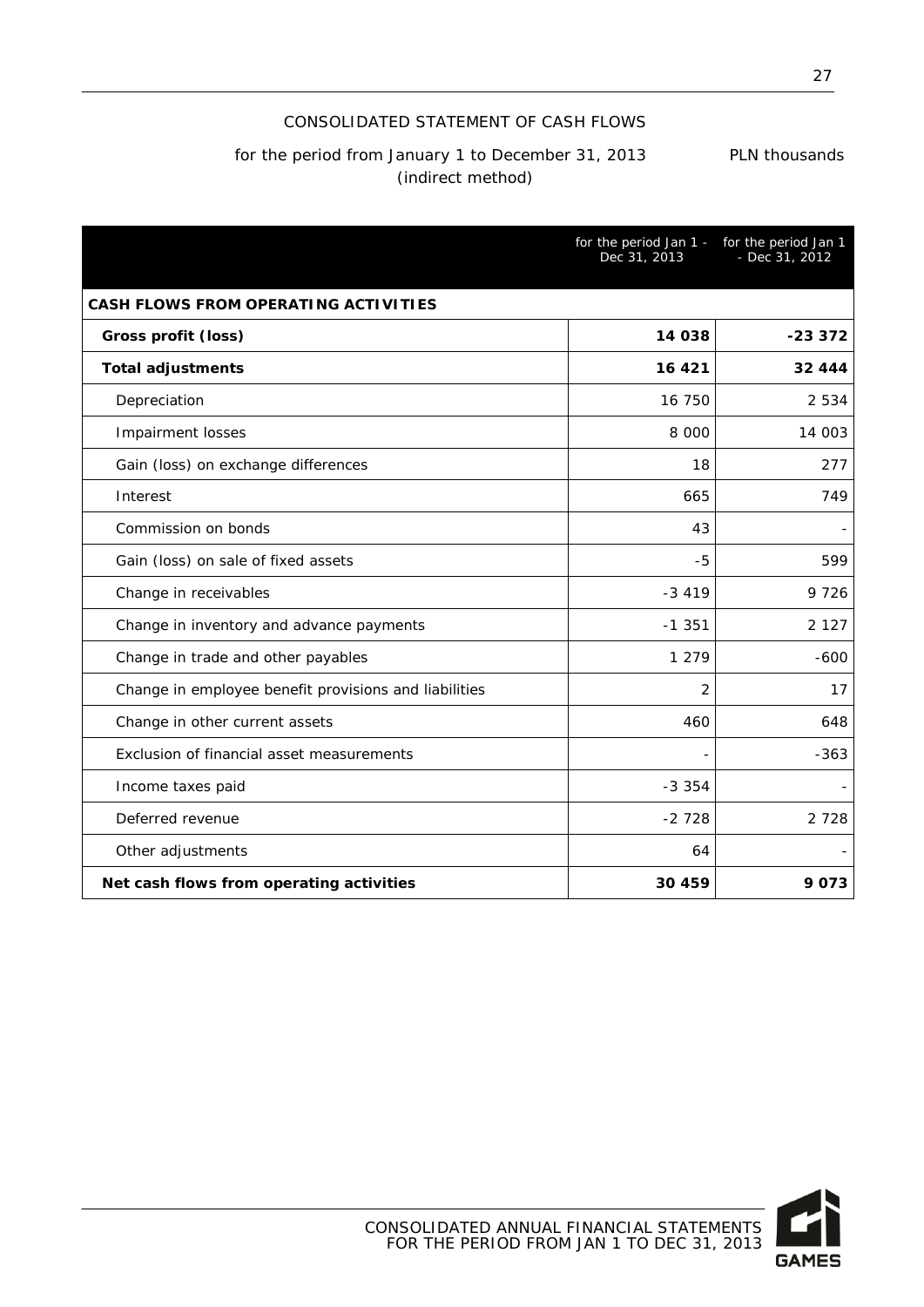#### CONSOLIDATED STATEMENT OF CASH FLOWS

## for the period from January 1 to December 31, 2013 continued **PLN**

thousands

### (indirect method)

|                                                                                        | for the period Jan 1<br>- Dec 31, 2013 | for the period Jan<br>1 - Dec 31, 2012 |
|----------------------------------------------------------------------------------------|----------------------------------------|----------------------------------------|
| <b>CASH FLOWS FROM INVESTING ACTIVITIES</b>                                            |                                        |                                        |
| Proceeds from sale of property, plant and equipment and<br>intangible assets           | 5                                      |                                        |
| Proceeds from sale of financial assets                                                 |                                        | 20                                     |
| Repayment of borrowings                                                                | 43                                     | 300                                    |
| Interest received                                                                      | 131                                    | 22                                     |
| Other proceeds (sale of a company)                                                     |                                        | -70                                    |
| Cash outflows on acquisition of property, plant and equipment<br>and intangible assets | $-1598$                                | $-1$ 774                               |
| Cash outflows on R&D                                                                   | $-29607$                               | $-27461$                               |
| Net cash from investing activities                                                     | $-31025$                               | $-28963$                               |
| <b>CASH FLOWS FROM FINANCING ACTIVITIES</b>                                            |                                        |                                        |
| Net proceeds from issue of shares and other equity instruments                         | 11 100                                 |                                        |
| Other financial proceeds (factoring)                                                   | 13 417                                 |                                        |
| Issuance of debt securities                                                            | 5 7 2 0                                | 20 113                                 |
| Commission on bonds                                                                    | $-43$                                  | $-395$                                 |
| Borrowings granted                                                                     | $-27$                                  |                                        |
| Buy-back of debt securities                                                            | $-20602$                               |                                        |
| Payment of finance lease liabilities                                                   | -51                                    | $-42$                                  |
| Interest                                                                               | $-796$                                 | -7                                     |
| Other financial proceeds (factoring)                                                   | $-13417$                               |                                        |
| Net cash flows from financing activities                                               | -4 699                                 | 19 669                                 |
| <b>TOTAL NET CASH FLOWS</b>                                                            | $-5266$                                | $-221$                                 |
| Exchange differences on cash and cash equivalents                                      |                                        | -6                                     |
| <b>BALANCE SHEET CHANGES IN CASH AND CASH EQUIVALENTS,</b><br>of which:                | $-5266$                                | -227                                   |
| CASH AND CASH EQUIVALENTS AT THE BEGINNING OF<br><b>PERIOD</b>                         | 16 474                                 | 16 700                                 |
| CASH AND CASH EQUIVALENTS AT THE END OF PERIOD                                         | 11 208                                 | 16 474                                 |

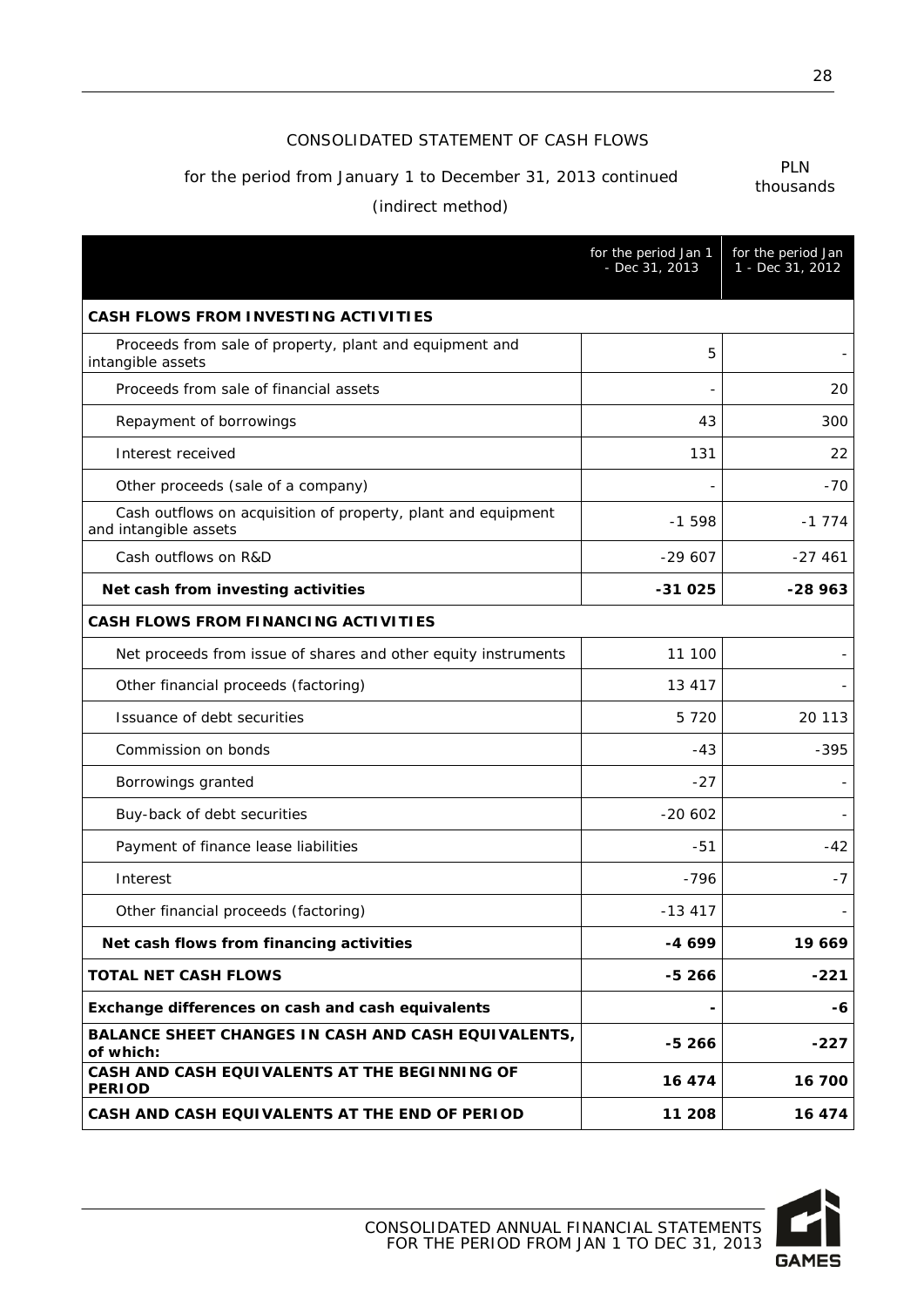#### **IV. Notes to the consolidated financial statements of CI Games Group for the period from January 1 to December 31, 2013**

#### **Note 1**

<span id="page-29-0"></span>

|                                    | Buildings, premises,<br>civil and marine<br>engineering<br>structures | Technical equipment<br>and machinery | Means of<br>transport | Other property,<br>plant and<br>equipment | Property, plant<br>and equipment<br>under<br>construction | Total         |
|------------------------------------|-----------------------------------------------------------------------|--------------------------------------|-----------------------|-------------------------------------------|-----------------------------------------------------------|---------------|
| Gross value as at Jan 1, 2013      |                                                                       | 2 671 954                            | 892 184               | 175 357                                   |                                                           | 3739495       |
| Increases:                         | 975 014                                                               | 231 813                              | 341 940               | 69 631                                    |                                                           | 1 618 398     |
| - acquisition                      | 975 014                                                               | 231 813                              | 341 940               | 69 631                                    |                                                           | 1 618 398     |
| Decreases:                         |                                                                       | 154 625                              | 61886                 | 88 666                                    |                                                           | 305 177       |
| - sale                             |                                                                       | 22 879                               |                       | 8 7 7 0                                   |                                                           | 31 649        |
| - liquidation                      |                                                                       | 115 184                              |                       | 78 282                                    |                                                           | 193 466       |
| - transfer                         |                                                                       | 16 562                               | 61886                 | 1614                                      |                                                           | 80 062        |
| Gross value as at Dec 31, 2013     | 975 014                                                               | 2 749 143                            | 1 172 238             | 156 322                                   | $\blacksquare$                                            | 5 0 5 2 7 1 7 |
| Amortization as at Jan 1, 2013     |                                                                       | 1848528                              | 333 522               | 132 022                                   |                                                           | 2 3 1 4 0 7 1 |
| Increases:                         | 99 053                                                                | 703 350                              | 214 738               | 17 176                                    |                                                           | 1 0 34 3 17   |
| - revaluation                      |                                                                       |                                      |                       |                                           | $\overline{\phantom{a}}$                                  |               |
| - amortization                     | 99 053                                                                | 703 350                              | 214 738               | 17 176                                    |                                                           | 1 0 34 3 17   |
| Decreases:                         |                                                                       | 130 343                              | 61 885                | 70 871                                    |                                                           | 263 099       |
| - sale                             |                                                                       | 17 695                               |                       | 7893                                      |                                                           | 25 588        |
| - liquidation                      |                                                                       | 99 790                               |                       | 61 364                                    |                                                           | 161 154       |
| - transfer                         |                                                                       | 12 858                               | 61885                 | 1614                                      | $\sim$                                                    | 76 357        |
| Amortization as at Dec 31,<br>2013 | 99 053                                                                | 2 4 2 1 5 3 5                        | 486 375               | 78 327                                    |                                                           | 3 085 289     |
| Net value                          |                                                                       |                                      |                       |                                           |                                                           |               |
| As at January 1, 2013              |                                                                       | 823 426                              | 558 662               | 43 335                                    |                                                           | 1 4 2 5 4 2 5 |
| As at December 31, 2013            | 875 961                                                               | 327 609                              | 685863                | 77 995                                    |                                                           | 1967427       |

**Changes in property, plant and equipment by type** in the set of the set of the set of the PLN



29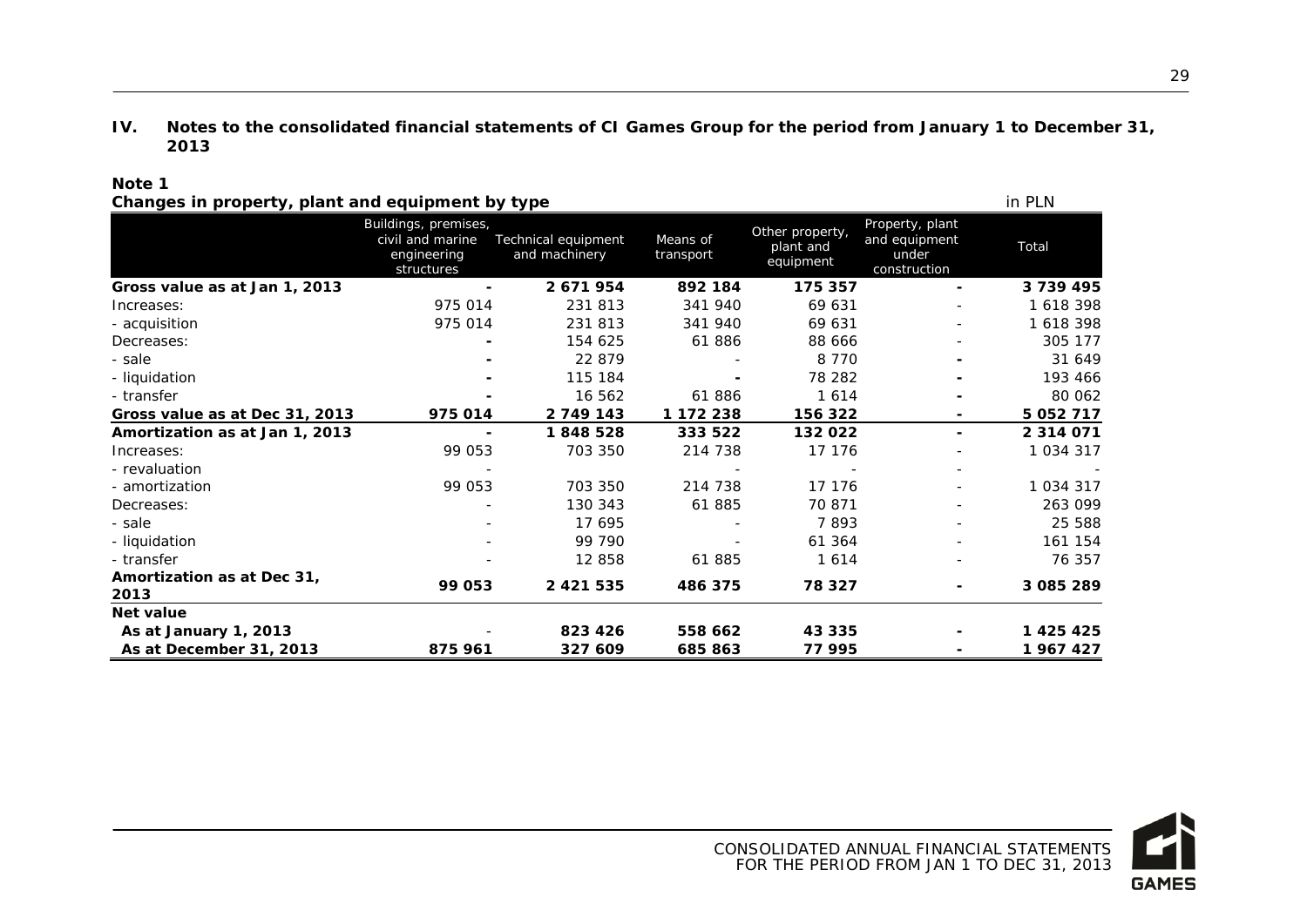#### **Note 1 Changes in property, plant and equipment by type continued in PLN** in PLN

|                                    | Buildings, premises,<br>civil and marine<br>engineering<br>structures | Technical equipment<br>and machinery | Means of<br>transport | Other property,<br>plant and<br>equipment | Property, plant<br>and equipment<br>under<br>construction | Total         |
|------------------------------------|-----------------------------------------------------------------------|--------------------------------------|-----------------------|-------------------------------------------|-----------------------------------------------------------|---------------|
| Gross value as at Jan 1, 2012      | $\blacksquare$                                                        | 1 774 577                            | 839 155               | 150894                                    | 36 038                                                    | 2 800 665     |
| Increases:                         | -                                                                     | 1 009 316                            | 76 829                | 29 341                                    | 11 260                                                    | 1 126 746     |
| - acquisition                      |                                                                       | 1 009 316                            |                       | 29 341                                    | 11 260                                                    | 1 049 917     |
| - leases                           |                                                                       |                                      | 76 829                |                                           |                                                           | 76829         |
| Decreases:                         |                                                                       | 111 939                              | 23 800                | 4878                                      | 47 298                                                    | 187 915       |
| - sale                             |                                                                       | 103 478                              | 23 800                |                                           |                                                           | 127 278       |
| - liquidation                      |                                                                       | 8 4 6 2                              |                       | 4 8 7 8                                   | 47 298                                                    | 60 638        |
| Gross value as at Dec 31, 2012     |                                                                       | 2 671 954                            | 892 184               | 175 357                                   |                                                           | 3 739 495     |
| Amortization as at Jan 1, 2012     | Ξ.                                                                    | 1 120 994                            | 183 112               | 111 345                                   | -                                                         | 1 4 1 5 4 5 1 |
| Increases:                         |                                                                       | 770 071                              | 163 103               | 21 408                                    |                                                           | 954 583       |
| - amortization                     |                                                                       | 723 454                              | 163 103               | 21 408                                    |                                                           | 907 966       |
| - other                            |                                                                       | 46 617                               |                       |                                           |                                                           | 46 617        |
| Decreases:                         |                                                                       | 42 537                               | 12 693                | 732                                       |                                                           | 55 962        |
| - sale                             |                                                                       | 34 846                               | 12 693                |                                           |                                                           | 47 539        |
| - liquidation                      |                                                                       | 7692                                 |                       | 732                                       |                                                           | 8 4 2 3       |
| Amortization as at Dec 31,<br>2012 |                                                                       | 1848528                              | 333 522               | 132 022                                   |                                                           | 2 3 1 4 0 7 1 |
| Net value                          |                                                                       |                                      |                       |                                           |                                                           |               |
| As at January 1, 2012              |                                                                       | 653 583                              | 656 043               | 39 549                                    | 36 038                                                    | 1 385 214     |
| As at December 31, 2012            |                                                                       | 823 426                              | 558 662               | 43 335                                    |                                                           | 1 425 425     |

**GAMES**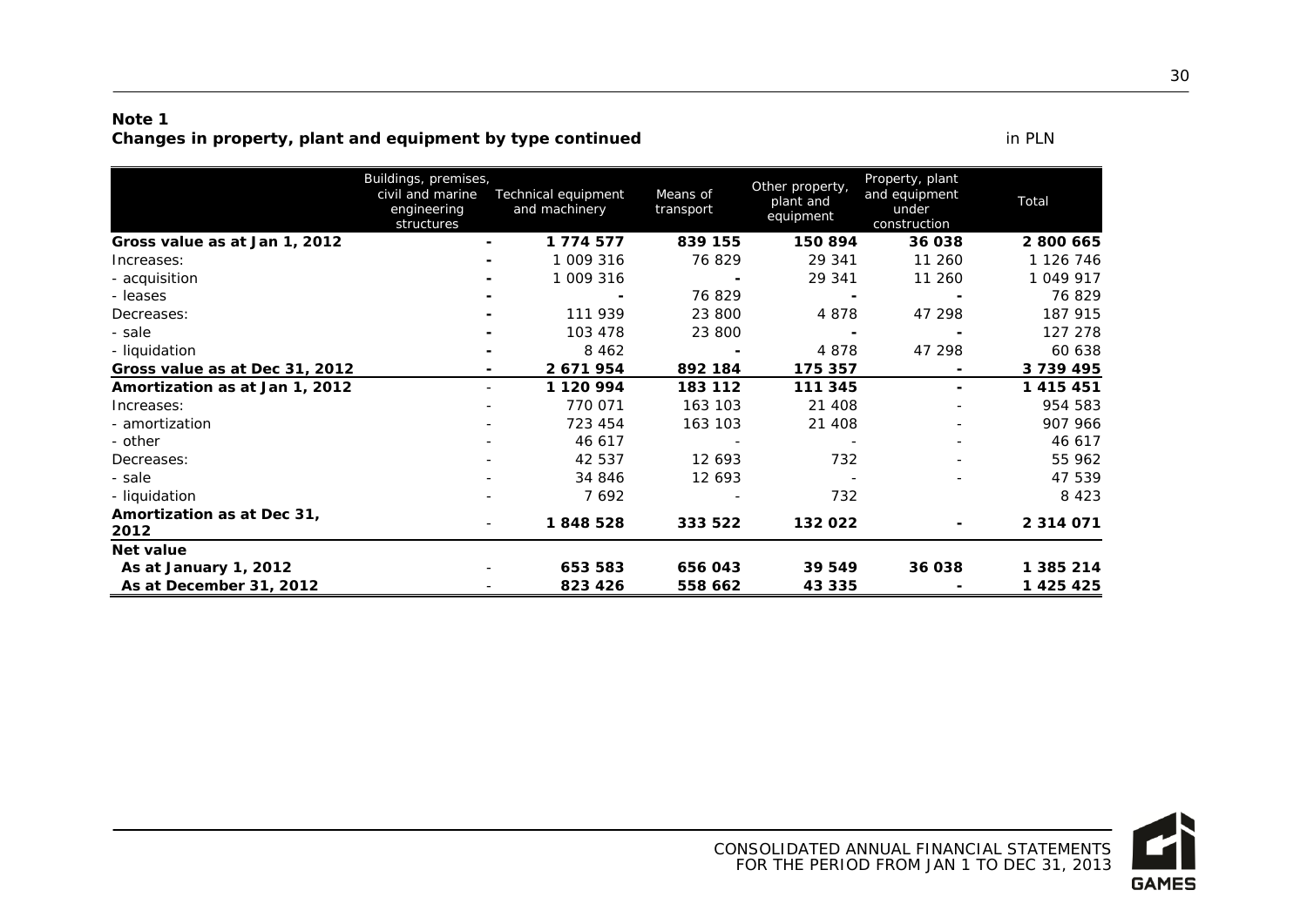#### **Note 2 Changes in intangible assets by type** in PLN

All of the Group's intangible assets have a defined period of use and are subject to amortization.

As at the end of the reporting period, the recoverable value of used intangible assets is higher than their non-depreciated value. In the Management's assessment, development work recognized as intangible assets will be completed and bring the anticipated economic effects.

|                                         | Game development*        | Author's copyrights,<br>related rights,<br>licenses | Rights to press<br>titles | Other intangible<br>assets | Advances on<br>intangible assets | Total      |
|-----------------------------------------|--------------------------|-----------------------------------------------------|---------------------------|----------------------------|----------------------------------|------------|
| Gross value as at January 1,<br>2013    | 60 276 418               | 6 963 931                                           | 51 000                    | 1732698                    |                                  | 69 024 048 |
| Increases:                              | 29 727 796               |                                                     | $\overline{\phantom{a}}$  | 141 058                    | $\overline{\phantom{a}}$         | 29 868 854 |
| - acquisition                           | 15 333 838               |                                                     | -                         | 141 058                    |                                  | 15 474 896 |
| - own production                        | 14 393 958               |                                                     |                           |                            |                                  | 14 393 958 |
| Decreases:                              | 7836472                  | 6 126 703                                           |                           |                            |                                  | 13 963 175 |
| - capitalized margin                    | $-163528$                |                                                     |                           |                            |                                  | $-163528$  |
| - liquidation                           |                          | 6 126 703                                           |                           |                            |                                  | 6 126 703  |
| - impairment losses                     | 8 000 000                |                                                     |                           |                            |                                  | 8 000 000  |
| Gross value as at December<br>31, 2013  | 82 167 742               | 837 228                                             | 51 000                    | 1873756                    | $\sim$                           | 84 929 727 |
| Amortization as at January<br>1, 2013   | 23 110 104               | 6 787 215                                           | 51 000                    | 967 975                    |                                  | 30 916 294 |
| Increases:                              | 16 009 792               | 120 858                                             |                           | 225 165                    |                                  | 16 355 816 |
| - amortization                          | 16 009 792               | 120 858                                             |                           | 225 165                    |                                  | 16 355 816 |
| Decreases:                              |                          | 6 126 703                                           |                           |                            |                                  | 6 126 703  |
| - liquidation                           | $\overline{\phantom{0}}$ | 6 126 703                                           |                           |                            |                                  | 6 126 703  |
| Amortization as at<br>December 31, 2013 | 39 119 896               | 781 370                                             | 51 000                    | 1 193 140                  |                                  | 41 145 407 |
| Net value                               |                          |                                                     |                           |                            |                                  |            |
| As at January 1, 2013                   | 37 166 314               | 176 716                                             |                           | 764 723                    |                                  | 38 107 754 |
| As at December 31, 2013                 | 43 047 846               | 55 857                                              |                           | 680 616                    |                                  | 43 784 319 |

The amount incurred on development during the current period was PLN 29.7 million. Development work worth PLN 29.7 million was completed during the year (Sniper Ghost Warrior 2, Alien Rage). The net value of unfinished development work as at December 31, 2013 was PLN 37.1 million, with completed development work valued at PLN 5.9 million.

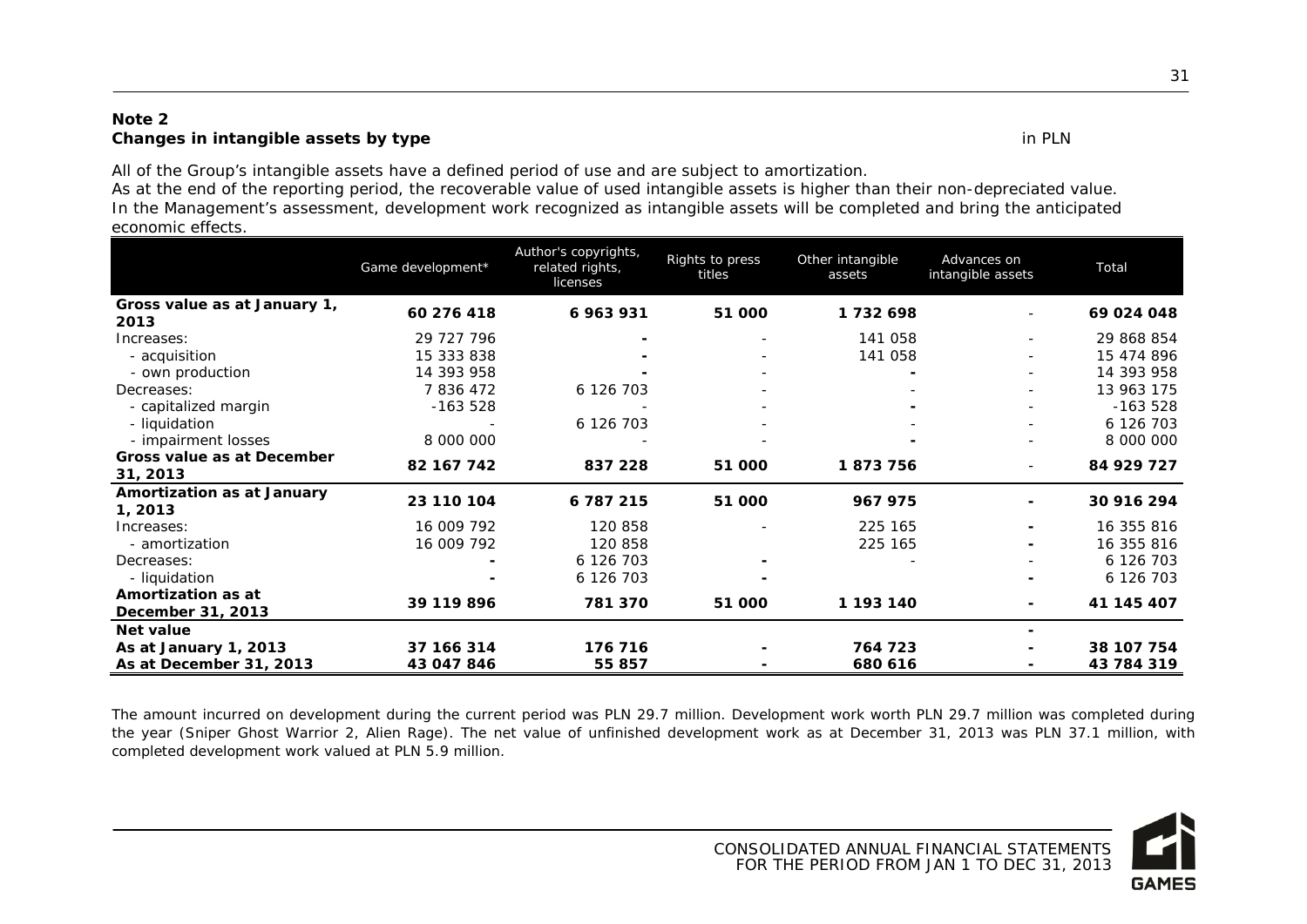#### **Note 2 Changes in intangible assets by type continued in PLN**

|                                         | Game development | Author's copyrights,<br>related rights,<br>licenses | Rights to press<br>titles | Other intangible<br>assets | Advances on<br>intangible assets | Total      |
|-----------------------------------------|------------------|-----------------------------------------------------|---------------------------|----------------------------|----------------------------------|------------|
| Gross value as at January 1,<br>2012    | 45 266 508       | 6892719                                             | 51 000                    | 1 291 607                  | 274 658                          | 53 776 492 |
| Increases:                              | 30 012 133       | 240 440                                             |                           | 512 945                    | 31 27 2                          | 30 796 790 |
| - acquisition                           | 17 367 441       | 175 849                                             |                           | 512 945                    | 31 272                           | 18 087 508 |
| - own production                        | 12 644 692       |                                                     |                           |                            |                                  | 12 644 692 |
| - transfer                              |                  | 64 590                                              |                           |                            |                                  | 64 590     |
| Decreases:                              | 15 002 222       | 169 228                                             |                           | 71853                      | 305 931                          | 15 549 234 |
| - capitalized margin                    | 1 175 761        |                                                     |                           |                            |                                  | 1 175 761  |
| - sale                                  |                  | 169 228                                             |                           | 71 853                     |                                  | 241 081    |
| - liquidation                           |                  |                                                     |                           |                            | 241 340                          | 241 340    |
| - transfer                              |                  |                                                     |                           |                            | 64 590                           | 64 590     |
| - impairment losses                     | 13 826 462       |                                                     |                           |                            |                                  | 13 826 462 |
| Gross value as at December<br>31, 2012  | 60 276 418       | 6 963 931                                           | 51 000                    | 1732698                    | -                                | 69 024 048 |
| Amortization as at January<br>1, 2012   | 21 478 431       | 6448382                                             | 47 600                    | 740 414                    |                                  | 28 714 827 |
| Increases:                              | 1 631 673        | 390 013                                             | 3 4 0 0                   | 249 314                    |                                  | 2 274 401  |
| - amortization                          | 1 631 673        | 390 013                                             | 3 4 0 0                   | 249 314                    |                                  | 2 274 401  |
| Decreases:                              |                  | 51 180                                              |                           | 21 753                     |                                  | 72 933     |
| - sale                                  |                  | 51 180                                              |                           | 21 753                     |                                  | 72 933     |
| Amortization as at<br>December 31, 2012 | 23 110 104       | 6 787 215                                           | 51 000                    | 967 975                    | $\overline{\phantom{a}}$         | 30 916 294 |
| Net value                               |                  |                                                     |                           |                            |                                  |            |
| As at January 1, 2012                   | 23 788 077       | 444 337                                             | 3 4 0 0                   | 551 193                    | 274 658                          | 25 061 665 |
| As at December 31, 2012                 | 37 166 314       | 176 716                                             |                           | 764 723                    |                                  | 38 107 754 |

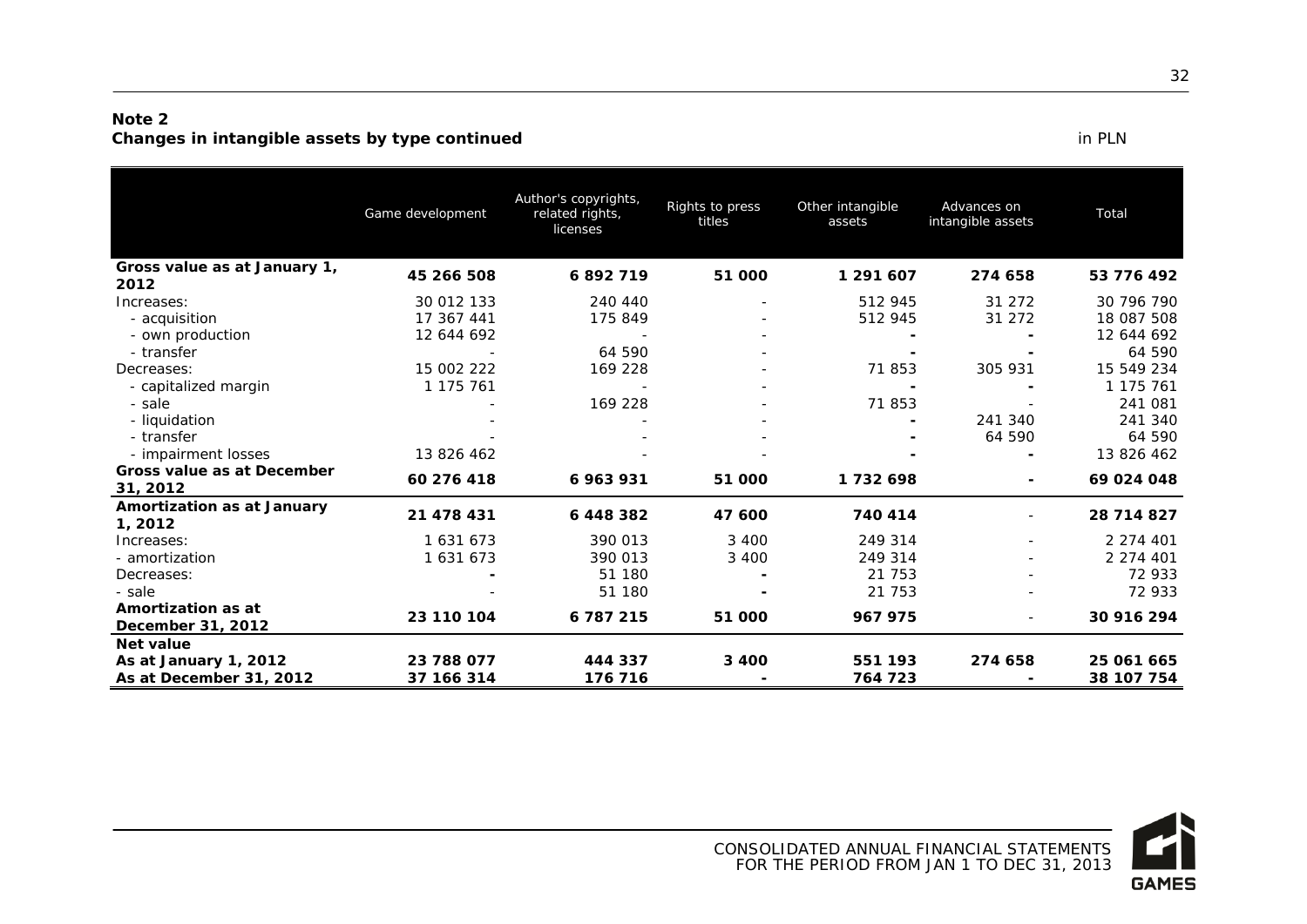#### **Note 3 Interests in subsidiaries, associates and jointly controlled entities** in PLN

|                                      | as at<br>December 31, 2013 | as at<br>December 31, 2012 |
|--------------------------------------|----------------------------|----------------------------|
| City Interactive Peru (PEN 5 940)    | 2 489 175                  | 2 489 175                  |
| City Interactive Spain (EUR 3 600)   |                            | 12 092                     |
| City Interactive Brazil (BRL 90 000) | 105 751                    | 105 751                    |
| City Interactive Mexico (MXN 47 500) | 10 621                     | 10 621                     |
| City Interactive Canada (CAD 10)     | 33                         | 33                         |
| Business Area Sp. k.                 | 5 4 3 4                    | 5 4 3 4                    |
| Non-current financial assets         | 2 611 013                  | 2 623 105                  |
| <b>Revaluation</b>                   | 2 605 546                  | 2 605 546                  |
| including: City Interactive Peru     | 2 489 175                  | 2 489 175                  |
| City Interactive Brazil              | 105 751                    | 105 751                    |
| City Interactive Mexico              | 10 621                     | 10 621                     |
| Net non-current financial assets:    | 5467                       | 17 559                     |

#### **Note 4**

### **Deferred income tax assets and liabilities** in PLN

| Deferred income provision                                                             | as at     | as at<br>December 31, 2013 December 31, 2012 |
|---------------------------------------------------------------------------------------|-----------|----------------------------------------------|
| Deferred income tax provision at the beginning of period                              | 43 722    | 298 397                                      |
| through profit or loss                                                                | 43 722    | 298 397                                      |
| increases through profit or loss                                                      | 1 075 475 | 43 7 22                                      |
| Interest on borrowings                                                                | 2 7 7 4   | 22 188                                       |
| Interest on deposits                                                                  |           | 3 8 1 4                                      |
| Positive exchange differences                                                         | 20 265    | 17 325                                       |
| Difference between the balance sheet value and tax value of<br>non-current tax assets | 1 052 436 | 395                                          |
| Decreases through profit or loss                                                      | 43 722    | 298 397                                      |
| Deferred income tax provision as at the end of period                                 | 1075475   | 43 722                                       |

The substantial increase in deferred income tax assets results from the recognition of an asset concerning a temporary difference between the book value and tax value of trademarks belonging to subsidiaries of CI Games S.A. for which CI Games S.A. is the tax payer.

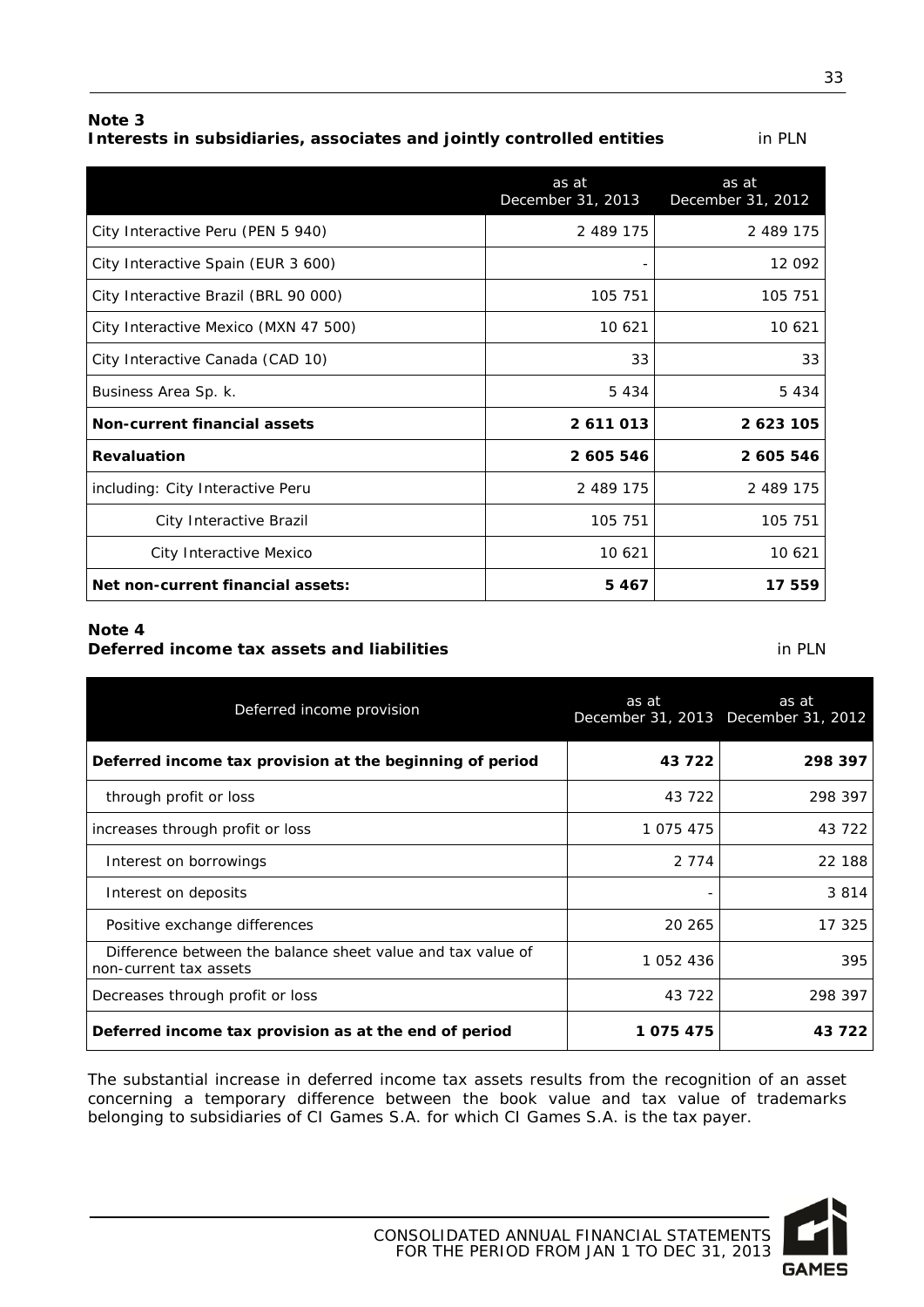#### **Note 5 Inventory** in PLN

|                              | as at<br>December 31, 2013 | as at<br>December 31, 2012 |
|------------------------------|----------------------------|----------------------------|
| Materials                    | 137 626                    | 1 119 642                  |
| Finished products            | 3 247 234                  | 1 691 605                  |
| Goods for resale             | 30 679                     | 160 540                    |
| <b>Total gross inventory</b> | 3 4 1 5 5 3 9              | 2971786                    |
| Impairment                   | $-80000$                   | $-614377$                  |
| <b>Total net inventory</b>   | 3 3 3 5 5 3 9              | 2 357 409                  |

In the Management's assessment all inventory items not subject to impairment have a recoverable amount higher than their book value.

#### **Note 5a Aging of inventory** in PLN

|               | as at<br>December 31, 2013 | as at<br>December 31, 2012 |
|---------------|----------------------------|----------------------------|
| 0-90 days     | 1 917 674                  | 2 414 213                  |
| 91-180 days   | 212 994                    | 128 108                    |
| 180-360 days  | 1 123 382                  | 33 811                     |
| over 360 days | 161 489                    | 395 654                    |
| revaluation   | $-80000$                   | $-614377$                  |
| Total         | 3 3 3 5 5 3 9              | 2 357 409                  |

#### **Note 6 Current investments** in PLN

| Borrowings granted | 27 408                     | 43 278                     |
|--------------------|----------------------------|----------------------------|
|                    | as at<br>December 31, 2013 | as at<br>December 31, 2012 |

| Borrower      | Total contractual<br>amount | Repayment date | Loan and interest<br>amount in foreign<br>currency | Loan and interest<br>amount in PLN |
|---------------|-----------------------------|----------------|----------------------------------------------------|------------------------------------|
| Stephen Hart  | PLN 12 800                  | 30.11.2014     | <b>PLN 12 999</b>                                  | 12 999                             |
| Stephen Hart  | GBP 1 800                   | 30.11.2014     | GBP 879.93                                         | 4 4 0 9                            |
| Paul Robinson | PLN 10 000                  | 31.05.2014     | PLN 10 000                                         | 10 000                             |
| Total         |                             |                |                                                    | 27 408                             |

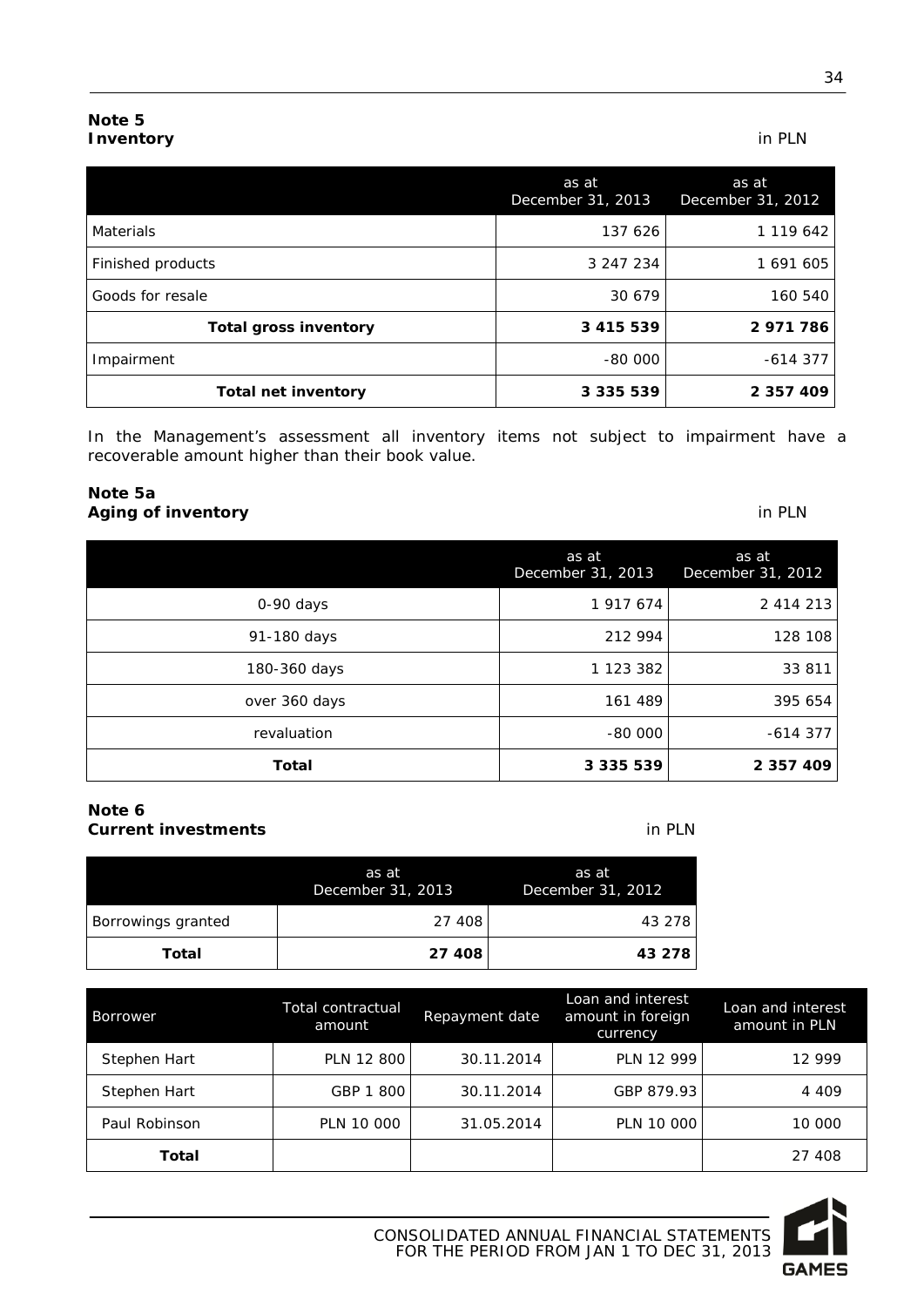#### **Note 7 Trade and other receivables, advance payments** in PLN

|                                        | as at<br>December 31, 2013 | as at<br>December 31, 2012 |
|----------------------------------------|----------------------------|----------------------------|
| Trade receivables from related parties |                            | 1 482 393                  |
| Trade receivables from other entities  | 13 795 657                 | 8 936 009                  |
| up to 12 months                        | 13 795 657                 | 8 936 009                  |
| over 12 months                         |                            |                            |
| <b>Trade receivables</b>               | 13 795 657                 | 10 418 402                 |
| Trade receivables impairment           | $-4268662$                 | $-4310806$                 |
| Total net trade receivables            | 9 526 995                  | 6 107 596                  |
|                                        |                            |                            |

#### **Note 7a Aging of trade receivables** in PLN

|             | as at<br>December 31, 2013 | as at<br>December 31, 2012 |
|-------------|----------------------------|----------------------------|
| not overdue | 4 143 823                  | 2 372 734                  |
| overdue     | 9 777 233                  | 8 045 668                  |
| including:  |                            |                            |
| $1-30$ days | 1 091 598                  | 3 2 3 1 5 4 9              |
| 31-90 days  | 1 704 342                  | 193 355                    |
| 91-180 days | 2 919 279                  | 160 690                    |
| > 180 days  | 4 062 014                  | 4 460 074                  |
| impairment  | -4 394 060                 | -4 310 806                 |
| Total       | 9 526 995                  | 6 107 596                  |

## Advance payments 199802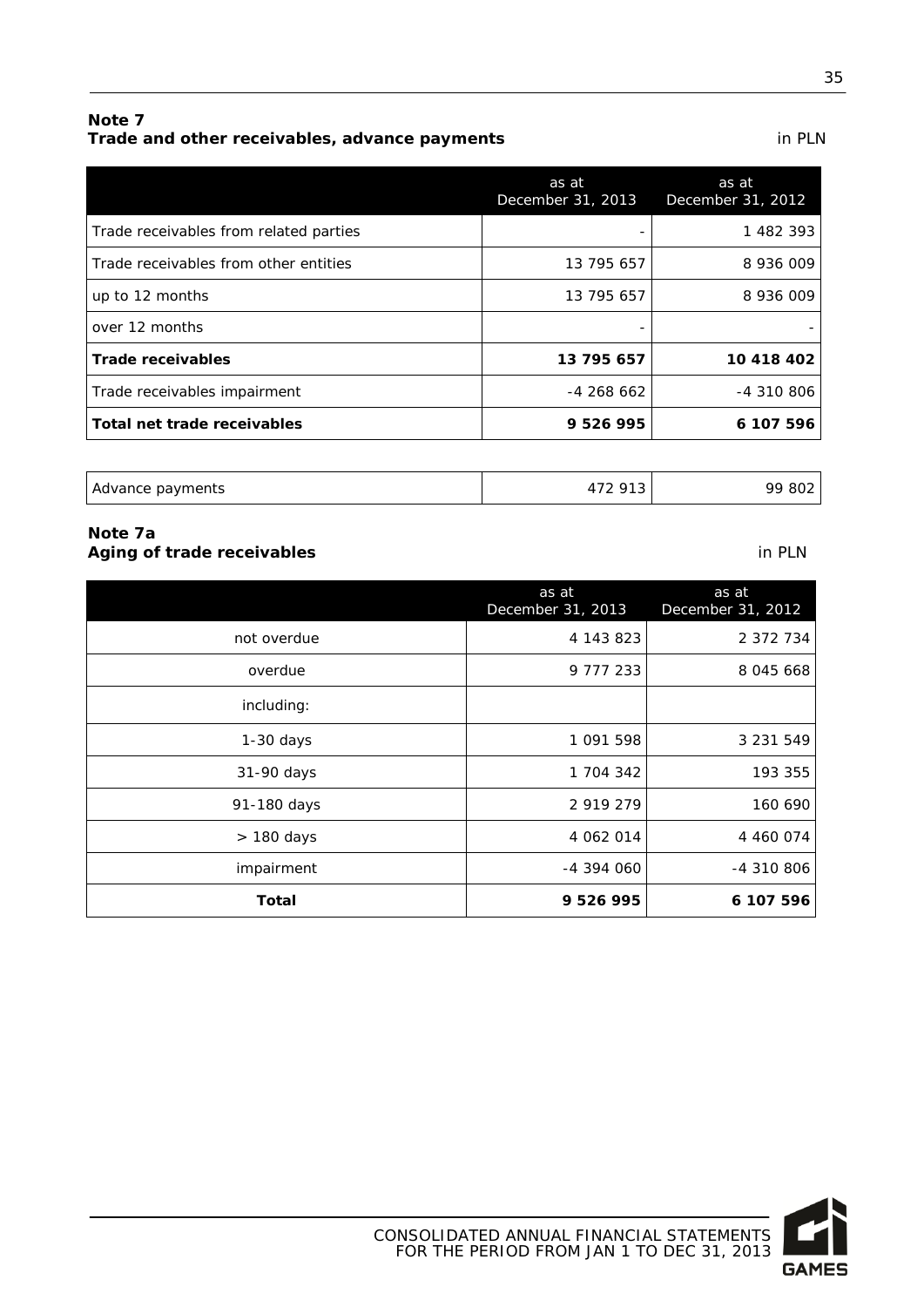#### **Note 7b Currency structure of trade receivables**

|                     | Currency   | as at<br>December 31, 2013 | as at<br>December 31, 2012 |
|---------------------|------------|----------------------------|----------------------------|
| in PLN              | <b>PLN</b> | 1 774 407                  | 721 660                    |
| in foreign currency | <b>JPY</b> | 389 096                    | 20 848                     |
|                     | <b>RON</b> |                            | 118 049                    |
|                     | <b>EUR</b> | 673 690                    | 251 359                    |
|                     | <b>GBP</b> | 56 846                     | 71 790                     |
|                     | <b>USD</b> | 1 548 556                  | 1 254 746                  |

#### **Note 8 Income tax receivables** in PLN

| Total                 | 3 125 286                                    |       |
|-----------------------|----------------------------------------------|-------|
| - from legal entities | 3 125 286                                    |       |
|                       | as at<br>December 31, 2013 December 31, 2012 | as at |

#### **Income tax liabilities**

|                        | as at<br>December 31, 2013 | as at<br>December 31, 2012 |
|------------------------|----------------------------|----------------------------|
| - from legal entities  | 469 096                    |                            |
| - from natural persons | 60 443                     | 39 430                     |
| Total                  | 529 539                    | 39 430                     |

#### **Note 9 Cash and cash equivalents** in PLN

|                                                                           | as at<br>December 31, 2013 | as at<br>December 31, 2012 |
|---------------------------------------------------------------------------|----------------------------|----------------------------|
| Current accounts                                                          | 1 634 893                  | 2 922 271                  |
| Short-term deposits                                                       | 9 569 477                  | 13 547 642                 |
| Cash on hand                                                              | 3 3 9 1                    | 3836                       |
| Cash and cash equivalents, value<br>recognized in statement of cash flows | 11 207 761                 | 16 473 749                 |

36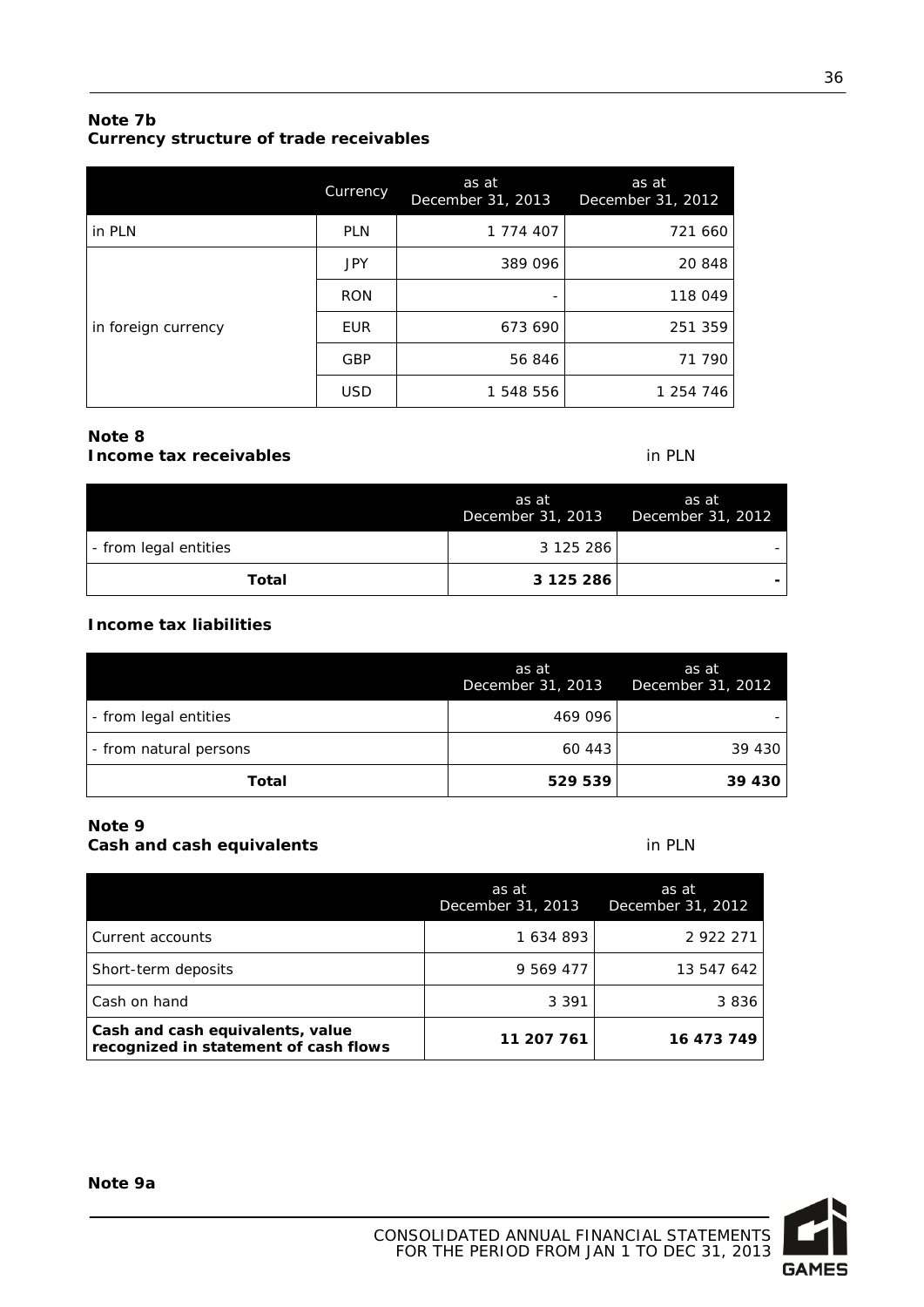#### **Cash and cash equivalents Currency structure**

|                     | Currency   | as at<br>December 31, 2013 | as at<br>December 31, 2012 |
|---------------------|------------|----------------------------|----------------------------|
| in PLN              | <b>PLN</b> | 8 627 517                  | 11 603 240                 |
| in foreign currency | <b>EUR</b> | 101 436                    | 466 723                    |
|                     | <b>GBP</b> | 41 090                     | 134 745                    |
|                     | <b>RON</b> | 65 088                     | 109 498                    |
|                     | <b>USD</b> | 628 997                    | 705 386                    |

#### **Note 10 Other current assets** in PLN

|                                                                        | as at<br>December 31, 2013 | as at<br>December 31, 2012 |
|------------------------------------------------------------------------|----------------------------|----------------------------|
| Tax receivables (including VAT, not including corporate<br>income tax) | 1 581 981                  | 1 995 995                  |
| Other employee settlements                                             | 58 021                     | 11 079                     |
| Shareholder settlements                                                |                            | 25 250                     |
| Collateral                                                             | 70 400                     | 97 030                     |
| Other settlements                                                      | 15 119                     | 192 955                    |
| Prepayments                                                            | 338 959                    | 169 750                    |
| including:                                                             |                            |                            |
| Property insurance                                                     | 96 598                     | 99 950                     |
| Subscriptions and installments                                         | 51 474                     | 24 821                     |
| Other                                                                  | 190 887                    | 44 979                     |
| Total                                                                  | 2064481                    | 2 492 058                  |

#### **Note 11 Share capital**

#### **As at December 31, 2013, share capital comprised five share series as follows:**

| Series | Type of shares         | Number of<br>shares | Nominal amount of<br>the series (in PLN) | Method of<br>payment for<br>shares | Registration<br>date | Right to<br>dividend<br>(from date) |
|--------|------------------------|---------------------|------------------------------------------|------------------------------------|----------------------|-------------------------------------|
| A      | ordinary bearer shares | 10 000 000          | 1 000 000                                | paid in                            | 01.06.2007           | 01.01.2007                          |
| B      | ordinary bearer shares | 40 000              | 4 000                                    | paid in                            | 10.08.2008           | 01.01.2007                          |
| C      | ordinary bearer shares | 2 500 000           | 250 000                                  | paid in                            | 17.12.2008           | 01.01.2007                          |
| D      | ordinary bearer shares | 110 000             | 11 000                                   | paid in                            | 09.10.2009           | 01.01.2009                          |
| E      | ordinary bearer shares | 1 264 999           | 126 500                                  | paid in                            | 09.01.2014           | 01.01.2013                          |
|        | total                  | 13 914 999          | 1 391 500                                |                                    |                      |                                     |
|        | Total number of shares |                     | 13 914 999                               |                                    |                      |                                     |
|        | Total share capital    |                     | 1 391 500                                |                                    |                      |                                     |

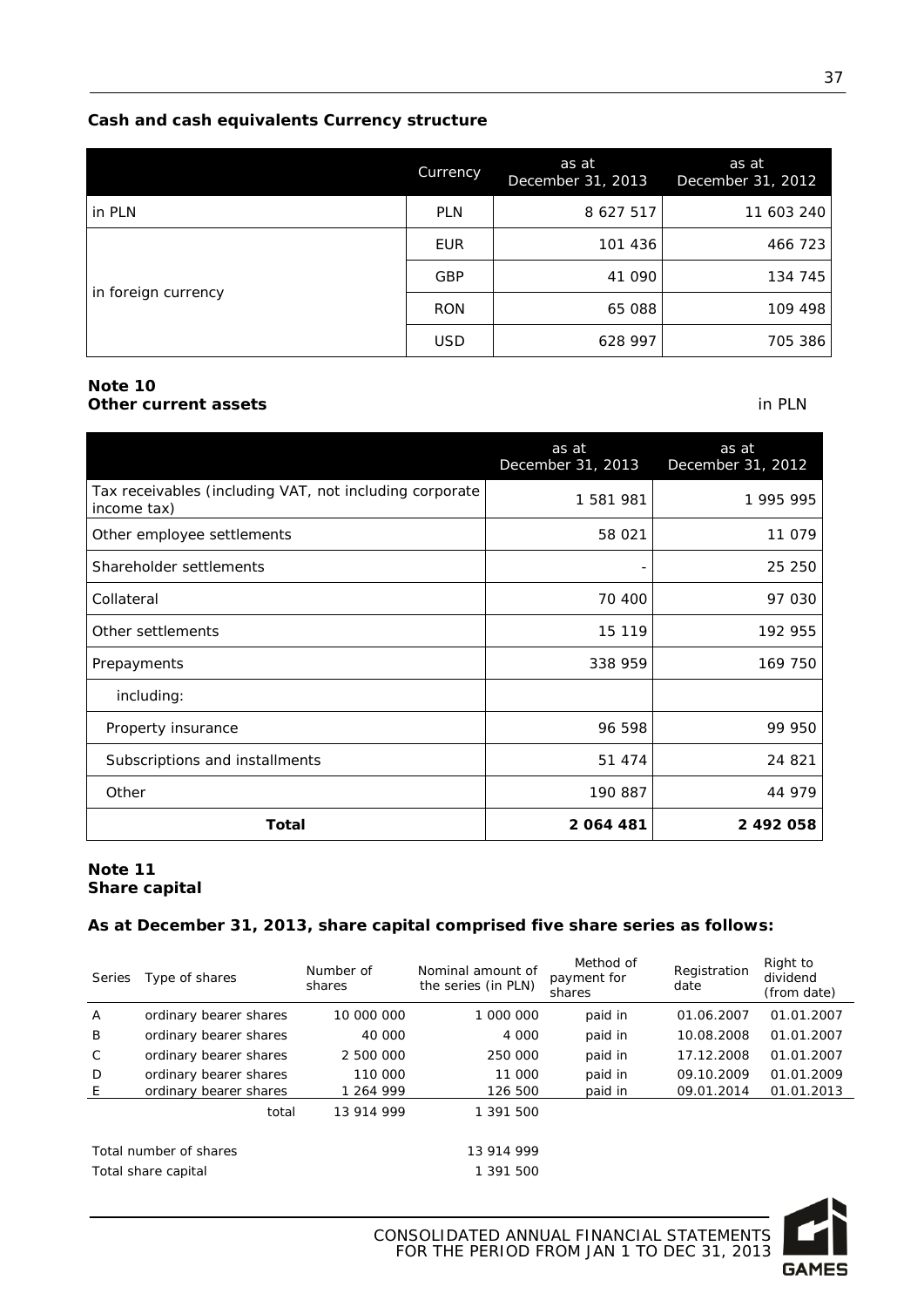Nominal value of one share (in PLN) 0,10

| Shareholder    | Number of<br>shares | Number of<br>votes | % share in<br>share capital |
|----------------|---------------------|--------------------|-----------------------------|
| Marek Tymiński | 6 356 357           | 45.68%             | 45.68%                      |
| Quercus TFI SA | 846 962             | 6.09%              | 6.09%                       |
| Others         | 6 711 680           | 48.23%             | 48.23%                      |
| Total          | 13 914 999          | 100.00%            | 100.00%                     |

#### **Shareholders with at least 5% of voting rights at the general meeting as at December 31, 2013, and other shareholders collectively:**

On November 14, 2013, an extraordinary general meeting of CI Games S.A. changed, through a resolution, the Parent's articles of association by authorizing the Company's Management Board to increase issued share capital within authorized share capital, after receiving consent from the Company's Supervisory Board, by an amount not larger than PLN 948 750.00 for a three-year period from registration in the company register of the change in the Company's articles of association.

On November 28, 2013, the District Court for the Capital City of Warsaw, 13th Commercial Division of the National Court Register, approved the change of the articles of association of CI Games S.A. resulting from resolutions of the extraordinary general meeting of CI Games S.A. of November 14, 2013.

On December 4, 2013, after receiving consent from the Supervisory Board, the Management Board of CI Games S.A. increased the Company's share capital by PLN 126 499.90 through the issue of 1 264 999 ordinary (not preferred) bearer shares series E, numbered from 0000001 to 1264999, with a nominal value of PLN 0.10 each ("Series E Shares"). The issue price per Series E Share was PLN 9.00. The Series E Shares were purchased through a proposal to purchase Series E Shares provided by the Company to individual investors and their subsequent acceptance (private placement).

The opening and closing of subscription took place on December 5, 2013 through the execution of agreements concerning purchase of Series E Shares. Given the fact that the purchase of Series E Shares occurred via a private placement, the shares were not subject to allocation in the meaning of art. 434 of the Polish Commercial Companies Code. Number of shares covered by the subscription: 1 264 999 series E shares with a nominal value of PLN 0.10 each.

Series E Share purchase agreements were executed with 99 investors. Value of the series E share offer (constituting the product of the number of shares subject to subscription and the issue price per share): PLN 11 384 991. Total cost of the Series E Share issue: PLN 284 624.78, including: placement preparation and execution PLN 284 624.78. The means of settlement in the books and recognition in the financial statements: pursuant to IAS 32, the Series E Shares were settled by reducing the issue price of the issued shares over their nominal amount. The average cost of placement per Series E Share was PLN 0.23.

On January 8, 2014, the District Court for the Capital City of Warsaw, 13th Commercial Division of the National Court Register, registered the increase in the Company's share capital comprising the issue of series E ordinary bearer shares by way of a private placement completed on December 5, 2013.

**Note 12**

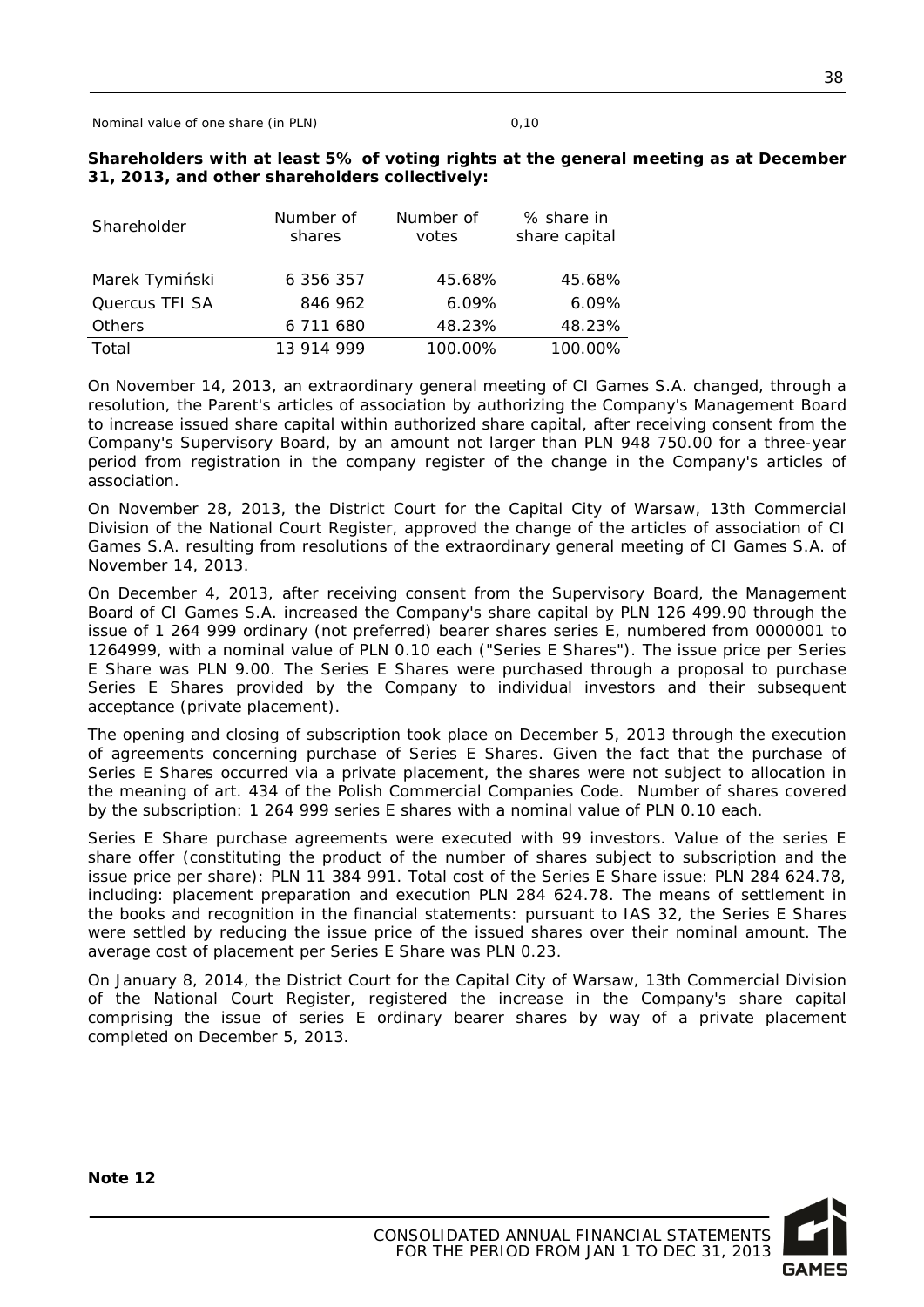#### **Share premium**

|                                                       | Number of | Nominal value | Purchase price (in      | Premium for the |
|-------------------------------------------------------|-----------|---------------|-------------------------|-----------------|
| Series                                                | shares    | (in PLN)      | PLN)                    | series (in PLN) |
| B                                                     | 40 000    | 0.10          | 1.00                    | 36 000          |
| C                                                     | 2 500 000 | 0.10          | 9.00                    | 22 250 000      |
| D                                                     | 110 000   | 0,10          | 1,00                    | 99 000          |
| E                                                     | 1 264 999 | 0,10          | 9,00                    | 11 258 491      |
|                                                       |           |               |                         |                 |
| Excess of purchase price over nominal value of shares |           |               |                         | 33 643 491      |
| Decrease due to C series share issue costs            |           |               |                         | $-1829311$      |
| Decrease due to E series share issue costs            |           |               |                         | $-284625$       |
| Transfer to reserve capital                           |           |               |                         | $-1600000$      |
|                                                       |           |               | as at January 1, 2013   | 4 555 689       |
| Changes during the reporting period:                  |           |               |                         | 10 973 866      |
|                                                       |           |               | as at December 31, 2013 | 15 529 555      |

Share premium covers the share premium received from shares series B, C, D and E:

#### **Note 13 Buy-back provision**

Created through the resolution of the Extraordinary General Meeting of the Parent of November 8, 2010 in connection with a resolution of the same date concerning authorization for purchase by the Company of its own shares. The provision was created through transfer from the Company's capital reserve, i.e. from amounts which, in accordance with art. 348, par. 1 of the Polish Commercial Companies Code, which may be allocated for distribution between shareholders.

Value of the buy-back provision as at December 31, 2013: PLN 16 000 000.

As at the date of drafting these consolidated financial statements the Issuer did not execute any buy-back transactions.

#### **Note 14 Revaluation reserve**

The Issuer used hedge accounting during the reporting period. The aim was to eliminate foreign exchange risk connected with anticipated foreign exchange surpluses.

Forward contracts were executed (for currency sales), constituting a hedge position in relation to the hedge position for surplus expected by the Company in the principle currencies for the Group's revenues (USD, EUR, GBP). This surplus will arise during the settlement period for specific forward contracts.

Forward contracts are valued through comparison of the spot rate for the currency hedging the contract.

The interest is recognized as costs for the period.

The effective part of the hedge is recognized in the revaluation reserve.

There was no revaluation reserve as at December 31, 2013.

The Parent did not have any open derivative contracts as at December 31, 2013.

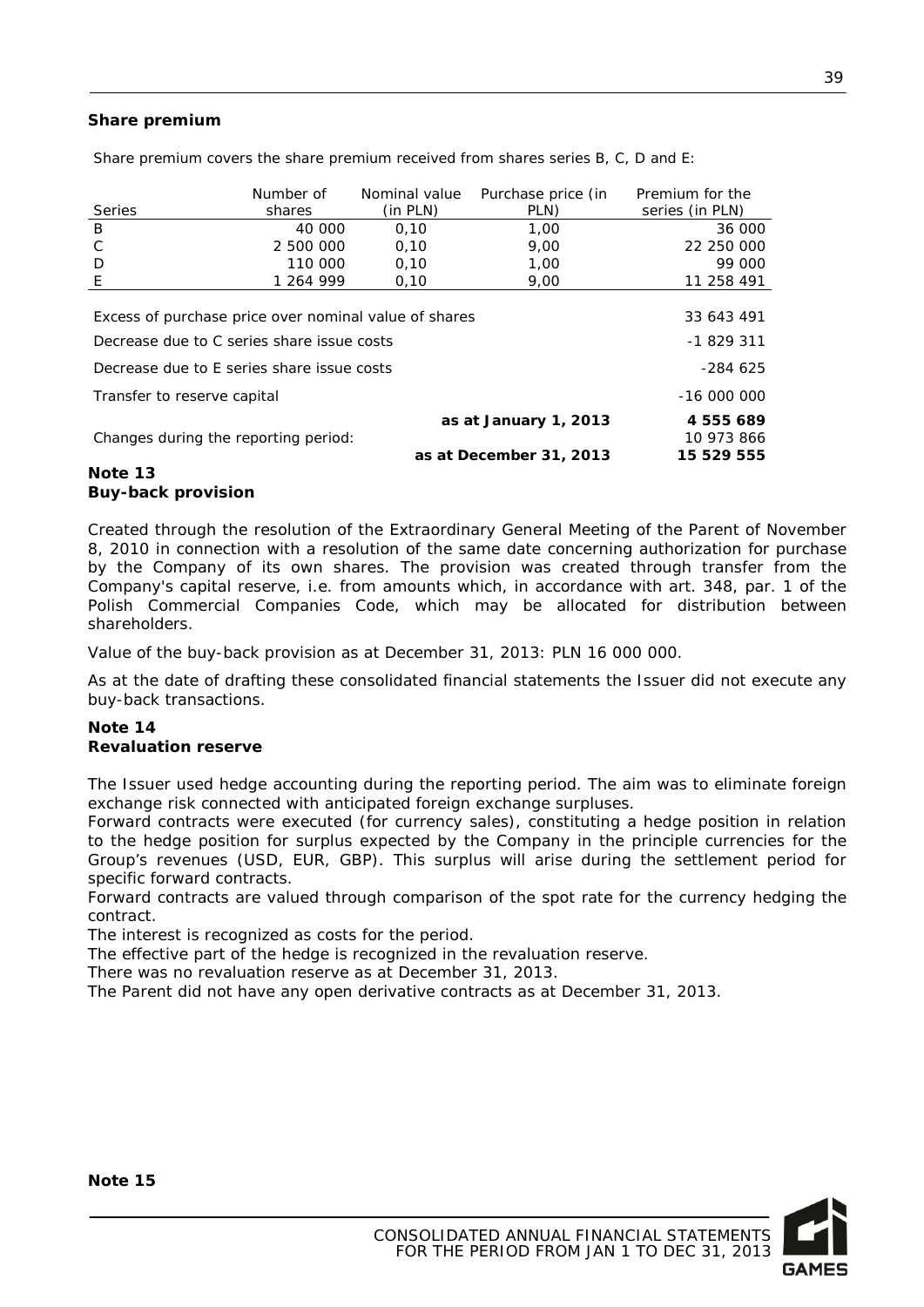### **Borrowings including credits, loans and other debt instruments** in PLN

| Non-current liabilities                      | as at<br>December 31, 2013 | as at<br>December 31, 2012 |
|----------------------------------------------|----------------------------|----------------------------|
| Finance lease liabilities - non-current part | 13 300                     | 38 809                     |
| Total                                        | 13 300                     | 38 809                     |

| <b>Current liabilities</b>               | as at<br>December 31, 2013 | as at<br>December 31, 2012 |
|------------------------------------------|----------------------------|----------------------------|
| Debt instruments                         | 5 719 665                  | 20 601 976                 |
| Financial instrument liabilities         |                            |                            |
| Finance lease liabilities - current part | 25 311                     | 51 092                     |
| Total                                    | 5744976                    | 20 653 068                 |

#### **Note 16 Finance lease liabilities** in PLN

|                 | as at<br>December 31, 2013 | as at<br>December 31, 2012 |
|-----------------|----------------------------|----------------------------|
| up to 1 month   | 1946                       | 3 9 9 5                    |
| $1 - 3$ months  | 3 9 4 4                    | 8 0 8 6                    |
| $3 - 6$ months  | 6 0 5 1                    | 12 374                     |
| $6 - 12$ months | 13 370                     | 26 638                     |
| $1 - 5$ years   | 13 300                     | 38 809                     |
| Total           | 38 611                     | 89 902                     |

#### **Note 17 Information on loans incurred and debt security liabilities**

The Issuer did not recognize any liabilities under bank loans during the reporting period.

The issue of CI Games S.A. series C bonds took place on September 28, 2012. The issue objective was to use the capital raised to finance expenditures connected with the release of Sniper: Ghost Warrior 2. In addition, the Issuer intended to use the bond issue proceeds to finance further development work and marketing and advertising expenses connected with new games. The Company issued 15 500 bearer shares (dematerialized, unsecured, zero-coupon) with a total par value of PLN 15.5 million. The issue price per bond was PLN 935.50. The bond redemption date was set as May 28, 2013. The bonds were redeemed in a timely manner.

On October 30, 2012 CI Games S.A. issued series D bonds as a follow-on to the series C issue of September 28, 2012. The series D issue's objective, like the series C, was primarily raising capital to finance expenditures connected with the release of Sniper: Ghost Warrior 2. In addition, the Issuer used the proceeds raised from the bond issue to finance new game development, together with marketing and advertising. The Parent has issued 6000 ordinary bearer bonds (zero-coupon, dematerialized, non-interest bearing) with a total par value of PLN 6 million. The issue price per bond was PLN 935.50. The bonds were redeemed at par value in a timely manner on June 26, 2013.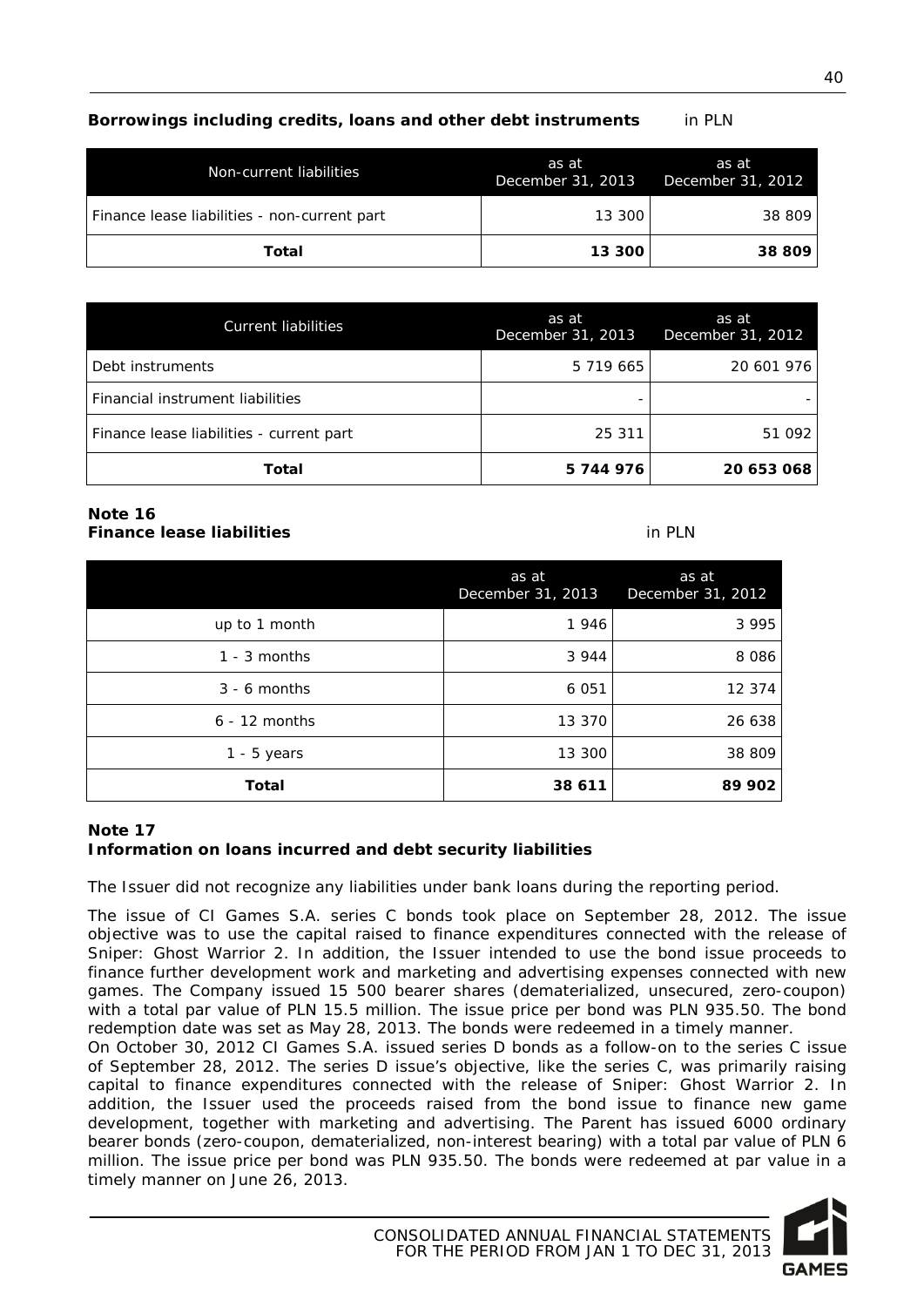On September 23, 2013, CI Games S.A. issued series E bonds, their objective being the financing of expenditures connected with finishing the production, promotion and distribution of Enemy Front and Lords of the Fallen. The Company issued 5 703 dematerialized unsecured ordinary bearer bonds with a total nominal value of PLN 5 703 000. Bondholders will receive a quarterly variable-rate coupon fixed for each Interest Period. The Reference Rate is WIBOR 3M, established at the beginning of each Interest Period at the fixing seven working days prior to the commencement of each Interest Period. A 5.50% margin will be added onto the Reference Rate. The coupon amount will be calculated based on the actual number of days in the Interest Period

and assuming a 365 day year. The Redemption Date has been set as December 18, 2014, and the interest redemption dates as: December 18, 2013, March 18 2014, June 18, 2014, September 18, 2014 and December 18, 2014.

#### **Note 18 Employee benefit provisions**

Provisions for employee benefits cover costs of equivalents connected with unused annual leave as at December 31, 2013.

With regard to the low average employee age, pension provisions and the resulting insignificant level of the provision was not amortized.

#### **Note 19 Trade payables** in PLN

| Trade payables                    | as at<br>December 31, 2013 | as at<br>December 31, 2012 |
|-----------------------------------|----------------------------|----------------------------|
| Trade payables to related parties | 490 284                    | 504 543                    |
| Trade payables to other entities  | 7 799 310                  | 7 525 214                  |
| up to 12 months                   | 7 799 310                  | 7 525 214                  |
| over 12 months                    |                            |                            |
| Total                             | 8 289 594                  | 8 0 29 7 5 7               |

| Note 20                 |        |
|-------------------------|--------|
| Aging of trade payables | in PLN |

|             | as at<br>December 31, 2013 | as at<br>December 31, 2012 |
|-------------|----------------------------|----------------------------|
| not overdue | 2 489 435                  | 2 624 632                  |

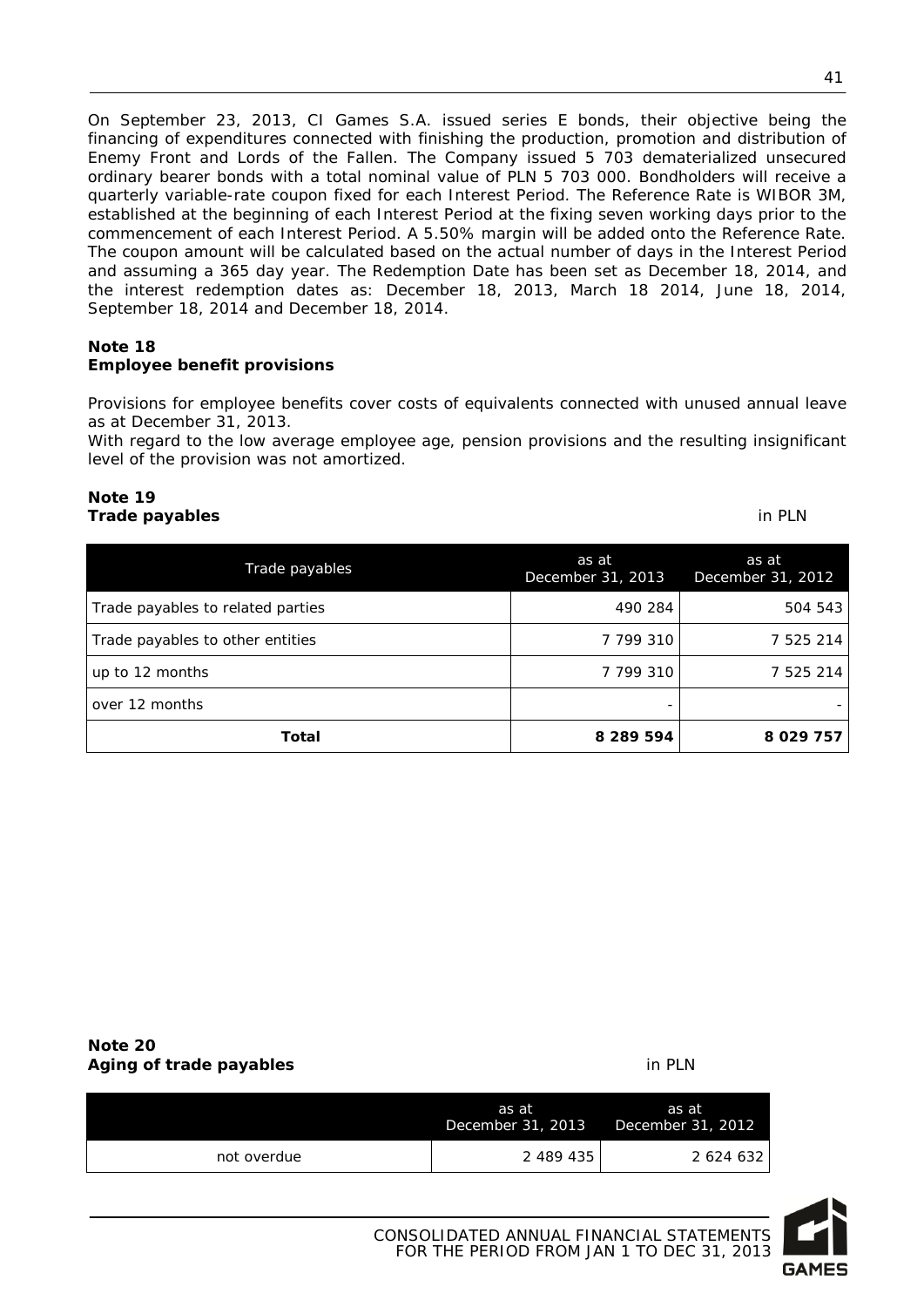| overdue     | 5 800 159     | 5 405 125    |
|-------------|---------------|--------------|
| including:  |               |              |
| 1-30 days   | 2 422 829     | 3 270 530    |
| 31-60 days  | 2 0 3 5 2 0 5 | 337 753      |
| 61-90 days  | 802 497       | 212 597      |
| 91-180 days | 539 628       | 329 454      |
| > 180 days  |               | 1 254 792    |
| Total       | 8 289 594     | 8 0 29 7 5 7 |

#### **Note 21 Other liabilities** in PLN

| Other liabilities                | As at<br>December 31, 2013 | As at<br>December 31, 2012 |
|----------------------------------|----------------------------|----------------------------|
| Corporate income tax liabilities | 75 254                     | 123 950                    |
| Other liabilities                | 121 206                    | 107 695                    |
| Special-purpose funds            | 105 542                    | 54 115                     |
| Total                            | 302 002                    | 285 760                    |

#### **Note 22**

#### **Estimated amounts, including other short-term provisions in PLN**

as at December 31, 2013 as at December 31, 2012 Provision for audit of financial statements 1990 25 000 Provision for non-invoiced expenses and the set of the 1 461 262 963 089 **Total 1 499 301 988 089** 

|                                                             | as at<br>December 31, 2013 | as at<br>December 31, 2012 |
|-------------------------------------------------------------|----------------------------|----------------------------|
| Provision for returns - decrease of revenue and receivables | 750 000                    | 623 223                    |
| Total                                                       | 750 000                    | 623 223                    |

#### **Note 22a Deferred revenue** in PLN

|                 | Dec 31, 2013 | for the period Jan $1 -$ for the period Jan $1 -$<br>Dec 31, 2012 |
|-----------------|--------------|-------------------------------------------------------------------|
| Japanese market |              | 2 060 000                                                         |

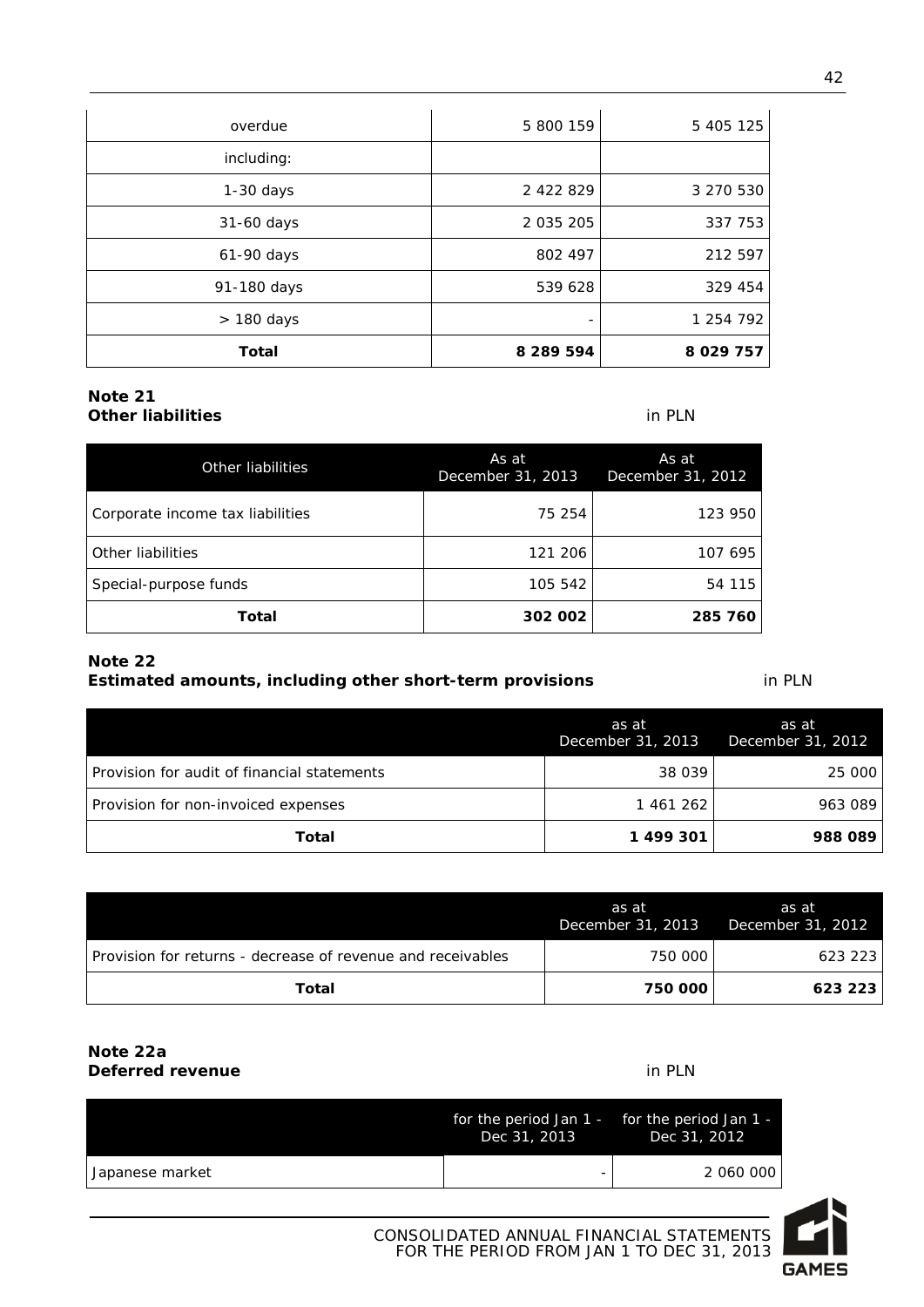| Russian market | - | 505 750       |
|----------------|---|---------------|
| Chinese market | - | 162 515       |
| Total          |   | 2 7 2 8 2 6 5 |

Deferred revenue recognized during 2012 was connected with advance licensing payments are received for Sniper: Ghost Warrior 2.

#### **Note 23 Geographical structure** in PLN

|          | for the period Jan 1 - for the period Jan 1 -<br>Dec 31, 2013 | Dec 31, 2012 |
|----------|---------------------------------------------------------------|--------------|
| Domestic | 3 278 251                                                     | 1 909 777    |
| Export   | 104 011 502                                                   | 39 295 639   |
| Total    | 107 289 753                                                   | 41 205 416   |

|                    | for the period Jan 1 -<br>Dec 31, 2013 | for the period Jan 1 -<br>Dec 31, 2012 |
|--------------------|----------------------------------------|----------------------------------------|
| Europe             | 50 415 582                             | 17 277 306                             |
| North America      | 44 998 903                             | 21 154 857                             |
| Asia and Australia | 11 875 268                             | 2 7 7 3 2 5 3                          |
| Total              | 107 289 753                            | 41 205 416                             |

The main factor affecting revenue in 2013 was sales Sniper Ghost Warrior 2 which premiered in Q1 2013.

| Note 24         |        |
|-----------------|--------|
| Costs by nature | in PLN |

|              | for the period Jan $1 -$ for the period Jan $1 -$<br>Dec 31, 2013 | Dec 31, 2012 |
|--------------|-------------------------------------------------------------------|--------------|
| Depreciation | 16 704 628                                                        | 2 568 093    |

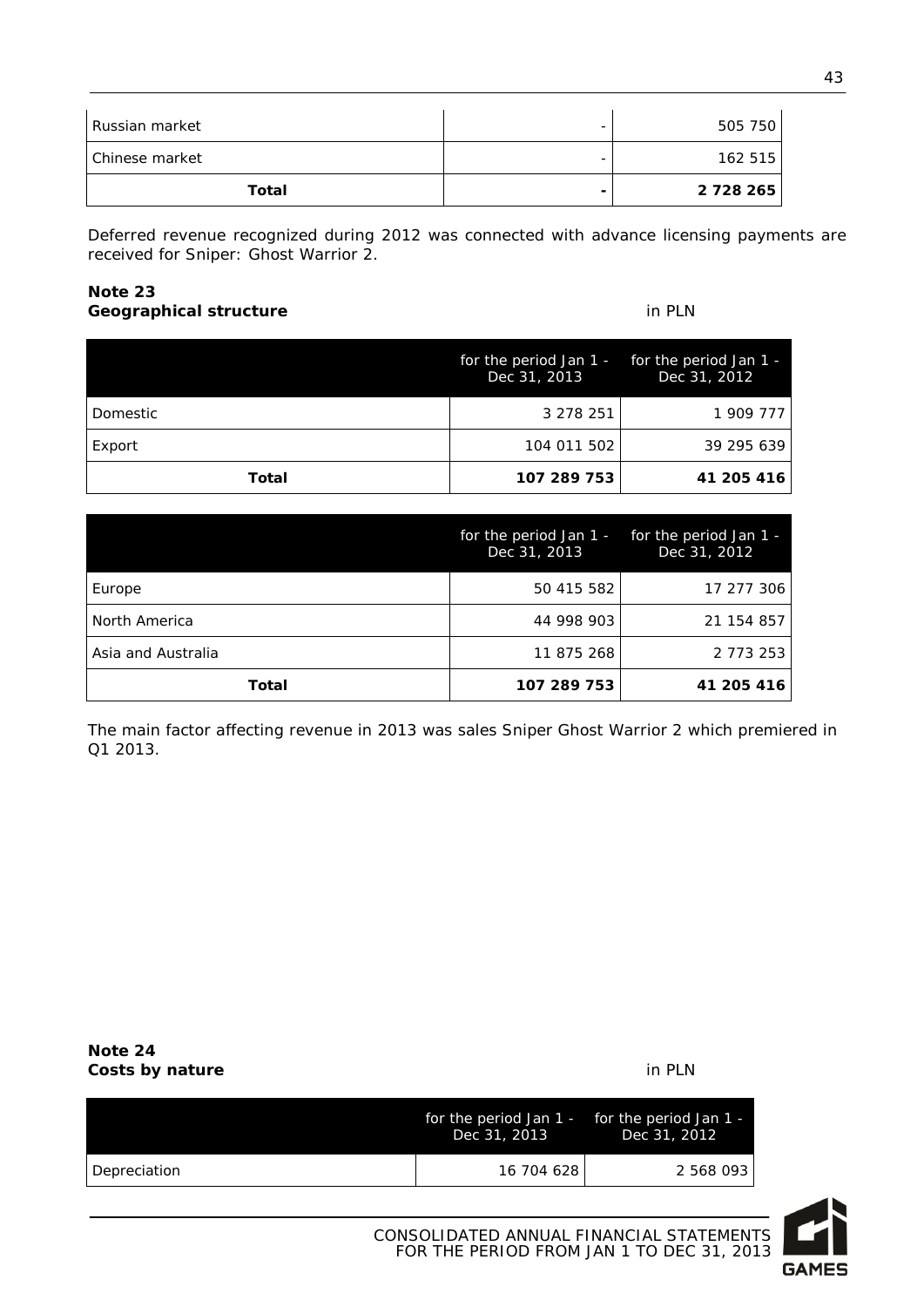| Use of materials and energy          | 755 942     | 576 501    |
|--------------------------------------|-------------|------------|
| Third-party services                 | 22 983 666  | 8 981 163  |
| Taxes and fees                       | 379 549     | 167 216    |
| Remuneration and employee benefits   | 3 983 115   | 4 011 918  |
| Other costs                          | 13 069 764  | 6 759 919  |
| Total costs by nature                | 57 876 663  | 23 064 809 |
|                                      |             |            |
| Distribution costs                   | $-18269075$ | -9 691 034 |
| Administrative expenses              | -6 612 336  | -5 973 349 |
| Value of products sold               | 23 988 611  | 22 185 071 |
| Cost of manufacture of products sold | 56 983 863  | 29 585 498 |

#### **Note 25 Employee benefits** in PLN

|                 | for the period Jan $1 -$ for the period Jan $1 -$<br>Dec 31, 2013 | Dec 31, 2012 |
|-----------------|-------------------------------------------------------------------|--------------|
| Remuneration    | 2 777 289                                                         | 3 309 571    |
| Social security | 236 624                                                           | 230 453      |
| Other benefits  | 969 201                                                           | 471894       |
| Total           | 3 983 115                                                         | 4 011 918    |

#### **Note 26 Other operating revenue in PLN**

|                                           | for the period Jan $1 -$ for the period Jan $1 -$<br>Dec 31, 2013 | Dec 31, 2012 |
|-------------------------------------------|-------------------------------------------------------------------|--------------|
| Release of receivables impairment charges | 780 943                                                           | 11 381 l     |



CONSOLIDATED ANNUAL FINANCIAL STATEMENTS FOR THE PERIOD FROM JAN 1 TO DEC 31, 2013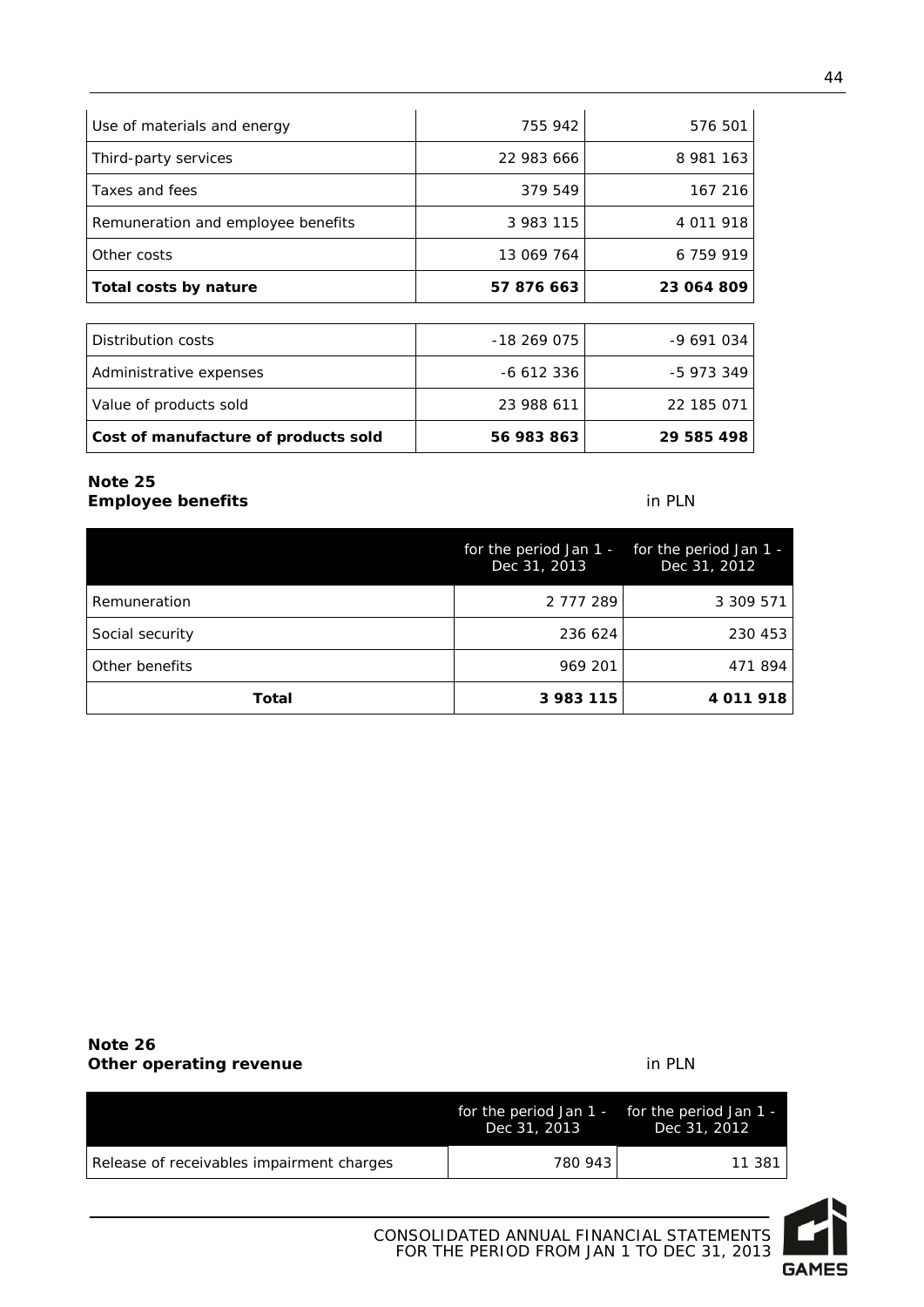| Damages received                         | 23 589    | 7 4 5 5 |
|------------------------------------------|-----------|---------|
| Inventory differences                    | 54 387    | 4 0 1 0 |
| Gain on disposal of non-financial assets | 5 0 8 2   |         |
| Liabilities written-off                  | 1995      | 40 545  |
| Re-invoicing                             | 110 438   | 107 015 |
| Other                                    | 198 166   | 158 672 |
| <b>Total</b>                             | 1 174 600 | 329 078 |

#### **Note 27 Other operating expenses** in PLN

|                                               | for the period Jan 1 -<br>Dec 31, 2013 | for the period Jan 1 -<br>Dec 31, 2012 |
|-----------------------------------------------|----------------------------------------|----------------------------------------|
| Receivables revaluation                       |                                        | 934 598                                |
| Impairment losses on inventory                | $-193009$                              | 614 377                                |
| Inventory differences                         | 170 643                                | 89 175                                 |
| Liquidation of returns                        | 400 572                                | 763 786                                |
| Settlements, contractual penalties, sanctions | 37 132                                 | 389 551                                |
| Donations                                     | 50 000                                 |                                        |
| Loss on disposal of non-financial assets      | 1 7 2 8                                | 13 452                                 |
| Receivables written-off                       | 6 3 3 0                                | 213 206                                |
| Court costs                                   | 1 207                                  | 892                                    |
| Impairment of intangible assets               | 8 000 000                              | 13 513 824                             |
| Tax withholding                               | 922 972                                |                                        |
| Other                                         | 838 472                                | 541 434                                |
| Total                                         | 10 236 047                             | 17 074 295                             |

After testing Alien Rage development work for impairment, the Issuer decided to recognize a PLN 8 million impairment loss. The amount of the impairment loss was estimated based on planned future revenue from sales of this game.

#### **Note 28 Finance income / costs** in PLN

|          | Dec 31, 2013 | for the period Jan $1 -$ for the period Jan $1 -$<br>Dec 31, 2012 |
|----------|--------------|-------------------------------------------------------------------|
| Interest | 106 860      | 330 209                                                           |

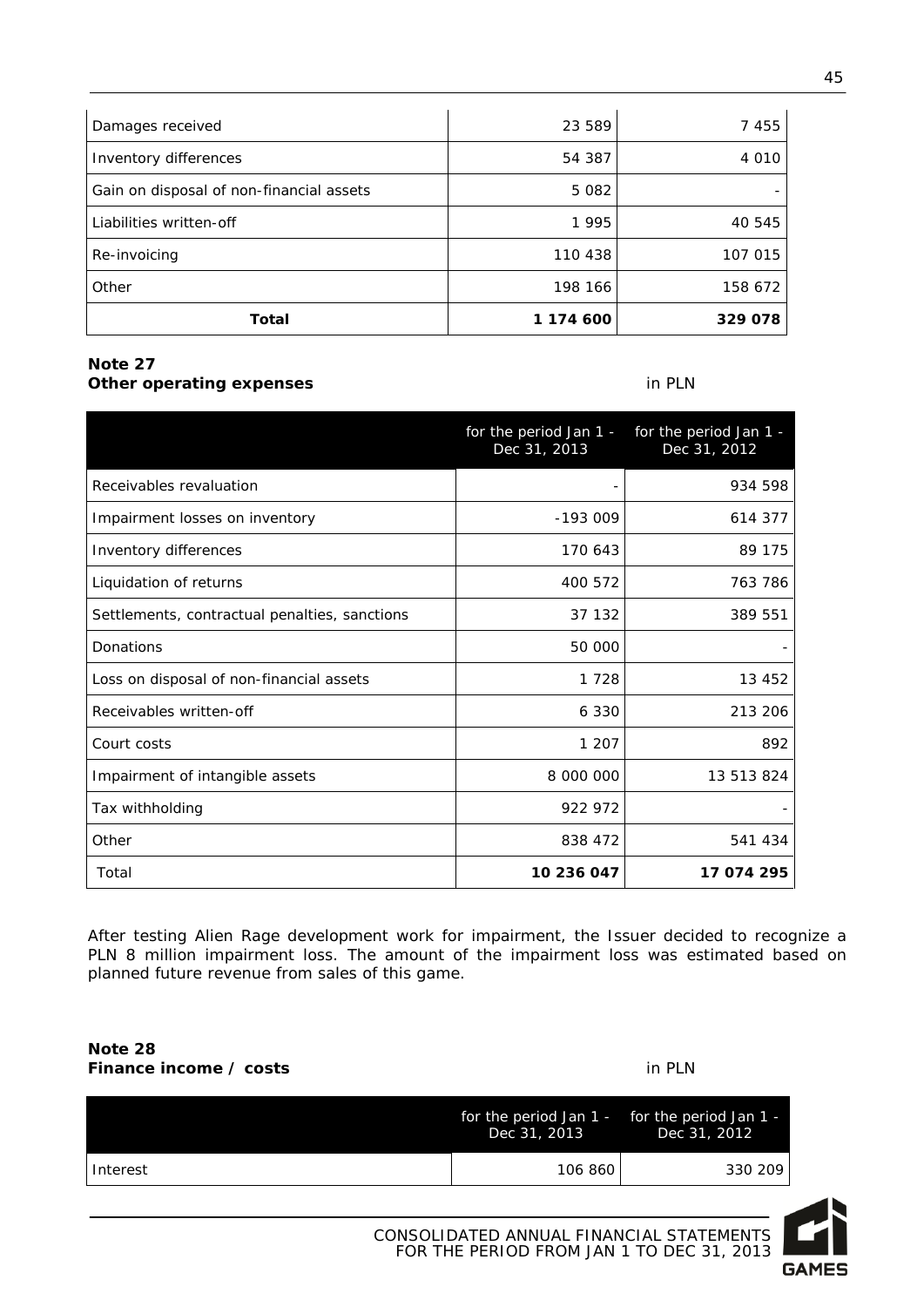| Net positive exchange differences      | 182        | 111 881   |
|----------------------------------------|------------|-----------|
| Net profit on sale of financial assets |            | 43        |
| <b>Total finance income</b>            | 107 042    | 442 133   |
| Interest                               | 856 264    | 375 236   |
| Net negative exchange differences      | 697 260    | 1 589 407 |
| Net loss sale of financial assets      | 1 562 349  |           |
| Impairment of financial assets         | $-1554415$ |           |
| Other                                  | 265 246    | 418 151   |
| <b>Total finance costs</b>             | 1826704    | 2 382 793 |

| Net finance income / costs | -1 719 662 | -1 940 660 |
|----------------------------|------------|------------|
|----------------------------|------------|------------|

#### **Note 29 Income tax** in PLN

|                              | for the period Jan 1 -<br>Dec 31, 2013 | for the period Jan 1 -<br>Dec 31, 2012 |
|------------------------------|----------------------------------------|----------------------------------------|
| Current tax                  | 496 096                                | 183 491                                |
| Current income tax           | 496 096                                | 180 581                                |
| Income tax brought forward   |                                        | 2 9 1 0                                |
| Deferred tax                 | $-16$ 171 357                          | $-3760815$                             |
| Income tax in profit or loss | -15 675 261                            | -3 577 324                             |

#### **Note 30 Effective tax rate** in PLN

|                          |                                                                                       | Dec 31, 2013 | for the period Jan 1 - for the period Jan 1 -<br>Dec 31, 2012 |
|--------------------------|---------------------------------------------------------------------------------------|--------------|---------------------------------------------------------------|
| Profit (loss) before tax |                                                                                       | 14 037 648   | -23 371 516                                                   |
|                          | CONSOLIDATED ANNUAL FINANCIAL STATEMENTS<br>FOR THE PERIOD FROM JAN 1 TO DEC 31, 2013 |              | M<br><b>GAMES</b>                                             |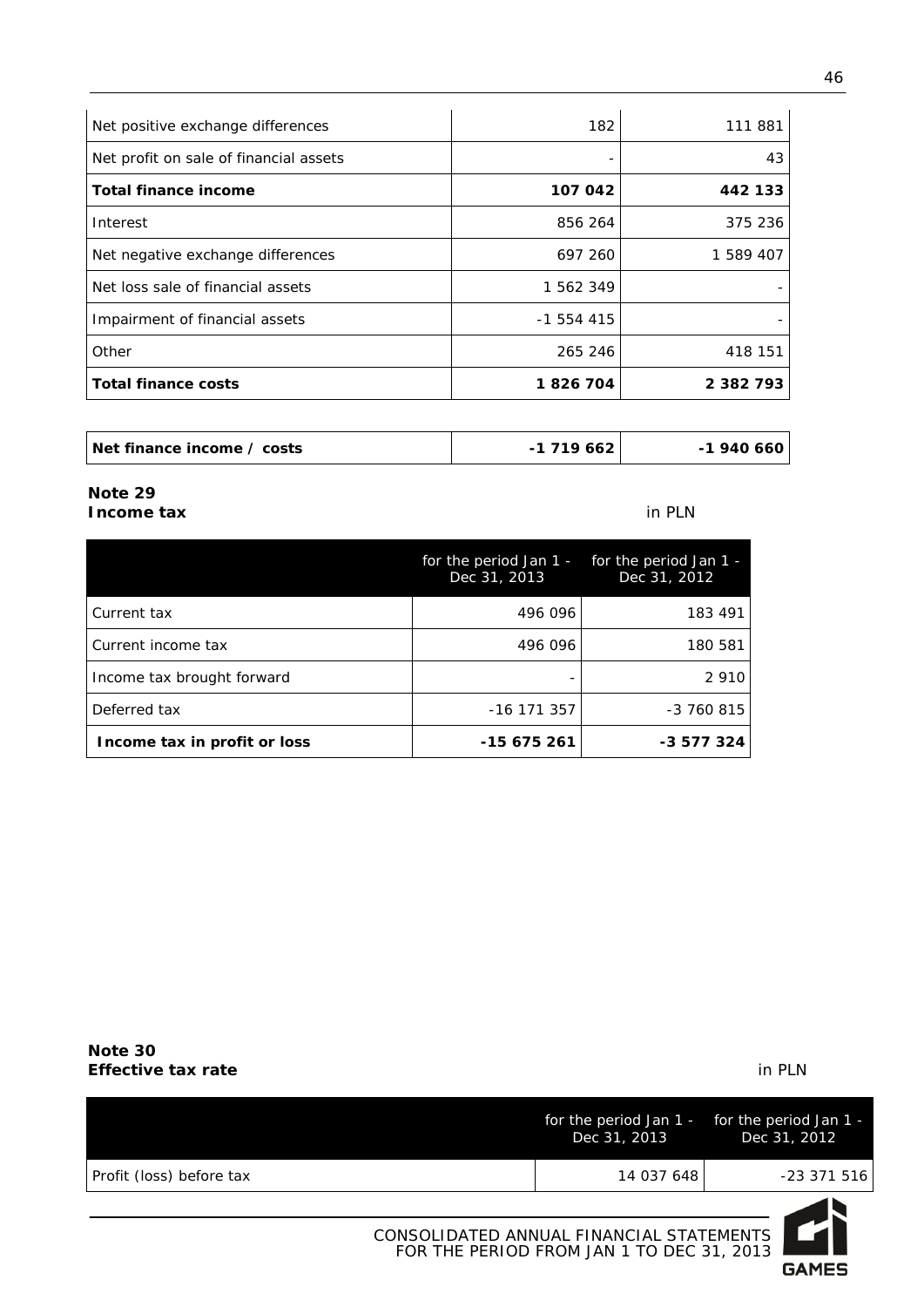| Tax, using the 19% tax rate                                                              | 2 667 153   | -4 440 588 |
|------------------------------------------------------------------------------------------|-------------|------------|
| Difference resulting from application of tax rates effective in<br>different tax regimes | $-172180$   | $-36905$   |
| Non-taxable revenue, tax value                                                           | $-5694$     | $-207$     |
| Other                                                                                    | -87 144     |            |
| Tax depreciation of trademarks for 2013                                                  | $-1228340$  |            |
| Costs not constituting tax-deductible expenses, tax value                                | 1 576 050   | 917 966    |
| Temporary differences - trademarks                                                       | -18 425 106 |            |
| Current-period tax                                                                       | $-15675261$ | $-3580234$ |
| Prior-period tax                                                                         |             | 2 9 1 0    |
| Effective tax rate                                                                       | $-111,7%$   | 15,3%      |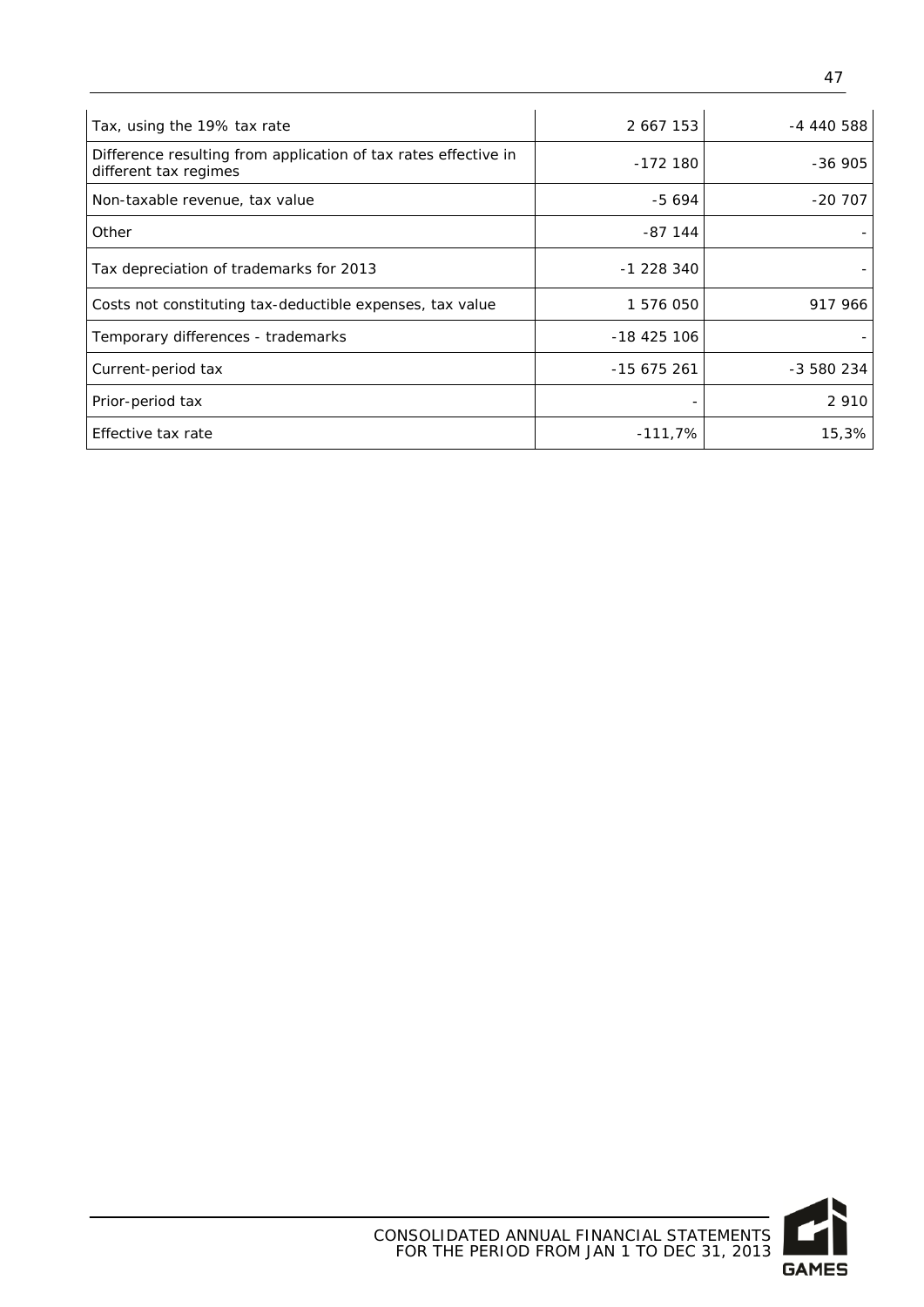#### **Note 31 Segment information for the period from January 1 to December 31, 2013** in PLN

**Own products Licenses Other sales Total 82.7% 16.8% 0.5% 100.0% Total segment revenue 88 755 393 17 986 240 548 120 107 289 753 Direct segment expenses, including: -53 844 394 -3 105 858 -639 333 -57 589 585** Depreciation -13 327 533 -2 697 691 -299 139 **-16 324 364** Finance income / costs  $\begin{vmatrix} 1 & 422 & 590 \end{vmatrix}$  -288 287 -8 785 -1 719 662 Income tax -12 967 351 -2 627 828 -80 082 **-15 675 261 Net profit (loss) for the period 24 579 989 4 981 123 151 797 29 712 909 Total assets, including: 81 067 610 16 428 314 500 643 97 996 568** Intangible assets 36 406 549 7 377 770 - **43 784 319** Liabilities 14 435 260 2 925 299 89 147 **17 449 706** Capital expenditures 26 181 569 5 305 683 - **31 487 252**



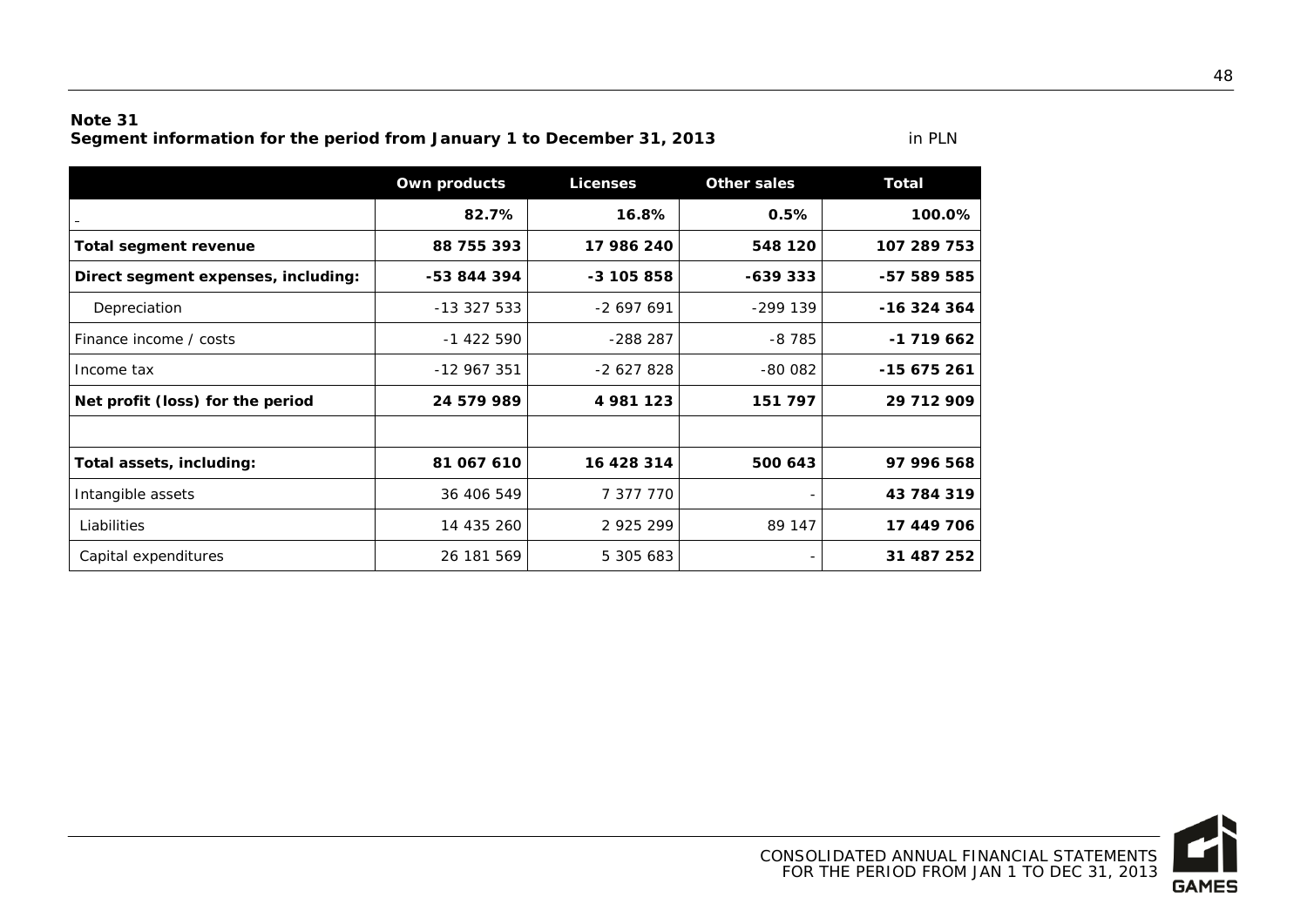#### **Note 31**

Segment information for the period from January 1 to December 31, 2012

|                                     | Own products | <b>Licenses</b> | <b>Other sales</b> | <b>Total</b> |
|-------------------------------------|--------------|-----------------|--------------------|--------------|
|                                     | 86.6%        | 9.6%            | 3.8%               | 100%         |
| <b>Total income</b>                 | 35 698 920   | 3 945 122       | 1 561 375          | 41 205 416   |
| Direct segment expenses, including: | -28 664 829  | $-392$ 133      | $-1$ 169 709       | $-30226672$  |
| Depreciation                        | $-1513952$   | $-162374$       | $-443607$          | $-2$ 119 932 |
| Finance income / costs              | -1 681 320   | $-185804$       | -73 536            | $-1940660$   |
| Income tax                          | $-3099267$   | $-342503$       | $-135554$          | $-3577324$   |
| Net profit (loss) for the period    | -17 148 990  | -1895 151       | -750 051           | $-19794192$  |
|                                     |              |                 |                    |              |
| <b>Total assets</b>                 | 62 773 944   | 6937209         | 2 745 563          | 72 456 716   |
| Intangible assets                   | 34 315 513   | 3 792 240       |                    | 38 107 754   |
| Liabilities                         | 28 416 142   | 3 140 295       | 1 242 845          | 32 799 283   |
| Capital expenditures                | 28 748 511   | 3 177 025       |                    | 31 925 536   |

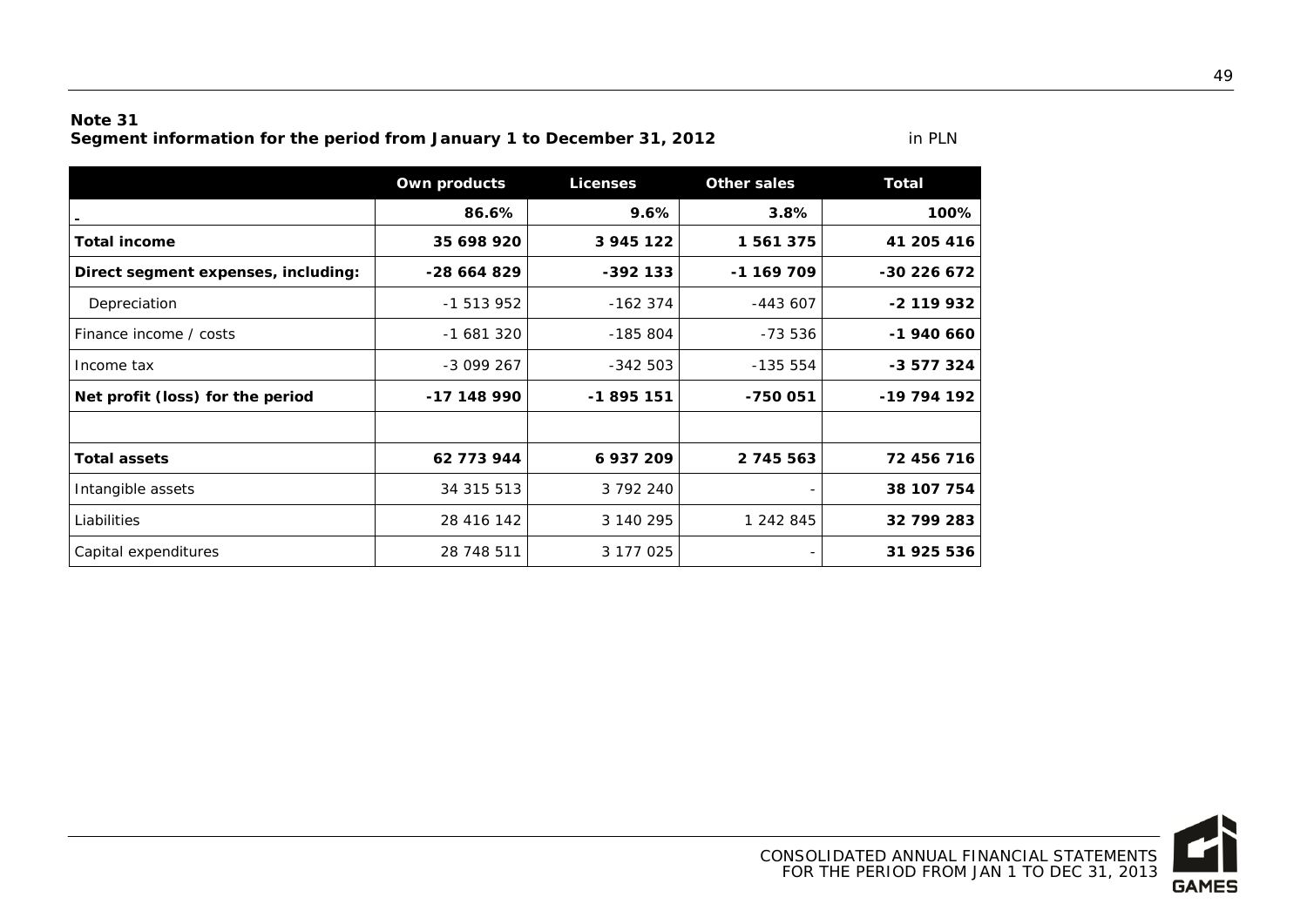#### **Note 32 Earnings per share**

Net earnings per share as at December 31, 2013 was PLN 2.14.

#### **Note 33 2013 profit distribution 2012 loss coverage**

On April 23, 2013 the Issuer's ordinary general meeting decided to cover the 2012 loss using future-period earnings.

Recommendation on use of 2013 profit.

The Issuer's management intends to use the 2013 profit to cover the 2012 loss and transfer the remainder to a dividend fund.

#### **Note 34 Contingent liabilities and receivables**

As at December 31, 2013, Group companies did not have contingent liabilities with the exception of a bank guarantee issued by Alior Bank S.A. on April 23, 2013 for Bertie Investment Sp. z o.o. up to the amount of PLN 420 000 concerning office space lease. The guarantee is valid until April 22, 2014.

Regulations concerning tax on goods and services, corporate income tax and social security contributions are subject to frequent amendments hence there often is a lack of reference to proven legal provisions or precedents. The regulations in force also contain unclear provisions which result in differences of opinion as regards the legal interpretation of tax regulations both between various state authorities and between state authorities and companies. Tax and other settlements (e.g. duty or currency) may be subject to audit by the authorities which are given the powers to impose substantial penalties. Furthermore, it may be necessary to pay interest on such penalties. These circumstances mean that tax risk in Poland is higher than in countries with a more developed tax system.

Tax settlements may be the subject of an audit for a period of up to five years. As a result, the amounts shown in the financial statements may be subject to change at a later date, after their revision by tax authorities. The Company believes that it has created provisions suitable to the probable and measurable risks.

#### **Note 35 On-going judicial proceedings**

As at the date of drafting these financial statements the Issuer's Management was not aware of any significant on-going judicial proceedings involving the Issuer or its subsidiaries.

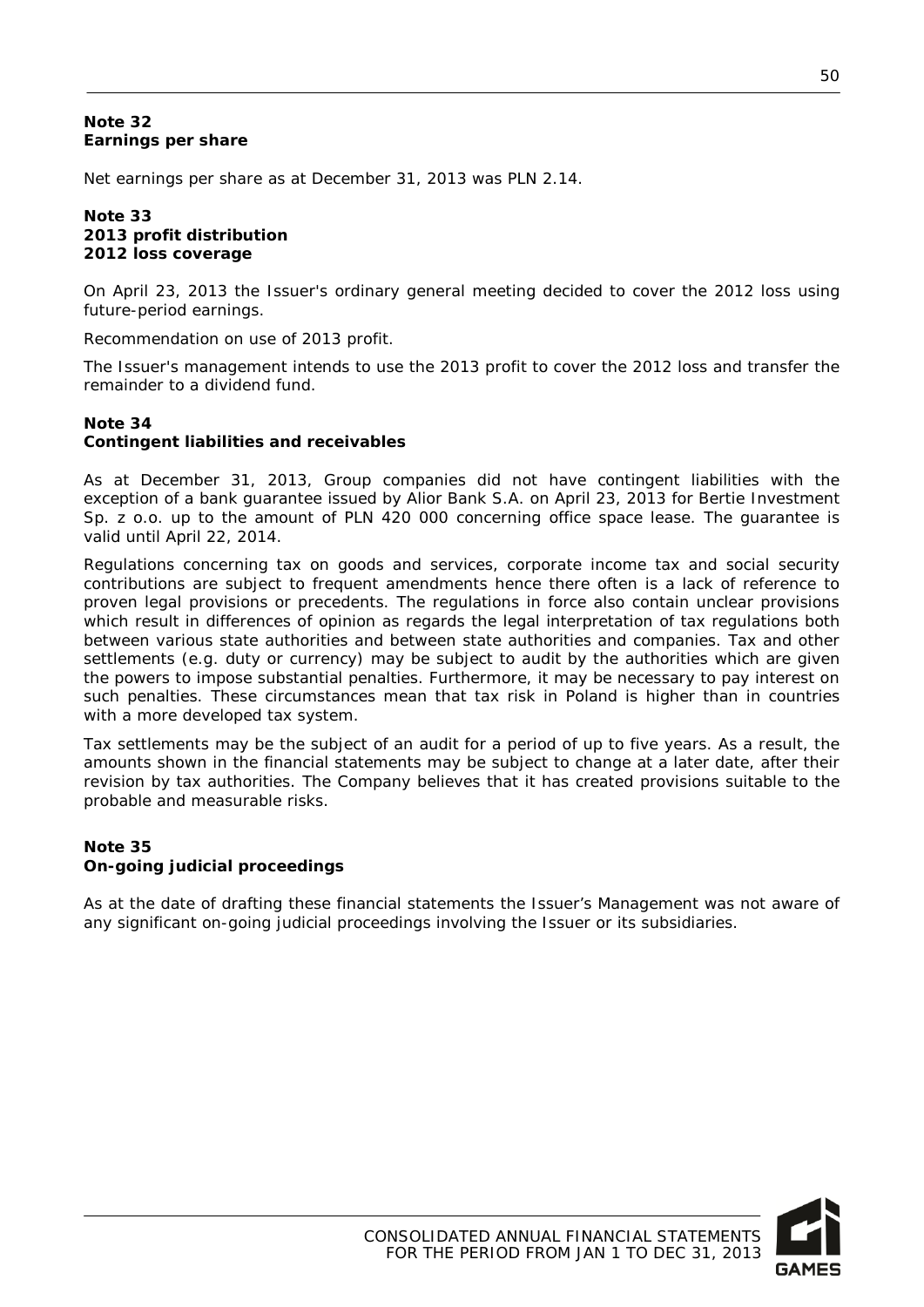#### **Note 36 Related-party transactions** in PLN

Transactions with CI Games Group companies (non-consolidated):

|                       | Receivables and<br>borrowings as at<br>Dec 31, 2013 | Liabilities as at<br>date of incurrence | Measurement as at<br>Dec 31, 2013 | Liabilities after<br>measurement as at<br>Dec 31, 2013 |
|-----------------------|-----------------------------------------------------|-----------------------------------------|-----------------------------------|--------------------------------------------------------|
| City Interactive Peru | -                                                   | 467 495                                 | 22 789                            | 490 284                                                |
| <b>RAZEM</b>          | -                                                   | 467 495                                 | 22 789                            | 490 284                                                |

Transactions with companies linked to Marek Tymiński – majority shareholder in the Company, who directly or indirectly controls the following entities:

|                               | Costs  | Revenues | Receivables | Liabilities |
|-------------------------------|--------|----------|-------------|-------------|
| Onimedia Sp. z o.o.           | -      | 9 1 6 7  |             | 487         |
| Premium Food Sp. z o.o.       |        | 300      | 369         |             |
| Premium Food Restaurants S.A. | 30 638 | 76 030   | 52 975      | 2 0 0 0     |
| Tech Marek Tymiński           | -      | 1 903    | 1 4 2 7     |             |
| MT Golf                       | -      | 9 9 1 2  | 31 869      |             |
| <b>TOTAL</b>                  | 30 638 | 97 312   | 86 640      | 2 4 8 7     |

During H2 2013, Marek Tymiński sold his shares in ATS Sp. z o.o. to third persons.

Transactions with companies personally linked to Supervisory Board and Management Board members:

|                                    | Costs   | Revenues | Receivables | Liabilities |
|------------------------------------|---------|----------|-------------|-------------|
| KS Konsulting Krzysztof Sroczyński | 5 000   |          |             |             |
| Andreas Jaeger Consulting          | 135 018 |          |             |             |
| <b>TOTAL</b>                       | 140 018 |          |             |             |

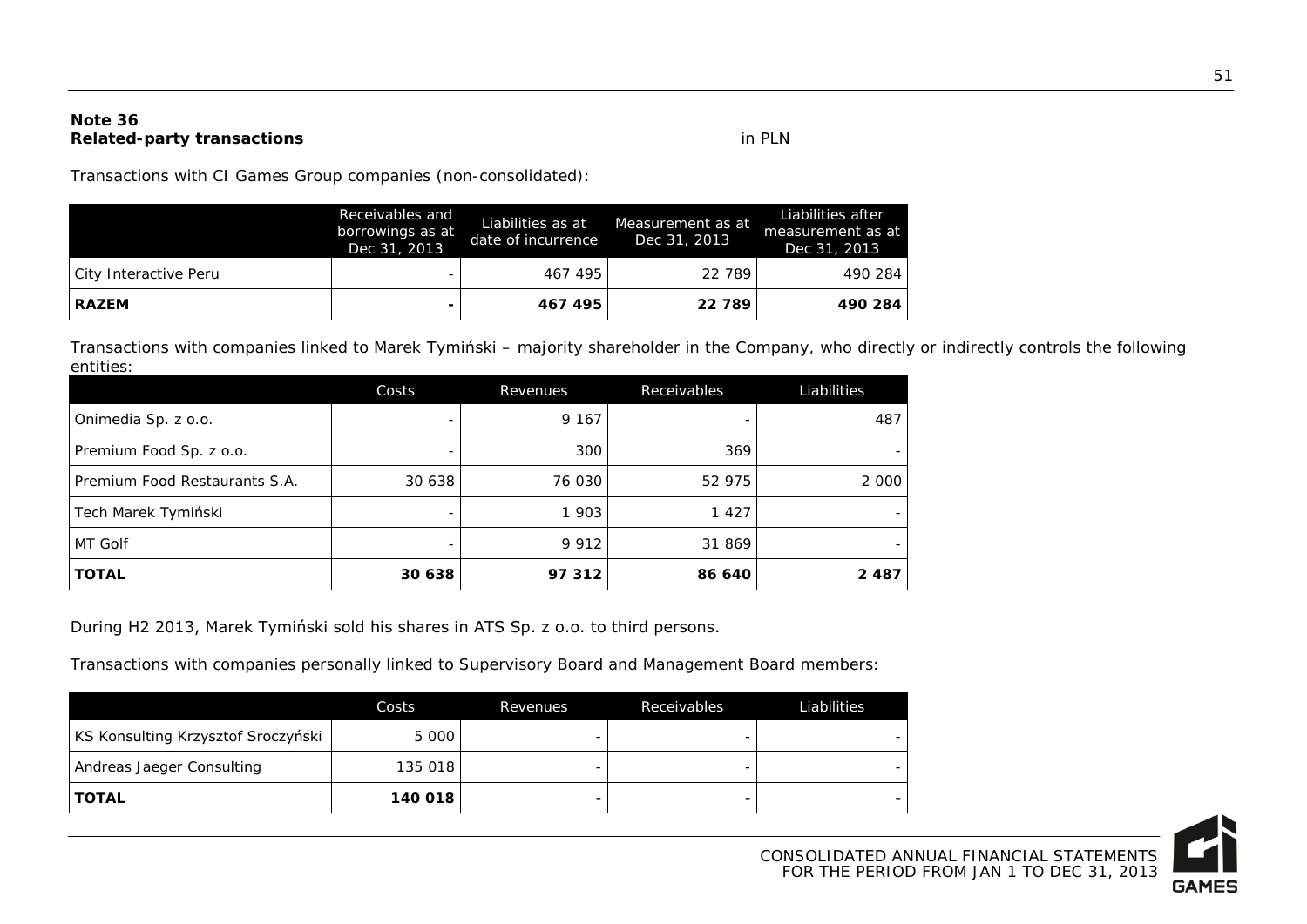### **Note 37 Cash and cash equivalents structure** in PLN

|                                                                       | December 31,<br>2013 | December 31,<br>2012 | Change     |
|-----------------------------------------------------------------------|----------------------|----------------------|------------|
| Cash on hand                                                          | 3 3 9 1              | 3836                 | -445       |
| Current accounts                                                      | 1 634 893            | 2 922 271            | $-1287378$ |
| Other cash instruments                                                | 9 569 477            | 13 547 642           | -3 978 165 |
| Total cash instruments for purposes of the<br>statement of cash flows | 11 207 761           | 16 473 749           | -5 265 988 |

#### **Note 38**

#### **Employment information** (headcount)

|                                | as at December 31, as at December 31,<br>2013 | 2012  |
|--------------------------------|-----------------------------------------------|-------|
| Game development staff         | 165                                           | 161 l |
| Sales and administration staff | 15                                            | 20 I  |
| Total employment               | 180                                           | 181   |

## **Note 39 Management Board and Supervisory Board Member remuneration** in PLN

Remuneration paid to Management Board members during the period Jan 1 – Dec 31, 2013:

| Marek Tymiński - President | 401 419 |
|----------------------------|---------|
| Andreas Jaeger - Member    | 3419    |

Remuneration paid to Supervisory Board members during the period Jan 1 – Dec 31, 2013:

| Krzysztof Sroczyński - Chairman | 42 000 |
|---------------------------------|--------|
| Marek Dworak - Member           | 30 000 |
| Grzegorz Leszczyński - Member   | 30 000 |
| Lech Tymiński - Member          | 30 000 |
| Tomasz Litwiniuk - Member       | 30 000 |

#### **Note 40 Shares held by Management Board and Supervisory Board members** in PLN

As at December 31, 2013, Management Board members held the following number of shares in the Issuer:

Marek Tymiński - President **6 356 357** 

As at December 31, 2013, Supervisory Board members held the following number of shares in the Issuer:

Lech Tymiński - Member 9 565

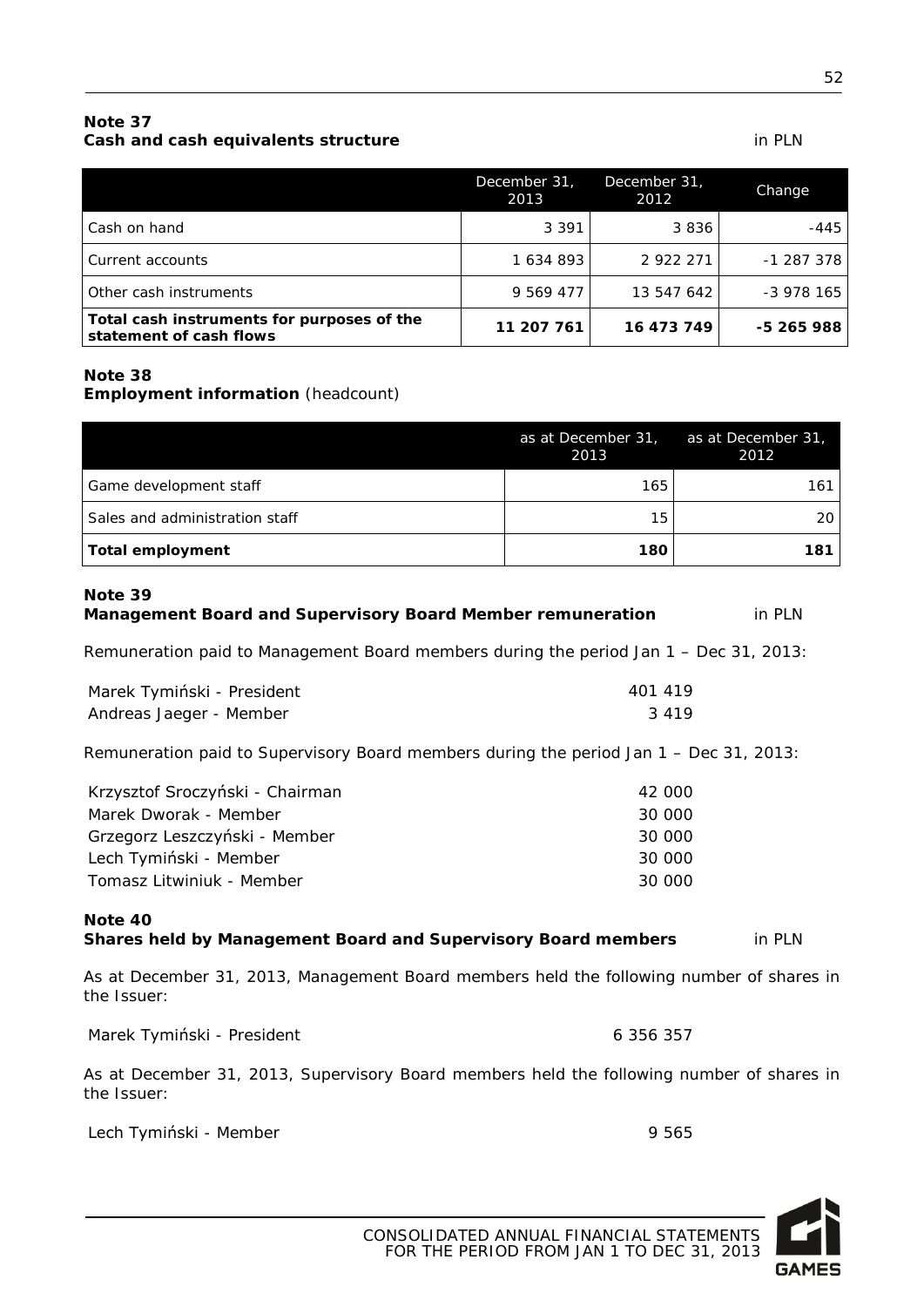#### **Nota 41 Financial instruments** in PLN

| Financial instrument classification | Dec 31, 2013 | Carrying amount as at Carrying amount as at<br>Dec 31, 2012 |
|-------------------------------------|--------------|-------------------------------------------------------------|
| <b>Borrowings</b>                   | 27 408       | 43 278                                                      |
| <b>Receivables</b>                  | 9 526 995    | 6 107 596                                                   |
| Debt instruments                    | -5 719 665   | $-20601976$                                                 |
| Cash and cash equivalents           | 11 207 761   | 16 473 749                                                  |

The fair value of all financial instruments as at the end of the reporting period did not differ from their respective carrying amounts.

#### **Risks affecting financial instruments, hedging methods**

#### **Credit and cash flow risk**

The Group companies do not currently insure trade receivables. Cooperation with contracting parties which are in a stable financial situation and constant monitoring of this situation provides security against the risk of these financial instruments being impaired. There was no significant loss of value in receivables during the settlement period. There is also no significant delay in payment of the Group's receivables.

#### **Foreign exchange risk**

Payables and receivables resulting from current operations mainly occurred in currencies other than Polish zloty, which is the functional and presentational currency. The Issuer uses payables in currencies other than the functional currency as currency risk collateral under foreign exchange receivables. The value of the net financial surplus in specific currencies is hedged through forward contracts under the hedge accounting policy.

Forward contracts (for selling currencies) constitute a hedge position in relation to the hedge position for surplus expected by the Issuer in the principle currencies for its revenues (USD, EUR, GBP). This surplus arises during the settlement period for specific forward contracts. As at the end of the reporting period the Issuer values hedge positions with the exception of interest. Forward contracts are valued through comparison of the spot rate for the currency hedging the contract. The interest was transferred to costs for the period. The effective part of the hedge was transferred to the revaluation reserve.

During 2013, the Parent entered into forward contracts, which did not remain open as at the end of the reporting period.

| Sensitivity analysis                |                                       | in PLN                                                     |
|-------------------------------------|---------------------------------------|------------------------------------------------------------|
| Financial instrument classification | Carrying amount as at<br>Dec 31, 2013 | Exchange rate change<br>$+/- 10\%$ including<br>income tax |
| Receivables                         | 7 752 588                             | 627 960                                                    |
| Liabilities                         | $-7002503$                            | $-567203$                                                  |
| Cash                                | 2 580 244                             | 209 000                                                    |
| Total                               | 3 330 329                             | 269 757*                                                   |

\* Effect on net profit and equity

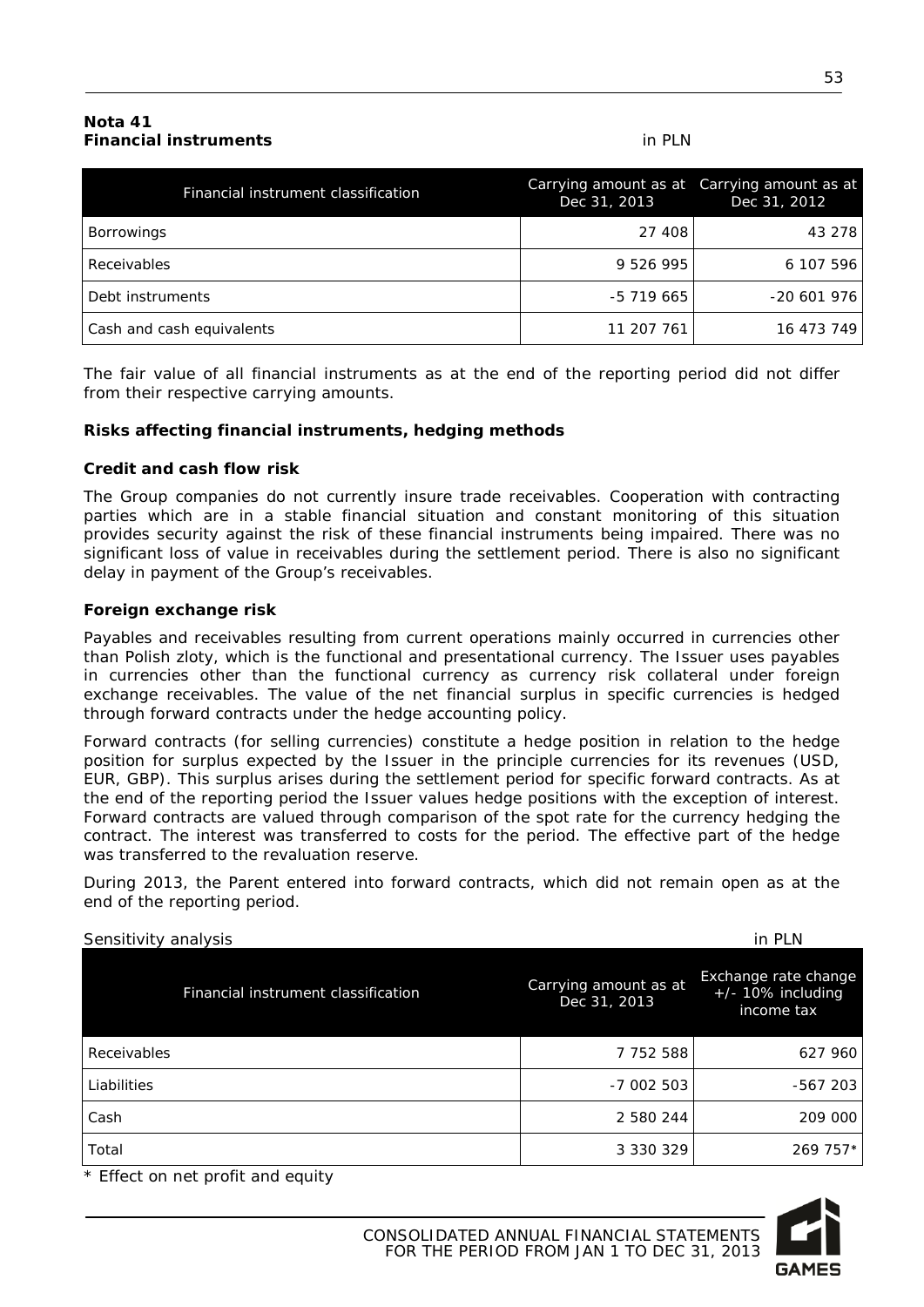#### **Interest rate risk**

Interest rates are dependent on the Libor and Wibor interbank rates and at the same time on interest rate risk within the economy as a whole. Group companies do not use hedging instruments for this type of risk.

As at the end of the reporting period, the Group has issued fixed-rate bonds. Therefore exposure to interest rate risk is limited.

#### **Pricing risk**

The Group is protected against potential drops in the value of financial instruments and against the risk of cash flows connected with them decreasing, by operating in many countries and economies. This protects the company against fluctuations in the economic situation in one market. The group is introducing new products to its expanding portfolio – games for new consoles – thereby building its competitive advantage. Careful selection of distributors and assessment of their financial conditions has the effect of lowering pricing risk.

#### **Risk associated with new games**

The Group's operations consist of the development of computer games. Game production requires substantial expenditures on development work and marketing activities which limits the extent to which such risk may be diversified across different products (games). As a result, this risk is concentrated in a relatively small number of games which are in development at a given time. Such a concentration of risk means that in the event that a game is not commercially successful, the company might be exposed to a substantial fall in revenue and net profit and might experience liquidity problems.

#### **Note 37**

#### **Events after the end of the reporting period**

On February 21, 2014, the Parent, CI Games S.A., entered into a loan agreement with Bank Spółdzielczy w Ostrowii Mazowieckiej, having its registered office in Ostrów Mazowiecka, ul. 3 go Maja 32 (the "Bank"), concerning a current account limit on the following terms: 1) Amount of limit: PLN 5 million; 2) Use: general corporate purposes, including development and marketing of Enemy Front and Lords of the Fallen; 3) Final repayment date: March 31, 2015; 4) Interest - variable interest rate effective during interest periods, calculated using the following formula: WIBOR 1M for the previous month plus the Bank's margin of 2.99%; exposure commission (calculated annually based on the unused portion of the loan) - 0.7%; the Bank's origination commission - 1.3% of the proceeds; 5) Collateral: a) registered pledge on CI Games S.A. shares held by Marek Tymiński - President of the Management Board and principal shareholder, in the amount of 2.5 times the value of the loan; b) loan repayment guarantee from BGK under a de minimis PLD portfolio guarantee line, in the amount of 60% of the value of the loan, i.e. PLN 3 million for the loan term plus three months, i.e. until June 30, 2015; c) declaration on submission to enforcement proceedings; d) power of attorney for use of funds in the current account maintained by the Bank.